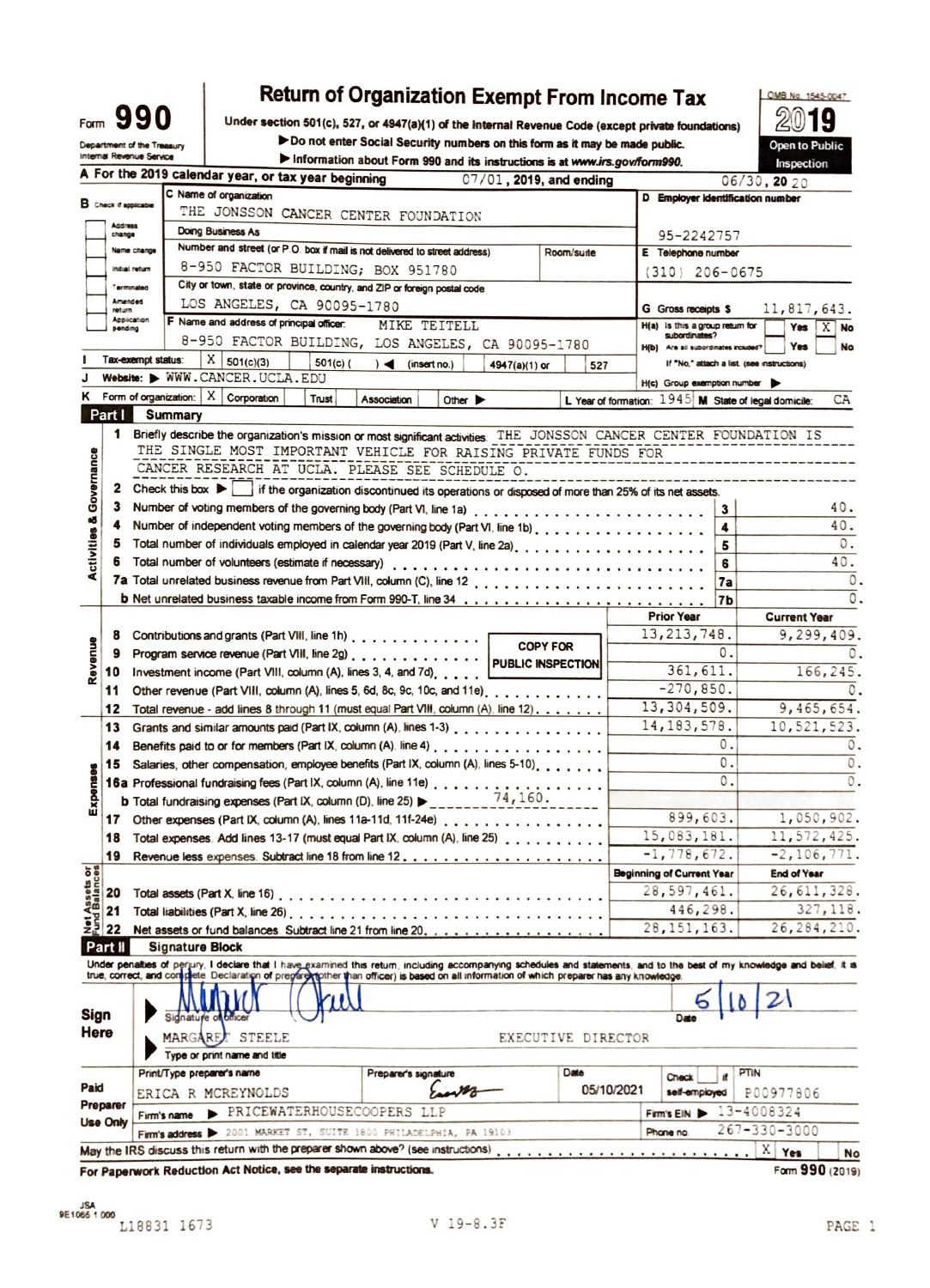| Page 2<br>Form 990 (2019)                                                                                                                                                      |
|--------------------------------------------------------------------------------------------------------------------------------------------------------------------------------|
| Part III<br><b>Statement of Program Service Accomplishments</b>                                                                                                                |
|                                                                                                                                                                                |
| 1 Briefly describe the organization's mission:                                                                                                                                 |
| THE JONSSON CANCER CENTER FOUNDATION IS THE SINGLE MOST IMPORTANT                                                                                                              |
| VEHICLE FOR RAISING PRIVATE FUNDS FOR CANCER RESEARCH AT UCLA AND                                                                                                              |
| PLAYS A KEY ROLE IN ADVANCING CANCER TREATMENTS AND CARE. PLEASE SEE                                                                                                           |
| SCHEDULE O FOR ADDITIONAL INFORMATION.                                                                                                                                         |
| 2 Did the organization undertake any significant program services during the year which were not listed on the<br>$X \mid N$ o<br><b>Yes</b>                                   |
| If "Yes," describe these new services on Schedule O.                                                                                                                           |
| 3 Did the organization cease conducting, or make significant changes in how it conducts, any program<br>$X \mid N$ o<br>Yes<br>If "Yes," describe these changes on Schedule O. |
|                                                                                                                                                                                |

| 4 Describe the organization's program service accomplishments for each of its three largest program services, as measured by       |
|------------------------------------------------------------------------------------------------------------------------------------|
| expenses. Section $501(c)(3)$ and $501(c)(4)$ organizations are required to report the amount of grants and allocations to others, |
| the total expenses, and revenue, if any, for each program service reported.                                                        |

| 4a (Code:<br>$(1.346, 897)$ (Expenses \$8.346,887. including grants of \$8.346,887. ) (Revenue \$<br>$0$ . |
|------------------------------------------------------------------------------------------------------------|
| DONOR DIRECTED GRANTS: UCLA'S JONSSON COMPREHENSIVE CANCER CENTER                                          |
| (JCCC) IS DEDICATED TO FUNDAMENTAL RESEARCH ON A BROAD VARIETY                                             |
| OF HUMAN CANCERS AND TO THE DEVELOPMENT OF NEW PROTOCOLS FOR                                               |
| THEIR TREATMENT. CONTRIBUTIONS RECEIVED FOR THE PURPOSE OF                                                 |
| SUPPORTING DONOR-DESIGNATED AREAS AND/OR INVESTIGATORS AS WELL                                             |
| AS RESEARCH PRIORITIES IDENTIFIED BY THE JCCC ACADEMIC                                                     |
| LEADERSHIP ARE DIRECTED TO PROJECTS CONSISTENT WITH THE                                                    |
| SPECIFIED DONOR INTENT.                                                                                    |
|                                                                                                            |

**4b** (Code: ) (Expenses \$ 1,150,000. including grants of \$ 1,150,000. ) (Revenue \$ 0. ) DIRECTOR'S DISCOVERY: DIRECTOR'S DISCOVERY FUNDING PROVIDES THE JONSSON COMPREHENSIVE CANCER CENTER DIRECTOR THE OPPORTUNITY TO DEFTLY PARTICIPATE IN PREVIOUSLY UNANTICIPATED, NEW OPPORTUNITIES TO SUPPORT FACULTY, INFRASTRUCTURE, AND PROGRAMS THAT WILL ACCELERATE CANCER RESEARCH.

| 4c (Code: |                                                                    | ) (Expenses \$ 461,119. including grants of \$ 461,119. ) (Revenue \$ |  | $\mathbb O$ . |  |
|-----------|--------------------------------------------------------------------|-----------------------------------------------------------------------|--|---------------|--|
|           | SEED AND IMPACT GRANTS: SEED GRANTS STARTUP FUNDING SUPPORTS YOUNG |                                                                       |  |               |  |
|           | INVESTIGATORS AT THE BEGINNING OF THEIR CAREERS WHEN IT WILL MAKE  |                                                                       |  |               |  |
|           | THE GREATEST DIFFERENCE OR SUPPORTS ESTABLISHED INVESTIGATORS      |                                                                       |  |               |  |
|           | EXPLORING A NEW LANE OF RESEARCH. IMPACT GRANTS ARE COLLABORATION  |                                                                       |  |               |  |
|           | AMONG THREE OR MORE JCCC FACULTY MEMBERS SPECIALIZING IN A WIDE    |                                                                       |  |               |  |
|           | RANGE OF RESEARCH AREAS CRITICAL TO ADVANCING THE FIGHT AGAINST    |                                                                       |  |               |  |
| CANCER.   |                                                                    |                                                                       |  |               |  |
|           |                                                                    |                                                                       |  |               |  |

**4d** Other program services (Describe on Schedule O.) (Expenses \$ including grants of \$ ) (Revenue \$ ) 563,517. 563,517. 0. **4e** Total program service expenses ►<br> **4e** Total program service expenses ►<br> **4** 951020 2.000 ATTACHMENT 1 10,521,523.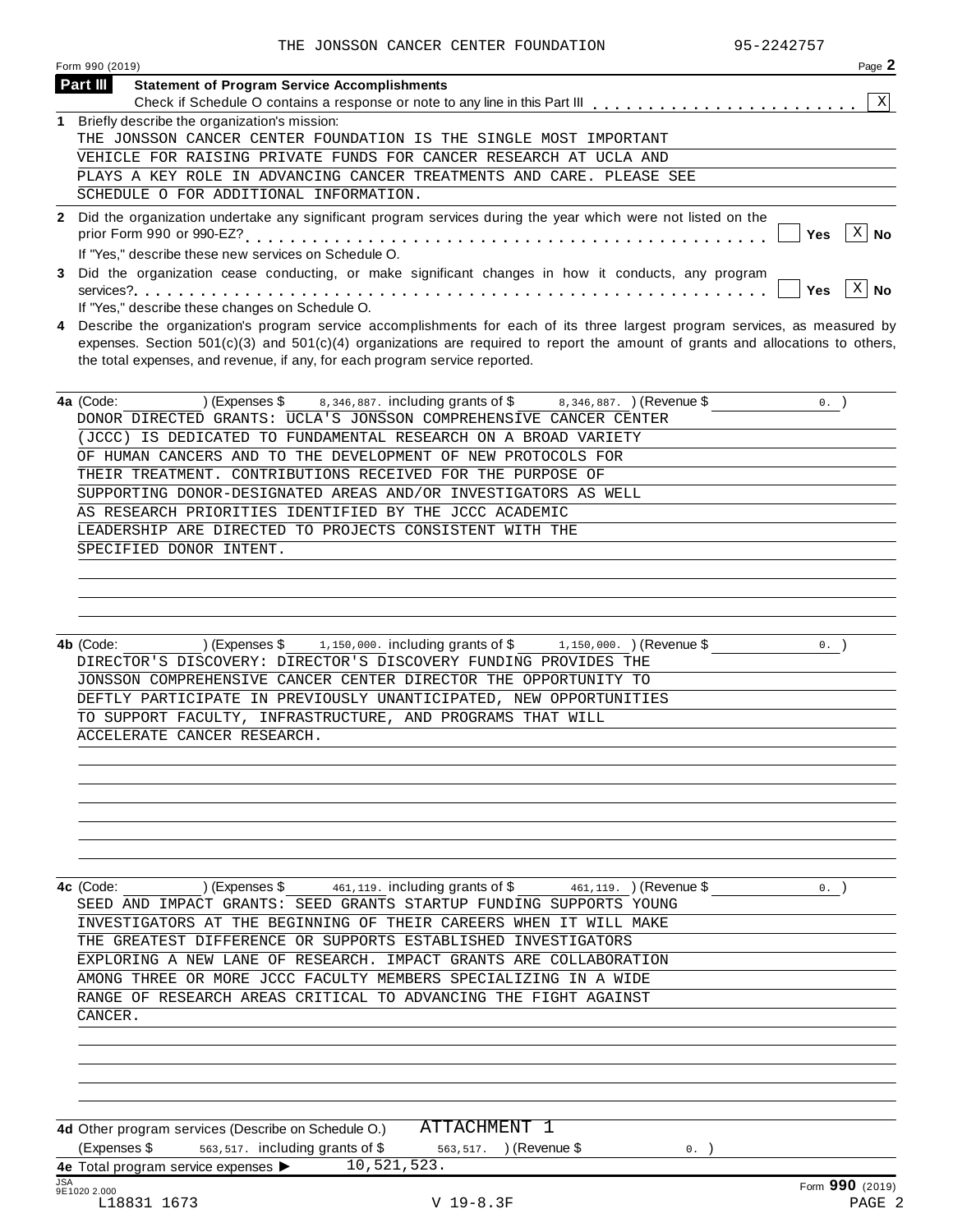|              | Part IV<br><b>Checklist of Required Schedules</b>                                                                                                                                                                            |                 |             |    |
|--------------|------------------------------------------------------------------------------------------------------------------------------------------------------------------------------------------------------------------------------|-----------------|-------------|----|
|              |                                                                                                                                                                                                                              |                 | Yes         | No |
| 1            | Is the organization described in section $501(c)(3)$ or $4947(a)(1)$ (other than a private foundation)? If "Yes,"                                                                                                            |                 |             |    |
|              |                                                                                                                                                                                                                              | 1               | Χ           |    |
| $\mathbf{2}$ | Is the organization required to complete Schedule B, Schedule of Contributors (see instructions)?                                                                                                                            | $\mathbf{2}$    | $\mathbf X$ |    |
| 3            | Did the organization engage in direct or indirect political campaign activities on behalf of or in opposition to                                                                                                             |                 |             |    |
|              | candidates for public office? If "Yes," complete Schedule C, Part I.                                                                                                                                                         | 3               |             | Χ  |
| 4            | Section 501(c)(3) organizations. Did the organization engage in lobbying activities, or have a section 501(h)                                                                                                                |                 |             |    |
|              |                                                                                                                                                                                                                              | 4               |             | X  |
| 5            | Is the organization a section $501(c)(4)$ , $501(c)(5)$ , or $501(c)(6)$ organization that receives membership dues,                                                                                                         |                 |             |    |
|              | assessments, or similar amounts as defined in Revenue Procedure 98-19? If "Yes," complete Schedule C, Part III                                                                                                               | 5               |             | Χ  |
| 6            | Did the organization maintain any donor advised funds or any similar funds or accounts for which donors                                                                                                                      |                 |             |    |
|              | have the right to provide advice on the distribution or investment of amounts in such funds or accounts? If                                                                                                                  |                 |             | X  |
|              | Did the organization receive or hold a conservation easement, including easements to preserve open space,                                                                                                                    | 6               |             |    |
| 7            |                                                                                                                                                                                                                              | $\overline{7}$  |             | Χ  |
| 8            | the environment, historic land areas, or historic structures? If "Yes," complete Schedule D, Part II.<br>Did the organization maintain collections of works of art, historical treasures, or other similar assets? If "Yes," |                 |             |    |
|              |                                                                                                                                                                                                                              | 8               |             | Χ  |
| 9            | Did the organization report an amount in Part X, line 21, for escrow or custodial account liability, serve as a                                                                                                              |                 |             |    |
|              | custodian for amounts not listed in Part X; or provide credit counseling, debt management, credit repair, or                                                                                                                 |                 |             |    |
|              |                                                                                                                                                                                                                              | 9               |             | X  |
| 10           | Did the organization, directly or through a related organization, hold assets in donor-restricted endowments                                                                                                                 |                 |             |    |
|              |                                                                                                                                                                                                                              | 10              |             | Χ  |
| 11           | If the organization's answer to any of the following questions is "Yes," then complete Schedule D, Parts VI,                                                                                                                 |                 |             |    |
|              | VII, VIII, IX, or X as applicable.                                                                                                                                                                                           |                 |             |    |
|              | a Did the organization report an amount for land, buildings, and equipment in Part X, line 10? If "Yes,"                                                                                                                     |                 |             |    |
|              |                                                                                                                                                                                                                              | 11a             |             | Χ  |
|              | <b>b</b> Did the organization report an amount for investments-other securities in Part X, line 12 that is 5% or more                                                                                                        |                 |             |    |
|              | of its total assets reported in Part X, line 16? If "Yes," complete Schedule D, Part VII                                                                                                                                     | 11 <sub>b</sub> | Χ           |    |
|              | c Did the organization report an amount for investments-program related in Part X, line 13 that is 5% or more                                                                                                                |                 |             |    |
|              | of its total assets reported in Part X, line 16? If "Yes," complete Schedule D, Part VIII                                                                                                                                    | 11c             |             | Χ  |
|              | d Did the organization report an amount for other assets in Part X, line 15, that is 5% or more of its total assets                                                                                                          |                 |             |    |
|              | reported in Part X, line 16? If "Yes," complete Schedule D, Part IX.                                                                                                                                                         | 11d             |             | Χ  |
|              | e Did the organization report an amount for other liabilities in Part X, line 25? If "Yes," complete Schedule D, Part X                                                                                                      | 11e             |             | X  |
| f            | Did the organization's separate or consolidated financial statements for the tax year include a footnote that addresses                                                                                                      |                 |             |    |
|              | the organization's liability for uncertain tax positions under FIN 48 (ASC 740)? If "Yes," complete Schedule D, Part X                                                                                                       | 11f             |             | Χ  |
|              | 12a Did the organization obtain separate, independent audited financial statements for the tax year? If "Yes," complete                                                                                                      |                 |             |    |
|              |                                                                                                                                                                                                                              | 12a             | Χ           |    |
|              | <b>b</b> Was the organization included in consolidated, independent audited financial statements for the tax year? If                                                                                                        |                 |             |    |
|              | "Yes," and if the organization answered "No" to line 12a, then completing Schedule D, Parts XI and XII is optional                                                                                                           | 12 <sub>b</sub> | Χ           |    |
| 13           | Is the organization a school described in section $170(b)(1)(A)(ii)$ ? If "Yes," complete Schedule E.                                                                                                                        | 13              |             | Χ  |
|              | 14a Did the organization maintain an office, employees, or agents outside of the United States?.                                                                                                                             | 14a             |             | X  |
|              | <b>b</b> Did the organization have aggregate revenues or expenses of more than \$10,000 from grantmaking,                                                                                                                    |                 |             |    |
|              | fundraising, business, investment, and program service activities outside the United States, or aggregate                                                                                                                    |                 |             |    |
|              | foreign investments valued at \$100,000 or more? If "Yes," complete Schedule F, Parts I and IV                                                                                                                               | 14b             |             | Χ  |
| 15           | Did the organization report on Part IX, column (A), line 3, more than \$5,000 of grants or other assistance to or                                                                                                            |                 |             |    |
|              |                                                                                                                                                                                                                              | 15              |             | Χ  |
| 16           | Did the organization report on Part IX, column (A), line 3, more than \$5,000 of aggregate grants or other                                                                                                                   |                 |             | Χ  |
|              | assistance to or for foreign individuals? If "Yes," complete Schedule F, Parts III and IV                                                                                                                                    | 16              |             |    |
| 17           | Did the organization report a total of more than \$15,000 of expenses for professional fundraising services on                                                                                                               |                 |             | Χ  |
|              | Part IX, column (A), lines 6 and 11e? If "Yes," complete Schedule G, Part I (see instructions)                                                                                                                               | 17              |             |    |
| 18           | Did the organization report more than \$15,000 total of fundraising event gross income and contributions on                                                                                                                  |                 |             | Χ  |
|              | Did the organization report more than \$15,000 of gross income from gaming activities on Part VIII, line 9a?                                                                                                                 | 18              |             |    |
| 19           |                                                                                                                                                                                                                              | 19              |             | Χ  |
|              | 20a Did the organization operate one or more hospital facilities? If "Yes," complete Schedule H                                                                                                                              | 20a             |             | Χ  |
|              | <b>b</b> If "Yes" to line 20a, did the organization attach a copy of its audited financial statements to this return?                                                                                                        | 20 <sub>b</sub> |             |    |
|              |                                                                                                                                                                                                                              |                 |             |    |
| 21           | Did the organization report more than \$5,000 of grants or other assistance to any domestic organization or                                                                                                                  |                 |             |    |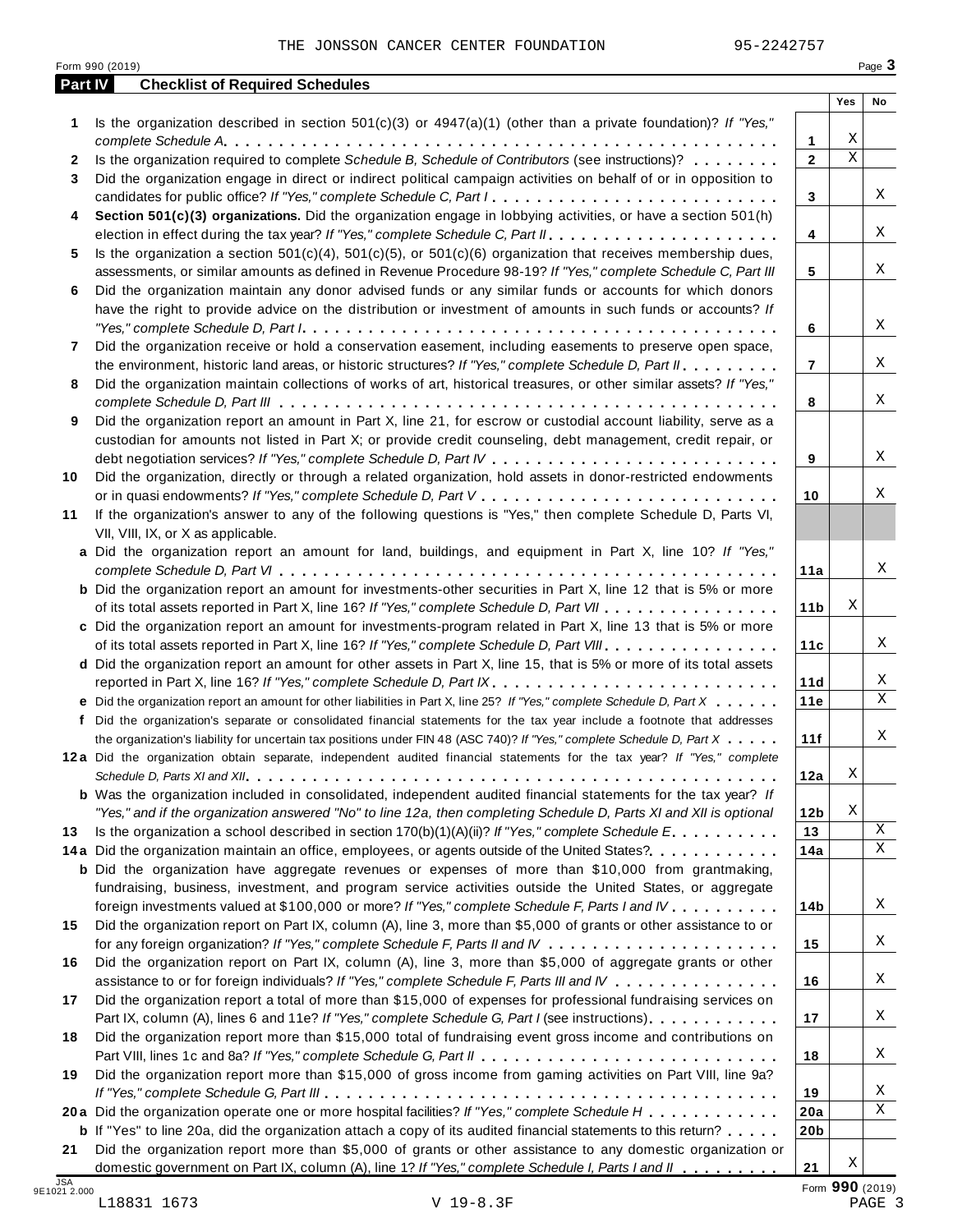|    | Part IV<br><b>Checklist of Required Schedules (continued)</b>                                                             |                 |                 |    |
|----|---------------------------------------------------------------------------------------------------------------------------|-----------------|-----------------|----|
|    |                                                                                                                           |                 | Yes             | No |
| 22 | Did the organization report more than \$5,000 of grants or other assistance to or for domestic individuals on             |                 |                 |    |
|    | Part IX, column (A), line 2? If "Yes," complete Schedule I, Parts I and III                                               | 22              |                 | Χ  |
| 23 | Did the organization answer "Yes" to Part VII, Section A, line 3, 4, or 5 about compensation of the                       |                 |                 |    |
|    | organization's current and former officers, directors, trustees, key employees, and highest compensated                   |                 |                 |    |
|    |                                                                                                                           | 23              | Χ               |    |
|    |                                                                                                                           |                 |                 |    |
|    | 24a Did the organization have a tax-exempt bond issue with an outstanding principal amount of more than                   |                 |                 |    |
|    | \$100,000 as of the last day of the year, that was issued after December 31, 2002? If "Yes," answer lines 24b             |                 |                 |    |
|    |                                                                                                                           | 24a             |                 | Χ  |
|    | <b>b</b> Did the organization invest any proceeds of tax-exempt bonds beyond a temporary period exception?                | 24b             |                 |    |
|    | c Did the organization maintain an escrow account other than a refunding escrow at any time during the year               |                 |                 |    |
|    |                                                                                                                           | 24c             |                 |    |
|    | d Did the organization act as an "on behalf of" issuer for bonds outstanding at any time during the year?                 | 24d             |                 |    |
|    | 25a Section 501(c)(3), 501(c)(4), and 501(c)(29) organizations. Did the organization engage in an excess benefit          |                 |                 |    |
|    | transaction with a disqualified person during the year? If "Yes," complete Schedule L, Part $1, \ldots, \ldots, 1$        |                 |                 | Χ  |
|    | <b>b</b> Is the organization aware that it engaged in an excess benefit transaction with a disqualified person in a prior |                 |                 |    |
|    |                                                                                                                           |                 |                 |    |
|    | year, and that the transaction has not been reported on any of the organization's prior Forms 990 or 990-EZ?              |                 |                 |    |
|    |                                                                                                                           |                 |                 | Χ  |
| 26 | Did the organization report any amount on Part X, line 5 or 22, for receivables from or payables to any current           |                 |                 |    |
|    | or former officer, director, trustee, key employee, creator or founder, substantial contributor, or 35%                   |                 |                 |    |
|    | controlled entity or family member of any of these persons? If "Yes," complete Schedule L, Part II.                       | 26              |                 | Χ  |
| 27 | Did the organization provide a grant or other assistance to any current or former officer, director, trustee, key         |                 |                 |    |
|    | employee, creator or founder, substantial contributor or employee thereof, a grant selection committee                    |                 |                 |    |
|    | member, or to a 35% controlled entity (including an employee thereof) or family member of any of these                    |                 |                 |    |
|    |                                                                                                                           | 27              |                 | Χ  |
| 28 | Was the organization a party to a business transaction with one of the following parties (see Schedule L,                 |                 |                 |    |
|    |                                                                                                                           |                 |                 |    |
|    | Part IV instructions, for applicable filing thresholds, conditions, and exceptions):                                      |                 |                 |    |
|    | a A current or former officer, director, trustee, key employee, creator or founder, or substantial contributor? If        |                 |                 |    |
|    |                                                                                                                           | 28a             |                 | Χ  |
|    | <b>b</b> A family member of any individual described in line 28a? If "Yes," complete Schedule L, Part IV.                 | 28 <sub>b</sub> |                 | X  |
|    | c A 35% controlled entity of one or more individuals and/or organizations described in lines 28a or 28b? If               |                 |                 |    |
|    |                                                                                                                           | 28c             |                 | Χ  |
| 29 | Did the organization receive more than \$25,000 in non-cash contributions? If "Yes," complete Schedule M                  | 29              | Χ               |    |
| 30 | Did the organization receive contributions of art, historical treasures, or other similar assets, or qualified            |                 |                 |    |
|    |                                                                                                                           | 30              |                 | Χ  |
|    | Did the organization liquidate, terminate, or dissolve and cease operations? If "Yes," complete Schedule N, Part I        | 31              |                 | Χ  |
|    |                                                                                                                           |                 |                 |    |
| 32 | Did the organization sell, exchange, dispose of, or transfer more than 25% of its net assets? If "Yes,"                   |                 |                 |    |
|    |                                                                                                                           | 32              |                 | Χ  |
| 33 | Did the organization own 100% of an entity disregarded as separate from the organization under Regulations                |                 |                 |    |
|    | sections 301.7701-2 and 301.7701-3? If "Yes," complete Schedule R, Part I.                                                | 33              |                 | Χ  |
| 34 | Was the organization related to any tax-exempt or taxable entity? If "Yes," complete Schedule R, Part II, III,            |                 |                 |    |
|    |                                                                                                                           | 34              | Χ               |    |
|    | 35a Did the organization have a controlled entity within the meaning of section 512(b)(13)?                               | 35a             | Χ               |    |
|    | <b>b</b> If "Yes" to line 35a, did the organization receive any payment from or engage in any transaction with a          |                 |                 |    |
|    | controlled entity within the meaning of section 512(b)(13)? If "Yes," complete Schedule R, Part V, line 2                 | 35 <sub>b</sub> |                 | Χ  |
| 36 | Section 501(c)(3) organizations. Did the organization make any transfers to an exempt non-charitable                      |                 |                 |    |
|    |                                                                                                                           |                 |                 | Χ  |
|    |                                                                                                                           | 36              |                 |    |
| 37 | Did the organization conduct more than 5% of its activities through an entity that is not a related organization          |                 |                 |    |
|    | and that is treated as a partnership for federal income tax purposes? If "Yes," complete Schedule R, Part VI              | 37              |                 | Χ  |
| 38 | Did the organization complete Schedule O and provide explanations in Schedule O for Part VI, lines 11b and                |                 |                 |    |
|    | 19? Note: All Form 990 filers are required to complete Schedule O.                                                        | 38              | Χ               |    |
|    | <b>Statements Regarding Other IRS Filings and Tax Compliance</b><br><b>Part V</b>                                         |                 |                 |    |
|    | Check if Schedule O contains a response or note to any line in this Part V                                                |                 |                 |    |
|    |                                                                                                                           |                 | Yes             | No |
|    | 0.<br>1a Enter the number reported in Box 3 of Form 1096. Enter -0- if not applicable   1a                                |                 |                 |    |
|    | 0.<br><b>b</b> Enter the number of Forms W-2G included in line 1a. Enter -0- if not applicable   1b                       |                 |                 |    |
|    |                                                                                                                           |                 |                 |    |
|    | c Did the organization comply with backup withholding rules for reportable payments to vendors and                        |                 |                 |    |
|    |                                                                                                                           | 1c              |                 |    |
|    | 9E1030 2.000                                                                                                              |                 | Form 990 (2019) |    |
|    | L18831 1673<br>$V 19-8.3F$                                                                                                |                 | PAGE 4          |    |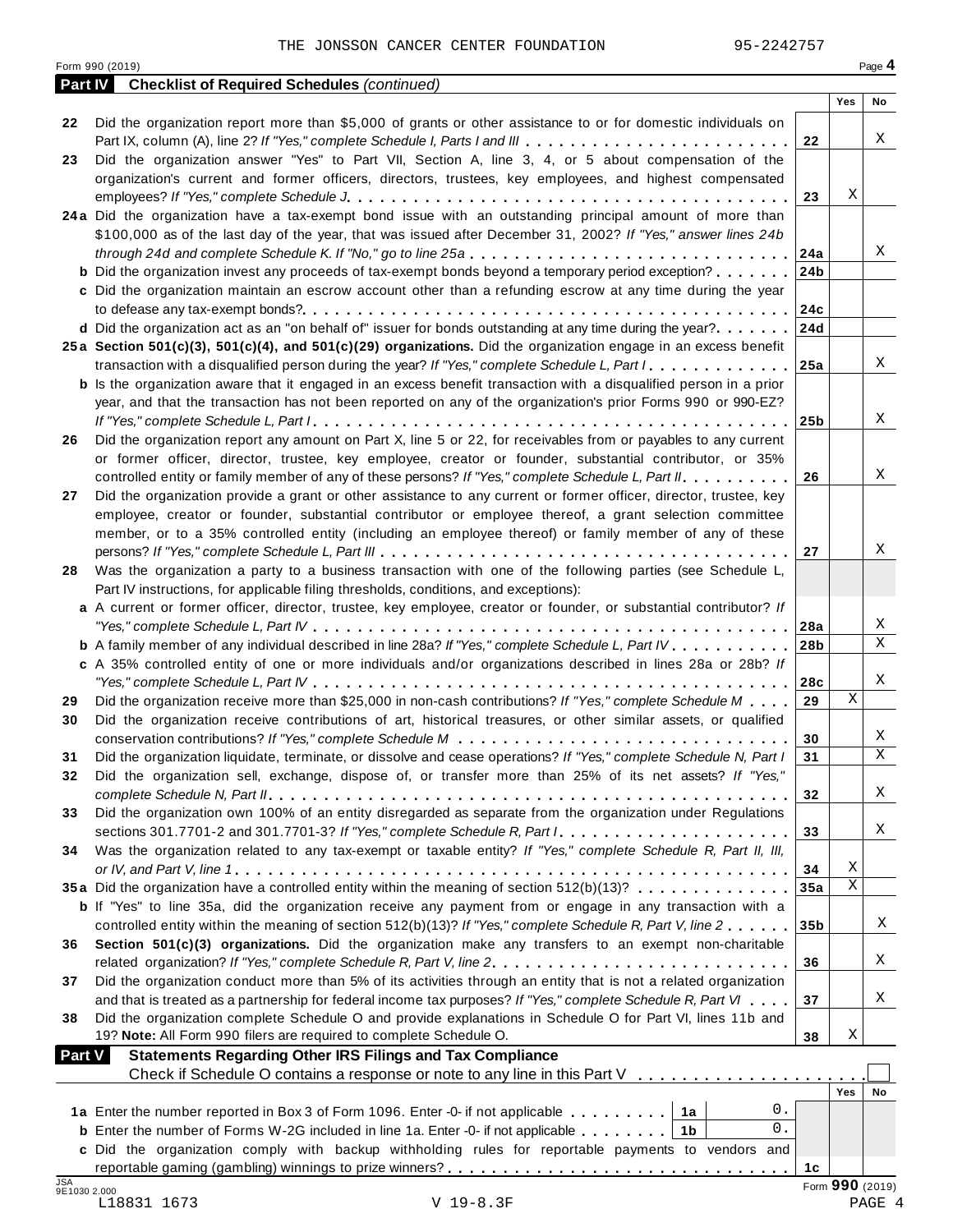|               | Form 990 (2019)                                                                                                                      |          |     | Page 5 |
|---------------|--------------------------------------------------------------------------------------------------------------------------------------|----------|-----|--------|
| <b>Part V</b> | Statements Regarding Other IRS Filings and Tax Compliance (continued)                                                                |          |     |        |
|               |                                                                                                                                      |          | Yes | No     |
|               | 2a Enter the number of employees reported on Form W-3, Transmittal of Wage and Tax                                                   |          |     |        |
|               | 0.<br>Statements, filed for the calendar year ending with or within the year covered by this return. 2a                              |          |     |        |
|               | <b>b</b> If at least one is reported on line 2a, did the organization file all required federal employment tax returns?              | 2b       |     |        |
|               | <b>Note:</b> If the sum of lines 1a and 2a is greater than 250, you may be required to e-file (see instructions).                    |          |     |        |
|               | 3a Did the organization have unrelated business gross income of \$1,000 or more during the year?                                     | 3a       |     | Χ      |
|               | <b>b</b> If "Yes," has it filed a Form 990-T for this year? If "No" to line 3b, provide an explanation on Schedule O                 | 3b       |     |        |
|               | 4a At any time during the calendar year, did the organization have an interest in, or a signature or other authority over,           |          |     |        |
|               | a financial account in a foreign country (such as a bank account, securities account, or other financial account)?                   | 4a       |     | Χ      |
|               | <b>b</b> If "Yes," enter the name of the foreign country $\blacktriangleright$                                                       |          |     |        |
|               | See instructions for filing requirements for FinCEN Form 114, Report of Foreign Bank and Financial Accounts (FBAR).                  |          |     |        |
|               | 5a Was the organization a party to a prohibited tax shelter transaction at any time during the tax year?                             | 5a       |     | Χ      |
|               | <b>b</b> Did any taxable party notify the organization that it was or is a party to a prohibited tax shelter transaction?            | 5b       |     | Χ      |
|               |                                                                                                                                      | 5c       |     |        |
|               | 6a Does the organization have annual gross receipts that are normally greater than \$100,000, and did the                            |          |     |        |
|               | organization solicit any contributions that were not tax deductible as charitable contributions?                                     | 6a       |     | Χ      |
|               | <b>b</b> If "Yes," did the organization include with every solicitation an express statement that such contributions or              |          |     |        |
|               |                                                                                                                                      | 6b       |     |        |
| 7             | Organizations that may receive deductible contributions under section 170(c).                                                        |          |     |        |
|               | a Did the organization receive a payment in excess of \$75 made partly as a contribution and partly for goods                        |          |     |        |
|               |                                                                                                                                      | 7а       | Χ   |        |
|               | <b>b</b> If "Yes," did the organization notify the donor of the value of the goods or services provided?                             | 7b       | Χ   |        |
|               | c Did the organization sell, exchange, or otherwise dispose of tangible personal property for which it was                           |          |     |        |
|               |                                                                                                                                      | 7с       |     | Χ      |
|               | d If "Yes," indicate the number of Forms 8282 filed during the year $\ldots \ldots \ldots \ldots \ldots$                             |          |     |        |
|               |                                                                                                                                      | 7е       |     | Χ      |
|               | e Did the organization receive any funds, directly or indirectly, to pay premiums on a personal benefit contract?                    | 7f       |     | Χ      |
| t.            | Did the organization, during the year, pay premiums, directly or indirectly, on a personal benefit contract?                         |          |     |        |
|               | g If the organization received a contribution of qualified intellectual property, did the organization file Form 8899 as required?   | 7g<br>7h |     |        |
|               | h If the organization received a contribution of cars, boats, airplanes, or other vehicles, did the organization file a Form 1098-C? |          |     |        |
| 8             | Sponsoring organizations maintaining donor advised funds. Did a donor advised fund maintained by the                                 |          |     |        |
|               | sponsoring organization have excess business holdings at any time during the year?                                                   | 8        |     |        |
| 9             | Sponsoring organizations maintaining donor advised funds.                                                                            |          |     |        |
|               | a Did the sponsoring organization make any taxable distributions under section 4966?                                                 | 9а       |     |        |
|               | <b>b</b> Did the sponsoring organization make a distribution to a donor, donor advisor, or related person?                           | 9b       |     |        |
| 10            | Section 501(c)(7) organizations. Enter:                                                                                              |          |     |        |
|               | 10a <br>a Initiation fees and capital contributions included on Part VIII, line 12                                                   |          |     |        |
|               | <b>b</b> Gross receipts, included on Form 990, Part VIII, line 12, for public use of club facilities 10b                             |          |     |        |
| 11            | Section 501(c)(12) organizations. Enter:                                                                                             |          |     |        |
|               | 11a                                                                                                                                  |          |     |        |
|               | b Gross income from other sources (Do not net amounts due or paid to other sources                                                   |          |     |        |
|               | 11b                                                                                                                                  |          |     |        |
|               | 12a Section 4947(a)(1) non-exempt charitable trusts. Is the organization filing Form 990 in lieu of Form 1041?                       | 12a      |     |        |
|               | 12b<br><b>b</b> If "Yes," enter the amount of tax-exempt interest received or accrued during the year                                |          |     |        |
| 13            | Section 501(c)(29) qualified nonprofit health insurance issuers.                                                                     |          |     |        |
|               | a Is the organization licensed to issue qualified health plans in more than one state?                                               | 13а      |     |        |
|               | Note: See the instructions for additional information the organization must report on Schedule O.                                    |          |     |        |
|               | <b>b</b> Enter the amount of reserves the organization is required to maintain by the states in which                                |          |     |        |
|               | 13b<br>the organization is licensed to issue qualified health plans                                                                  |          |     |        |
|               | 13c                                                                                                                                  |          |     |        |
|               | 14a Did the organization receive any payments for indoor tanning services during the tax year?                                       | 14a      |     | Χ      |
|               | <b>b</b> If "Yes," has it filed a Form 720 to report these payments? If "No," provide an explanation on Schedule O                   | 14b      |     |        |
| 15            | Is the organization subject to the section 4960 tax on payment(s) of more than \$1,000,000 in remuneration or                        |          |     |        |
|               |                                                                                                                                      | 15       |     | Χ      |
|               | If "Yes," see instructions and file Form 4720, Schedule N.                                                                           |          |     |        |
| 16            | Is the organization an educational institution subject to the section 4968 excise tax on net investment income?                      | 16       |     | Χ      |
|               | If "Yes," complete Form 4720, Schedule O.                                                                                            |          |     |        |

Form **990** (2019)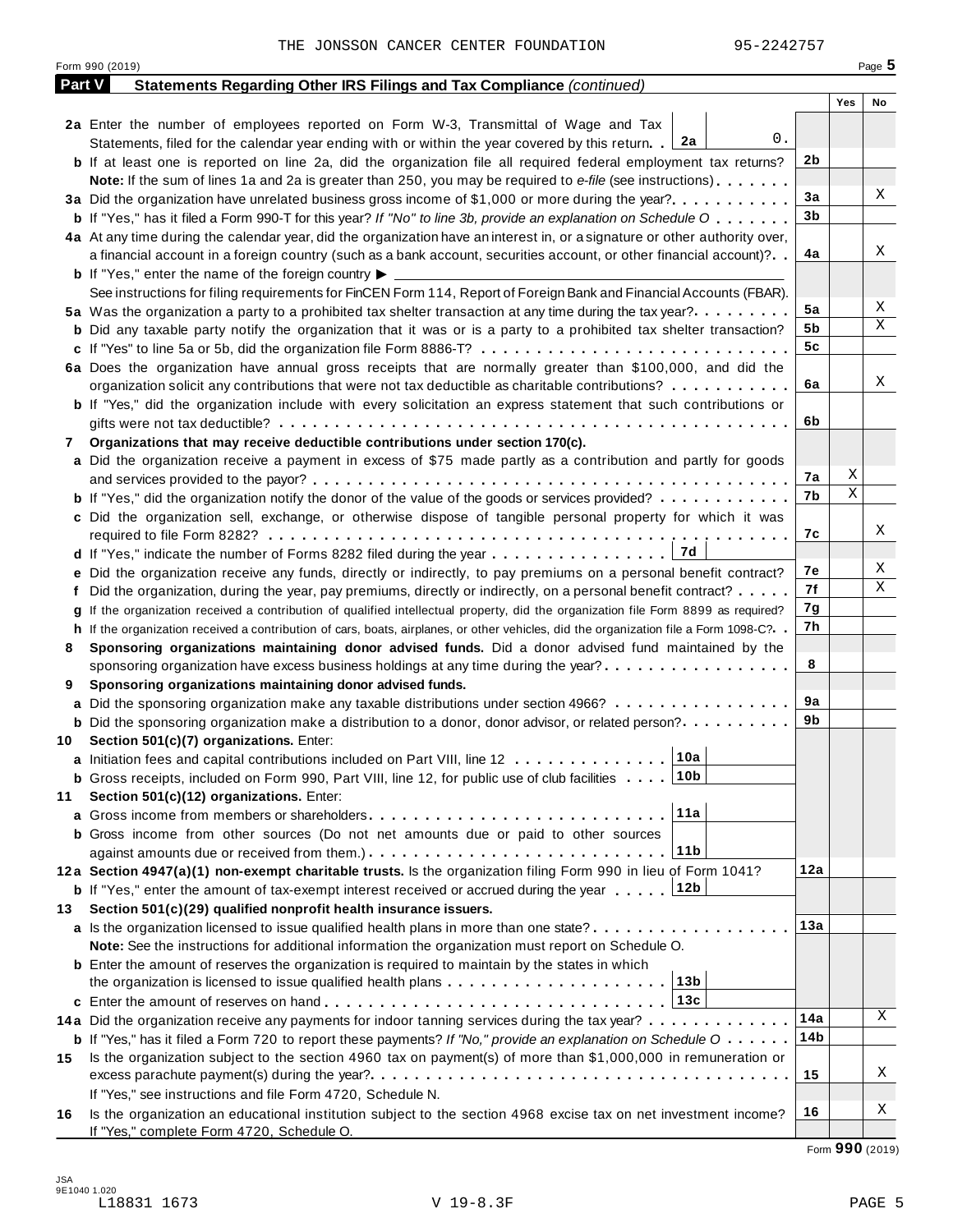|                | 95-2242757<br>THE JONSSON CANCER CENTER FOUNDATION<br>Form 990 (2019)                                                                                                                                |                 |     | Page $6$ |
|----------------|------------------------------------------------------------------------------------------------------------------------------------------------------------------------------------------------------|-----------------|-----|----------|
| <b>Part VI</b> | Governance, Management, and Disclosure For each "Yes" response to lines 2 through 7b below, and for a "No"                                                                                           |                 |     |          |
|                | response to line 8a, 8b, or 10b below, describe the circumstances, processes, or changes on Schedule O. See instructions.                                                                            |                 |     | X        |
|                | <b>Section A. Governing Body and Management</b>                                                                                                                                                      |                 |     |          |
|                |                                                                                                                                                                                                      |                 | Yes | No       |
|                | 40<br>1a<br>1a Enter the number of voting members of the governing body at the end of the tax year                                                                                                   |                 |     |          |
|                | If there are material differences in voting rights among members of the governing body, or                                                                                                           |                 |     |          |
|                | if the governing body delegated broad authority to an executive committee or similar                                                                                                                 |                 |     |          |
|                | committee, explain on Schedule O.<br>40<br>1 <sub>b</sub><br>Enter the number of voting members included on line 1a, above, who are independent                                                      |                 |     |          |
| b<br>2         | Did any officer, director, trustee, or key employee have a family relationship or a business relationship with                                                                                       |                 |     |          |
|                |                                                                                                                                                                                                      | 2               | Χ   |          |
| 3              | Did the organization delegate control over management duties customarily performed by or under the direct                                                                                            |                 |     |          |
|                | supervision of officers, directors, trustees, or key employees to a management company or other person?                                                                                              | 3               |     | Χ        |
| 4              | Did the organization make any significant changes to its governing documents since the prior Form 990 was filed?                                                                                     | 4               |     | X        |
| 5              | Did the organization become aware during the year of a significant diversion of the organization's assets?                                                                                           | 5               |     | X        |
|                |                                                                                                                                                                                                      | 6               |     | X        |
| 6<br>7a        | Did the organization have members, stockholders, or other persons who had the power to elect or appoint                                                                                              |                 |     |          |
|                |                                                                                                                                                                                                      | 7a              |     | X        |
|                | b Are any governance decisions of the organization reserved to (or subject to approval by) members,                                                                                                  |                 |     |          |
|                |                                                                                                                                                                                                      | 7b              |     | Χ        |
| 8              | Did the organization contemporaneously document the meetings held or written actions undertaken during                                                                                               |                 |     |          |
|                | the year by the following:                                                                                                                                                                           |                 |     |          |
| a              |                                                                                                                                                                                                      | 8a              | Χ   |          |
| b              |                                                                                                                                                                                                      | 8b              | Χ   |          |
| 9              | Is there any officer, director, trustee, or key employee listed in Part VII, Section A, who cannot be reached at                                                                                     |                 |     |          |
|                | the organization's mailing address? If "Yes," provide the names and addresses on Schedule O.                                                                                                         | 9               |     | Χ        |
|                | Section B. Policies (This Section B requests information about policies not required by the Internal Revenue Code.)                                                                                  |                 |     |          |
|                |                                                                                                                                                                                                      |                 | Yes | No       |
|                | 10a Did the organization have local chapters, branches, or affiliates?                                                                                                                               | 10a             | Χ   |          |
|                | <b>b</b> If "Yes," did the organization have written policies and procedures governing the activities of such chapters,                                                                              |                 |     |          |
|                | affiliates, and branches to ensure their operations are consistent with the organization's exempt purposes?                                                                                          | 10 <sub>b</sub> | Χ   |          |
| 11 a           | Has the organization provided a complete copy of this Form 990 to all members of its governing body before filing the form?                                                                          | 11a             | Χ   |          |
| b              | Describe in Schedule O the process, if any, used by the organization to review this Form 990.                                                                                                        |                 |     |          |
| 12a            | Did the organization have a written conflict of interest policy? If "No," go to line 13                                                                                                              | 12a             | Χ   |          |
|                | <b>b</b> Were officers, directors, or trustees, and key employees required to disclose annually interests that could give                                                                            |                 |     |          |
|                |                                                                                                                                                                                                      | 12 <sub>b</sub> | X   |          |
|                | Did the organization regularly and consistently monitor and enforce compliance with the policy? If "Yes,"                                                                                            |                 |     |          |
|                |                                                                                                                                                                                                      | 12c             | X   |          |
|                | Did the organization have a written whistleblower policy?                                                                                                                                            | 13              | Χ   |          |
| 14             | Did the organization have a written document retention and destruction policy?                                                                                                                       | 14              | Χ   |          |
| 15             | Did the process for determining compensation of the following persons include a review and approval by                                                                                               |                 |     |          |
|                | independent persons, comparability data, and contemporaneous substantiation of the deliberation and decision?                                                                                        |                 |     |          |
|                |                                                                                                                                                                                                      | 15a             |     | Χ<br>X   |
| b              |                                                                                                                                                                                                      | 15b             |     |          |
|                | If "Yes" to line 15a or 15b, describe the process in Schedule O (see instructions).                                                                                                                  |                 |     |          |
|                | 16a Did the organization invest in, contribute assets to, or participate in a joint venture or similar arrangement                                                                                   |                 |     | Χ        |
|                |                                                                                                                                                                                                      | 16a             |     |          |
|                | <b>b</b> If "Yes," did the organization follow a written policy or procedure requiring the organization to evaluate its                                                                              |                 |     |          |
|                | participation in joint venture arrangements under applicable federal tax law, and take steps to safeguard the                                                                                        |                 |     |          |
|                |                                                                                                                                                                                                      | 16 <sub>b</sub> |     |          |
|                | <b>Section C. Disclosure</b>                                                                                                                                                                         |                 |     |          |
| 17             | List the states with which a copy of this Form 990 is required to be filed $\blacktriangleright \frac{CA}{A}$                                                                                        |                 |     |          |
|                | Section 6104 requires an organization to make its Forms 1023 (1024 or 1024-A, if applicable), 990, and 990-T (Section 501(c)                                                                         |                 |     |          |
| 18             |                                                                                                                                                                                                      |                 |     |          |
|                | (3)s only) available for public inspection. Indicate how you made these available. Check all that apply.                                                                                             |                 |     |          |
|                | $\mathbf{X}$<br>X<br>Own website<br>Another's website<br>Upon request<br>ΧI<br>Other (explain on Schedule O)                                                                                         |                 |     |          |
|                | Describe on Schedule O whether (and if so, how) the organization made its governing documents, conflict of interest policy,<br>and financial statements available to the public during the tax year. |                 |     |          |

JSA Form **990** (2019)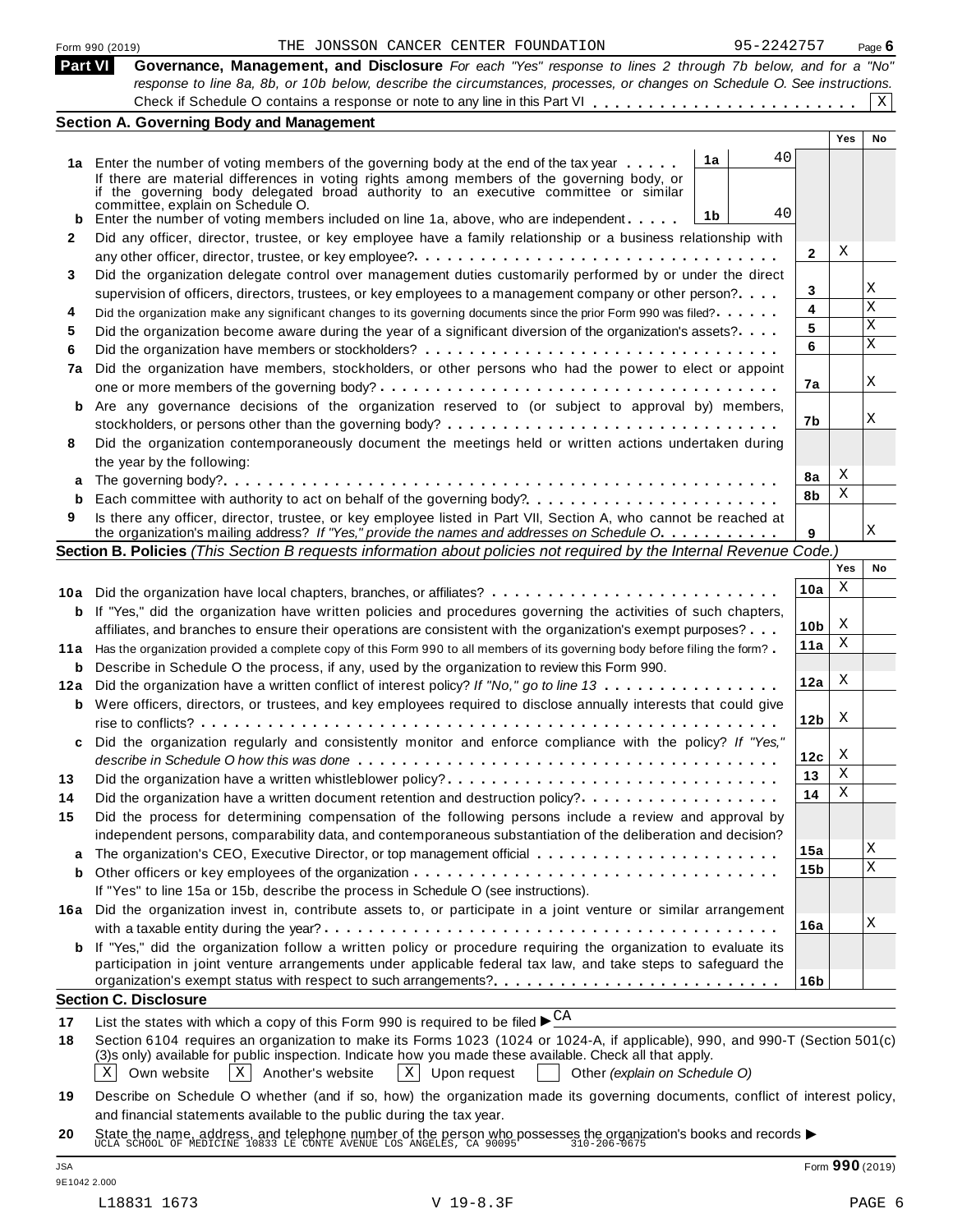| Part VII Compensation of Officers, Directors, Trustees, Key Employees, Highest Compensated Employees, and          |  |  |  |  |  |
|--------------------------------------------------------------------------------------------------------------------|--|--|--|--|--|
| Independent Contractors                                                                                            |  |  |  |  |  |
| Check if Schedule O contains a response or note to any line in this Part VII $\ldots$ ,,,,,,,,,,,,,,,,,,,,,,,,,,,, |  |  |  |  |  |

**Section A. Officers, Directors, Trustees, Key Employees, and Highest Compensated Employees**

**1a** Complete this table for all persons required to be listed. Report compensation for the calendar year ending with or within the organization's tax year.

anization's lax year.<br>● List all of the organization's **current** officers, directors, trustees (whether individuals or organizations), regardless of amount of<br>nnensation Enter -0- in columns (D) (E) and (E) if no compensa compensation. Enter -0- in columns (D), (E), and (F) if no compensation was paid.

• List all of the organization's **current** key employees, if any. See instructions for definition of "key employee."<br>● List the experientials five expect highest expressed explores (other than an efficer director of

**Example in the organization's current** key employees, if any. See instructions for definition of key employee.<br>• List the organization's five **current** highest compensated employees (other than an officer, director, trust who received reportable compensation (Box 5 of Form W-2 and/or Box 7 of Form 1099-MISC) of more than \$100,000 from the

organization and any related organizations.<br>• List all of the organization's **former** officers, key employees, and highest compensated employees who received more than<br>\$1.00.000 of reportable componention from the erganiza \$100,000 of reportable compensation from the organization and any related organizations.

% List all of the organization's **former directors or trustees** that received, in the capacity as a former director or trustee of the organization, more than \$10,000 of reportable compensation from the organization and any related organizations. See instructions for the order in which to list the persons above.

┰

Check this box if neither the organization nor any related organization compensated any current officer, director, or trustee.

| (A)<br>Name and title          | (B)<br>Average<br>hours                                                                 |                                   |                       |             | (C)<br>Position | (do not check more than one<br>box, unless person is both an       |        | (D)<br>Reportable<br>compensation           | (E)<br>Reportable<br>compensation                | (F)<br><b>Estimated amount</b><br>of other                            |
|--------------------------------|-----------------------------------------------------------------------------------------|-----------------------------------|-----------------------|-------------|-----------------|--------------------------------------------------------------------|--------|---------------------------------------------|--------------------------------------------------|-----------------------------------------------------------------------|
|                                | per week<br>(list any<br>hours for<br>related<br>organizations<br>below<br>dotted line) | Individual trustee<br>or director | Institutional trustee | Officer     | Key employee    | officer and a director/trustee)<br>Highest compensated<br>employee | Former | from the<br>organization<br>(W-2/1099-MISC) | from related<br>organizations<br>(W-2/1099-MISC) | compensation<br>from the<br>organization and<br>related organizations |
| (1) MARGARET STEELE            | 40.00                                                                                   |                                   |                       |             |                 |                                                                    |        |                                             |                                                  |                                                                       |
| EXECUTIVE DIRECTOR             | $0$ .                                                                                   | Х                                 |                       |             |                 |                                                                    |        | 0.                                          | 234,453.                                         | 52,576.                                                               |
| (2) MELISSA BRODY              | 40.00                                                                                   |                                   |                       |             |                 |                                                                    |        |                                             |                                                  |                                                                       |
| DIRECTOR, STEWARDSHIP          | $\mathbf 0$ .                                                                           |                                   |                       |             |                 | Χ                                                                  |        | 132,932.                                    | 0.                                               | 25, 257.                                                              |
| (3) FRANCESCA COTA             | 40.00                                                                                   |                                   |                       |             |                 |                                                                    |        |                                             |                                                  |                                                                       |
| DIRECTOR OF DEVELOPMENT        | 0.                                                                                      |                                   |                       |             |                 | Χ                                                                  |        | 110,563.                                    | 0.                                               | 34, 274.                                                              |
| (4) JACQUELINE FARINA          | 40.00                                                                                   |                                   |                       |             |                 |                                                                    |        |                                             |                                                  |                                                                       |
| DIRECTOR STRATEGIC PARTNERSHIP | 0.                                                                                      |                                   |                       |             |                 | Χ                                                                  |        | 112,440                                     | 0.                                               | 17,990.                                                               |
| (5) ALAN N. BERRO              | 1.00                                                                                    |                                   |                       |             |                 |                                                                    |        |                                             |                                                  |                                                                       |
| <b>DIRECTOR</b>                | 0.                                                                                      | X                                 |                       |             |                 |                                                                    |        | 0                                           | 0                                                | 0.                                                                    |
| $(6)$ ALI JASSIM               | 1.00                                                                                    |                                   |                       |             |                 |                                                                    |        |                                             |                                                  |                                                                       |
| <b>DIRECTOR</b>                | 0.                                                                                      | Χ                                 |                       |             |                 |                                                                    |        | 0                                           | 0                                                | 0.                                                                    |
| (7) ARTHUR WAYNE               | 1.00                                                                                    |                                   |                       |             |                 |                                                                    |        |                                             |                                                  |                                                                       |
| <b>DIRECTOR</b>                | 0.                                                                                      | Χ                                 |                       |             |                 |                                                                    |        | $\mathsf{0}$ .                              | 0                                                | 0.                                                                    |
| (8) BARBARA L. CHRISTIANSEN    | 1.00                                                                                    |                                   |                       |             |                 |                                                                    |        |                                             |                                                  |                                                                       |
| <b>DIRECTOR</b>                | Ο.                                                                                      | Χ                                 |                       |             |                 |                                                                    |        | 0                                           | 0                                                | 0.                                                                    |
| (9) DANA WALDEN                | 1.00                                                                                    |                                   |                       |             |                 |                                                                    |        |                                             |                                                  |                                                                       |
| VICE-CHAIR                     | 0.                                                                                      | X                                 |                       | $\mathbf X$ |                 |                                                                    |        | 0                                           | 0                                                | 0.                                                                    |
| (10) DAVE ROBERTS              | 1.00                                                                                    |                                   |                       |             |                 |                                                                    |        |                                             |                                                  |                                                                       |
| <b>DIRECTOR</b>                | $0$ .                                                                                   | Х                                 |                       |             |                 |                                                                    |        | 0                                           | 0                                                | 0.                                                                    |
| (11) DAVID KRAMER              | 1.00                                                                                    |                                   |                       |             |                 |                                                                    |        |                                             |                                                  |                                                                       |
| <b>DIRECTOR</b>                | 0.                                                                                      | Χ                                 |                       |             |                 |                                                                    |        | 0                                           | 0                                                | $0$ .                                                                 |
| (12) DAVID LEE                 | 1.00                                                                                    |                                   |                       |             |                 |                                                                    |        |                                             |                                                  |                                                                       |
| DIRECTOR (AS OF 11/2019)       | 0.                                                                                      | Χ                                 |                       |             |                 |                                                                    |        | 0                                           | 0                                                | 0.                                                                    |
| (13) DAVID LEVETON             | 1.00                                                                                    |                                   |                       |             |                 |                                                                    |        |                                             |                                                  |                                                                       |
| <b>DIRECTOR</b>                | 0.                                                                                      | Χ                                 |                       |             |                 |                                                                    |        | 0                                           | 0                                                | 0.                                                                    |
| (14) DR. MICHAEL A. TEITELL    | 1.00                                                                                    |                                   |                       |             |                 |                                                                    |        |                                             |                                                  |                                                                       |
| PRESIDENT                      | 0.                                                                                      | X                                 |                       | X           |                 |                                                                    |        | 0.                                          | 0                                                | $0$ .                                                                 |

JSA Form **990** (2019)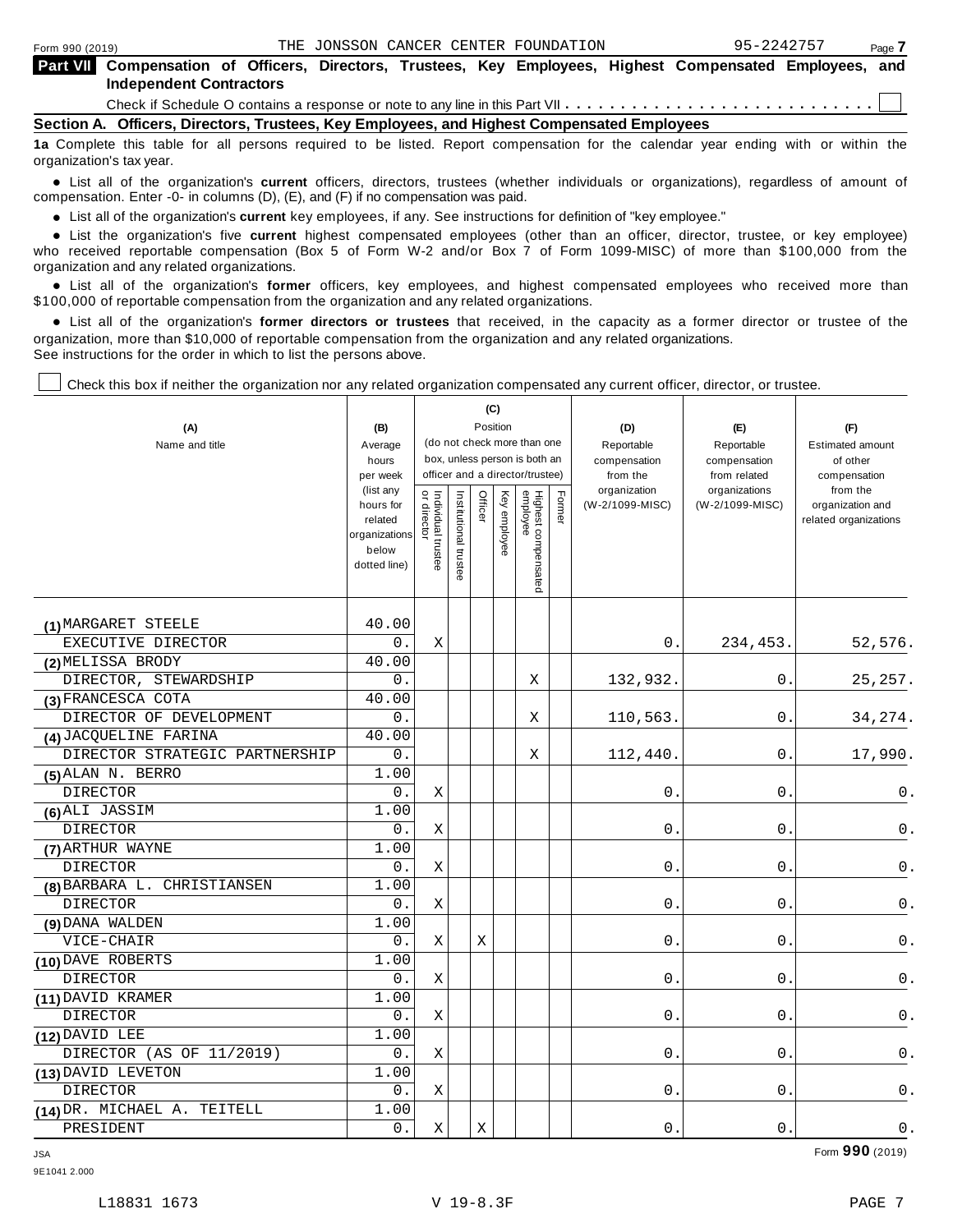| <b>Part VII</b><br>Section A. Officers, Directors, Trustees, Key Employees, and Highest Compensated Employees (continued)                                                                                                                                       |                                                                                        |                                           |                       |                            |                                                                                                 |        |                                                                                     |                                                                                       |                                                                                    |
|-----------------------------------------------------------------------------------------------------------------------------------------------------------------------------------------------------------------------------------------------------------------|----------------------------------------------------------------------------------------|-------------------------------------------|-----------------------|----------------------------|-------------------------------------------------------------------------------------------------|--------|-------------------------------------------------------------------------------------|---------------------------------------------------------------------------------------|------------------------------------------------------------------------------------|
| (A)<br>Name and title                                                                                                                                                                                                                                           | (B)<br>Average<br>hours per<br>week (list any<br>hours for<br>related<br>organizations |                                           |                       | (C)<br>Position<br>Officer | (do not check more than one<br>box, unless person is both an<br>officer and a director/trustee) | Former | (D)<br>Reportable<br>compensation<br>from<br>the<br>organization<br>(W-2/1099-MISC) | (E)<br>Reportable<br>compensation from<br>related<br>organizations<br>(W-2/1099-MISC) | (F)<br>Estimated<br>amount of<br>other<br>compensation<br>from the<br>organization |
|                                                                                                                                                                                                                                                                 | below dotted<br>line)                                                                  | <br>  Individual trustee<br>  or director | Institutional trustee | Key employee               | Highest compensated<br>employee                                                                 |        |                                                                                     |                                                                                       | and related<br>organizations                                                       |
| 15) DR. STEVE SMALE                                                                                                                                                                                                                                             | 1.00                                                                                   |                                           |                       |                            |                                                                                                 |        |                                                                                     |                                                                                       |                                                                                    |
| <b>SECRETARY</b>                                                                                                                                                                                                                                                | 0.                                                                                     | Χ                                         |                       | Χ                          |                                                                                                 |        | 0                                                                                   | 0.                                                                                    | 0.                                                                                 |
| 16) EILEEN COSKEY FRACCHIA                                                                                                                                                                                                                                      | 1.00                                                                                   |                                           |                       |                            |                                                                                                 |        |                                                                                     |                                                                                       |                                                                                    |
| DIRECTOR                                                                                                                                                                                                                                                        | 0.                                                                                     | Χ                                         |                       |                            |                                                                                                 |        | 0                                                                                   | 0.                                                                                    | 0.                                                                                 |
| 17) GARY NEWMAN<br><b>DIRECTOR</b>                                                                                                                                                                                                                              | 1.00                                                                                   |                                           |                       |                            |                                                                                                 |        |                                                                                     |                                                                                       |                                                                                    |
| (18) GEORGE RAY WILEY                                                                                                                                                                                                                                           | 0.                                                                                     | Χ                                         |                       |                            |                                                                                                 |        | 0                                                                                   | 0.                                                                                    | 0.                                                                                 |
| DIRECTOR                                                                                                                                                                                                                                                        | 1.00<br>0.                                                                             |                                           |                       |                            |                                                                                                 |        |                                                                                     | 0.                                                                                    |                                                                                    |
| 19) HARVEY KIBEL                                                                                                                                                                                                                                                | 1.00                                                                                   | Χ                                         |                       |                            |                                                                                                 |        | 0                                                                                   |                                                                                       | 0.                                                                                 |
| DIRECTOR                                                                                                                                                                                                                                                        | 0.                                                                                     | Χ                                         |                       |                            |                                                                                                 |        | 0                                                                                   | 0.                                                                                    | 0.                                                                                 |
| 20) JAMES FREEDMAN                                                                                                                                                                                                                                              | 1.00                                                                                   |                                           |                       |                            |                                                                                                 |        |                                                                                     |                                                                                       |                                                                                    |
| <b>DIRECTOR</b>                                                                                                                                                                                                                                                 | 0.                                                                                     | Χ                                         |                       |                            |                                                                                                 |        | 0                                                                                   | 0.                                                                                    | 0.                                                                                 |
| 21) JEFF WAX                                                                                                                                                                                                                                                    | 1.00                                                                                   |                                           |                       |                            |                                                                                                 |        |                                                                                     |                                                                                       |                                                                                    |
| DIRECTOR (AS OF 11/2019)                                                                                                                                                                                                                                        | 0.                                                                                     | Χ                                         |                       |                            |                                                                                                 |        | 0                                                                                   | 0.                                                                                    | 0.                                                                                 |
| 22) JOE COHEN                                                                                                                                                                                                                                                   | 1.00                                                                                   |                                           |                       |                            |                                                                                                 |        |                                                                                     |                                                                                       |                                                                                    |
| <b>DIRECTOR</b>                                                                                                                                                                                                                                                 | 0.                                                                                     | Χ                                         |                       |                            |                                                                                                 |        | 0                                                                                   | 0.                                                                                    | 0.                                                                                 |
| 23) JON HOLMAN                                                                                                                                                                                                                                                  | 1.00                                                                                   |                                           |                       |                            |                                                                                                 |        |                                                                                     |                                                                                       |                                                                                    |
| DIRECTOR                                                                                                                                                                                                                                                        | 0.                                                                                     | Χ                                         |                       |                            |                                                                                                 |        | 0                                                                                   | 0.                                                                                    | 0.                                                                                 |
| 24) JONATHAN DAVIDSON<br><b>DIRECTOR</b>                                                                                                                                                                                                                        | 1.00<br>0.                                                                             | Χ                                         |                       |                            |                                                                                                 |        | 0                                                                                   | 0.                                                                                    | 0.                                                                                 |
| 25) JORDAN WALDER                                                                                                                                                                                                                                               | 1.00                                                                                   |                                           |                       |                            |                                                                                                 |        |                                                                                     |                                                                                       |                                                                                    |
| TREASURER                                                                                                                                                                                                                                                       | 0.                                                                                     | Χ                                         |                       | Χ                          |                                                                                                 |        | 0                                                                                   | 0.                                                                                    | 0.                                                                                 |
| 1b Sub-total                                                                                                                                                                                                                                                    |                                                                                        |                                           |                       |                            |                                                                                                 |        | 355,935.                                                                            | 234,453.                                                                              | 130,097.                                                                           |
| .<br>c Total from continuation sheets to Part VII, Section A                                                                                                                                                                                                    |                                                                                        |                                           |                       |                            |                                                                                                 |        | 0                                                                                   | $\Omega$                                                                              | 0.                                                                                 |
|                                                                                                                                                                                                                                                                 |                                                                                        |                                           |                       |                            |                                                                                                 |        | 355,935.                                                                            | 234,453.                                                                              | 130,097.                                                                           |
| 2 Total number of individuals (including but not limited to those listed above) who received more than \$100,000 of                                                                                                                                             |                                                                                        |                                           |                       |                            |                                                                                                 |        |                                                                                     |                                                                                       |                                                                                    |
| reportable compensation from the organization $\blacktriangleright$                                                                                                                                                                                             |                                                                                        | 3                                         |                       |                            |                                                                                                 |        |                                                                                     |                                                                                       |                                                                                    |
|                                                                                                                                                                                                                                                                 |                                                                                        |                                           |                       |                            |                                                                                                 |        |                                                                                     |                                                                                       | <b>Yes</b><br>No.                                                                  |
| Did the organization list any former officer, director, or trustee, key employee, or highest compensated<br>3<br>employee on line 1a? If "Yes," complete Schedule J for such individual                                                                         |                                                                                        |                                           |                       |                            |                                                                                                 |        |                                                                                     |                                                                                       | X<br>3                                                                             |
| For any individual listed on line 1a, is the sum of reportable compensation and other compensation from the<br>4<br>organization and related organizations greater than \$150,000? If "Yes," complete Schedule J for such                                       |                                                                                        |                                           |                       |                            |                                                                                                 |        |                                                                                     |                                                                                       | Χ<br>4                                                                             |
| Did any person listed on line 1a receive or accrue compensation from any unrelated organization or individual<br>5.<br>for services rendered to the organization? If "Yes," complete Schedule J for such person                                                 |                                                                                        |                                           |                       |                            |                                                                                                 |        |                                                                                     |                                                                                       | Χ<br>5                                                                             |
| <b>Section B. Independent Contractors</b>                                                                                                                                                                                                                       |                                                                                        |                                           |                       |                            |                                                                                                 |        |                                                                                     |                                                                                       |                                                                                    |
| Complete this table for your five highest compensated independent contractors that received more than \$100,000 of<br>1.<br>compensation from the organization. Report compensation for the calendar year ending with or within the organization's tax<br>year. |                                                                                        |                                           |                       |                            |                                                                                                 |        |                                                                                     |                                                                                       |                                                                                    |

| (A)<br>Name and business address                                                                                                                                                            | (B)<br>Description of services | (C)<br>Compensation |
|---------------------------------------------------------------------------------------------------------------------------------------------------------------------------------------------|--------------------------------|---------------------|
|                                                                                                                                                                                             |                                |                     |
|                                                                                                                                                                                             |                                |                     |
|                                                                                                                                                                                             |                                |                     |
|                                                                                                                                                                                             |                                |                     |
|                                                                                                                                                                                             |                                |                     |
| 2 Total number of independent contractors (including but not limited to those listed above) who received<br>more than \$100,000 in compensation from the organization $\blacktriangleright$ |                                |                     |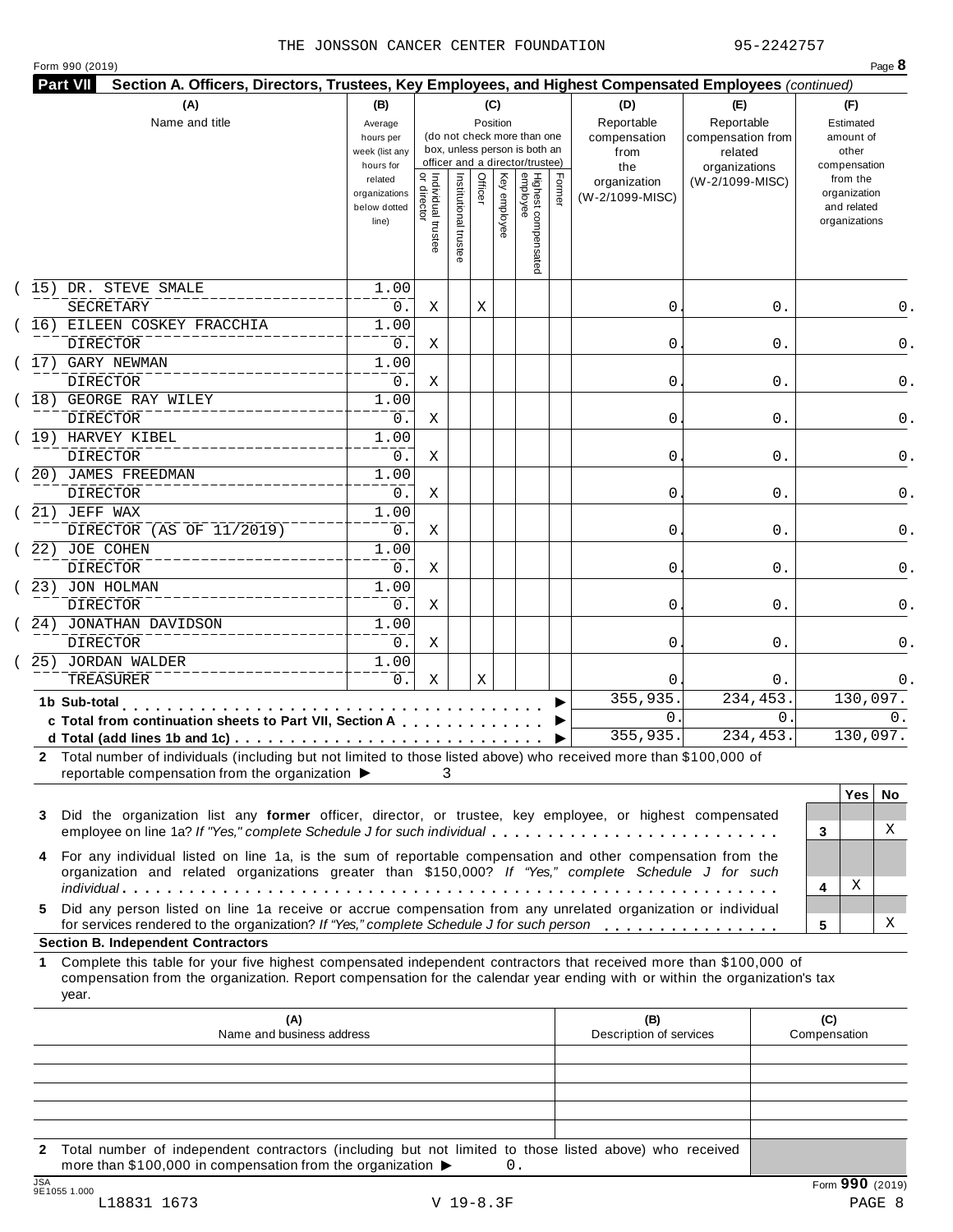|  | Form 990 (2019) |  |
|--|-----------------|--|

|                                                                                                                                                                                                                                                                          |                                                            |                                                                                                                                                                                                                      |                      |         |                                                    |        | Section A. Officers, Directors, Trustees, Key Employees, and Highest Compensated Employees (continued) |                                  |                                                          |
|--------------------------------------------------------------------------------------------------------------------------------------------------------------------------------------------------------------------------------------------------------------------------|------------------------------------------------------------|----------------------------------------------------------------------------------------------------------------------------------------------------------------------------------------------------------------------|----------------------|---------|----------------------------------------------------|--------|--------------------------------------------------------------------------------------------------------|----------------------------------|----------------------------------------------------------|
| (A)<br>Name and title                                                                                                                                                                                                                                                    | (B)<br>Average<br>hours per<br>week (list any<br>hours for | (C)<br>(D)<br>(E)<br>Reportable<br>Reportable<br>Position<br>(do not check more than one<br>compensation<br>compensation from<br>box, unless person is both an<br>from<br>related<br>officer and a director/trustee) |                      |         |                                                    |        |                                                                                                        |                                  | (F)<br>Estimated<br>amount of<br>other<br>compensation   |
|                                                                                                                                                                                                                                                                          | related<br>organizations<br>below dotted<br>line)          | <br>  Individual trustee<br>  or director                                                                                                                                                                            | Institutional truste | Officer | Highest compensated<br>employee<br>Ķey<br>employee | Former | the<br>organization<br>(W-2/1099-MISC)                                                                 | organizations<br>(W-2/1099-MISC) | from the<br>organization<br>and related<br>organizations |
| 26) JOSHUA ROSENBERG<br><b>DIRECTOR</b>                                                                                                                                                                                                                                  | 1.00<br>0.                                                 | Χ                                                                                                                                                                                                                    |                      |         |                                                    |        | 0                                                                                                      | 0.                               |                                                          |
| 27) JUDY GASSON, PH.D.                                                                                                                                                                                                                                                   | 1.00                                                       |                                                                                                                                                                                                                      |                      |         |                                                    |        |                                                                                                        |                                  |                                                          |
| <b>DIRECTOR</b><br>28) KATHLEEN KANE                                                                                                                                                                                                                                     | 0.<br>1.00                                                 | Χ                                                                                                                                                                                                                    |                      |         |                                                    |        | 0                                                                                                      | 0.                               |                                                          |
| DIRECTOR (THROUGH 06/2020)                                                                                                                                                                                                                                               | 0.                                                         | Χ                                                                                                                                                                                                                    |                      |         |                                                    |        | 0                                                                                                      | 0.                               |                                                          |
| 29) KEN RUBY<br><b>DIRECTOR</b>                                                                                                                                                                                                                                          | 1.00<br>0.                                                 | Χ                                                                                                                                                                                                                    |                      |         |                                                    |        | 0                                                                                                      | 0.                               |                                                          |
| 30) LARRY MAGUIRE                                                                                                                                                                                                                                                        | 1.00                                                       |                                                                                                                                                                                                                      |                      |         |                                                    |        |                                                                                                        |                                  |                                                          |
| <b>DIRECTOR</b>                                                                                                                                                                                                                                                          | 0.                                                         | Χ                                                                                                                                                                                                                    |                      |         |                                                    |        | 0                                                                                                      | 0.                               |                                                          |
| (31) LINDA MILLER SAVITT<br><b>DIRECTOR</b>                                                                                                                                                                                                                              | 1.00<br>0.                                                 | Χ                                                                                                                                                                                                                    |                      |         |                                                    |        | 0                                                                                                      | 0.                               |                                                          |
| (32) LISA SAPIRO                                                                                                                                                                                                                                                         | 1.00                                                       |                                                                                                                                                                                                                      |                      |         |                                                    |        |                                                                                                        |                                  |                                                          |
| <b>DIRECTOR</b><br>33) MANIZHEH YOMTOUBIAN                                                                                                                                                                                                                               | 0.<br>1.00                                                 | Χ                                                                                                                                                                                                                    |                      |         |                                                    |        | 0                                                                                                      | 0.                               |                                                          |
| <b>DIRECTOR</b>                                                                                                                                                                                                                                                          | 0.                                                         | Χ                                                                                                                                                                                                                    |                      |         |                                                    |        | 0                                                                                                      | 0.                               |                                                          |
| 34) MICHAEL WILEY<br><b>DIRECTOR</b>                                                                                                                                                                                                                                     | 1.00<br>0.                                                 | Χ                                                                                                                                                                                                                    |                      |         |                                                    |        | 0                                                                                                      | 0.                               |                                                          |
| 35) PAUL TELEGDY                                                                                                                                                                                                                                                         | 1.00                                                       |                                                                                                                                                                                                                      |                      |         |                                                    |        |                                                                                                        |                                  |                                                          |
| <b>DIRECTOR</b><br>36) RANDALL M. KATZ                                                                                                                                                                                                                                   | $0$ .<br>1.00                                              | Χ                                                                                                                                                                                                                    |                      |         |                                                    |        | 0                                                                                                      | 0.                               |                                                          |
| CHAIRMAN                                                                                                                                                                                                                                                                 | 0.                                                         | Χ                                                                                                                                                                                                                    |                      | Χ       |                                                    |        | 0                                                                                                      | 0.                               |                                                          |
| 1b Sub-total<br>$\mathbf{a} \cdot \mathbf{a} \cdot \mathbf{a} \cdot \mathbf{a} \cdot \mathbf{a} \cdot \mathbf{a}$                                                                                                                                                        |                                                            |                                                                                                                                                                                                                      |                      |         |                                                    |        | 0                                                                                                      | 0                                | 0.                                                       |
| c Total from continuation sheets to Part VII, Section A                                                                                                                                                                                                                  |                                                            |                                                                                                                                                                                                                      |                      |         |                                                    |        |                                                                                                        |                                  |                                                          |
| 2 Total number of individuals (including but not limited to those listed above) who received more than \$100,000 of                                                                                                                                                      |                                                            |                                                                                                                                                                                                                      |                      |         |                                                    |        |                                                                                                        |                                  |                                                          |
| reportable compensation from the organization ▶                                                                                                                                                                                                                          |                                                            | 3                                                                                                                                                                                                                    |                      |         |                                                    |        |                                                                                                        |                                  |                                                          |
| Did the organization list any former officer, director, or trustee, key employee, or highest compensated<br>3<br>employee on line 1a? If "Yes," complete Schedule J for such individual                                                                                  |                                                            |                                                                                                                                                                                                                      |                      |         |                                                    |        |                                                                                                        |                                  | <b>Yes</b><br>No.<br>X<br>3                              |
| 4 For any individual listed on line 1a, is the sum of reportable compensation and other compensation from the<br>organization and related organizations greater than \$150,000? If "Yes," complete Schedule J for such                                                   |                                                            |                                                                                                                                                                                                                      |                      |         |                                                    |        |                                                                                                        | Χ<br>4                           |                                                          |
| Did any person listed on line 1a receive or accrue compensation from any unrelated organization or individual<br>5.<br>for services rendered to the organization? If "Yes," complete Schedule J for such person                                                          |                                                            |                                                                                                                                                                                                                      |                      |         |                                                    |        |                                                                                                        |                                  | Χ<br>5                                                   |
| <b>Section B. Independent Contractors</b>                                                                                                                                                                                                                                |                                                            |                                                                                                                                                                                                                      |                      |         |                                                    |        |                                                                                                        |                                  |                                                          |
| Complete this table for your five highest compensated independent contractors that received more than \$100,000 of<br>$\mathbf 1$<br>compensation from the organization. Report compensation for the calendar year ending with or within the organization's tax<br>year. |                                                            |                                                                                                                                                                                                                      |                      |         |                                                    |        |                                                                                                        |                                  |                                                          |
| (A)<br>Name and business address                                                                                                                                                                                                                                         |                                                            |                                                                                                                                                                                                                      |                      |         |                                                    |        | (B)<br>Description of services                                                                         |                                  | (C)<br>Compensation                                      |
|                                                                                                                                                                                                                                                                          |                                                            |                                                                                                                                                                                                                      |                      |         |                                                    |        |                                                                                                        |                                  |                                                          |
|                                                                                                                                                                                                                                                                          |                                                            |                                                                                                                                                                                                                      |                      |         |                                                    |        |                                                                                                        |                                  |                                                          |

**2** Total number of independent contractors (including but not limited to those listed above) who received more than \$100,000 in compensation from the organization  $\blacktriangleright$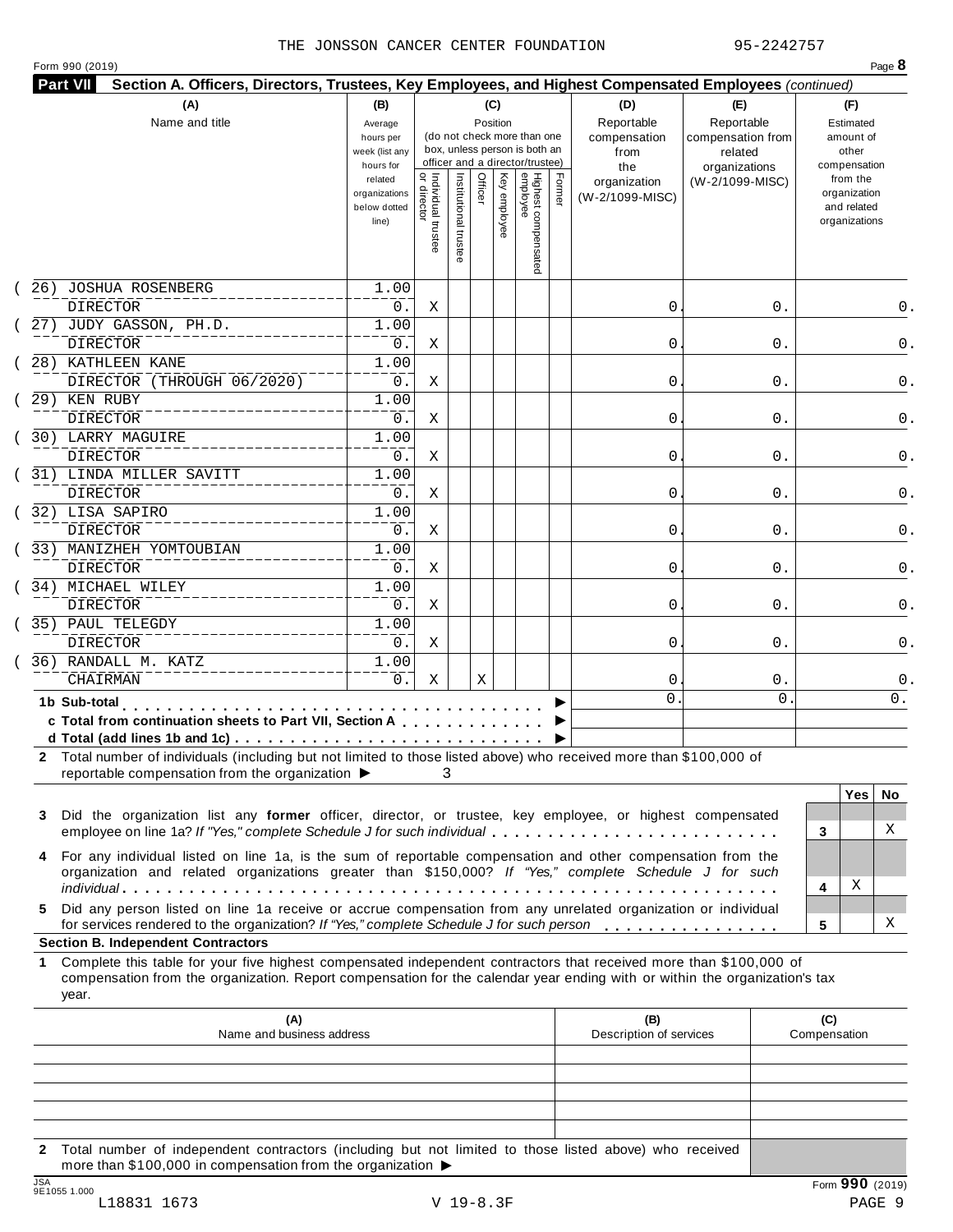| Reportable<br>Reportable<br>Name and title<br>Position<br>Estimated<br>Average<br>(do not check more than one<br>amount of<br>compensation<br>compensation from<br>hours per<br>box, unless person is both an<br>other<br>week (list any<br>from<br>related<br>officer and a director/trustee)<br>hours for<br>organizations<br>the<br> <br>  Individual trustee<br>  or director<br>Highest compensated<br>employee<br>Institutional trustee<br>Officer<br>Key employee<br>Former<br>from the<br>related<br>(W-2/1099-MISC)<br>organization<br>organization<br>organizations<br>(W-2/1099-MISC)<br>and related<br>below dotted<br>line)<br>37) RANDY STEINBERG<br>1.00<br><b>DIRECTOR</b><br>0.<br>0.<br>Χ<br>0<br>38) RICK HERSH<br>1.00<br><b>DIRECTOR</b><br>0.<br>Χ<br>0<br>0.<br>39) SANDRA STERN<br>1.00<br>DIRECTOR (AS OF 11/2019)<br>0.<br>Χ<br>0<br>0.<br>1.00<br>DIRECTOR (THROUGH 06/2020)<br>0.<br>Χ<br>0<br>0.<br>41) STEPHEN KAPLAN<br>1.00<br>DIRECTOR<br>0.<br>Χ<br>0<br>0.<br>42) STEPHEN SPECTOR<br>1.00<br>DIRECTOR<br>0.<br>Χ<br>0<br>0.<br>43) TIMOTHY PENNINGTON<br>1.00<br><b>DIRECTOR</b><br>0.<br>Χ<br>0<br>0.<br>44) VALORIE KONDOS FIELD<br>1.00<br>DIRECTOR<br>0.<br>Χ<br>0<br>0.<br>1.00<br><b>DIRECTOR</b><br>0.<br>0<br>0.<br>Χ<br>$\Omega$<br>0<br>1b Sub-total<br>c Total from continuation sheets to Part VII. Section A<br>2 Total number of individuals (including but not limited to those listed above) who received more than \$100,000 of<br>reportable compensation from the organization ▶<br>3<br><b>Yes</b><br>Did the organization list any former officer, director, or trustee, key employee, or highest compensated<br>3<br>employee on line 1a? If "Yes," complete Schedule J for such individual<br>3<br>For any individual listed on line 1a, is the sum of reportable compensation and other compensation from the<br>4<br>organization and related organizations greater than \$150,000? If "Yes," complete Schedule J for such<br>Χ<br>4<br>Did any person listed on line 1a receive or accrue compensation from any unrelated organization or individual<br>5.<br>for services rendered to the organization? If "Yes," complete Schedule J for such person<br>5<br><b>Section B. Independent Contractors</b><br>Complete this table for your five highest compensated independent contractors that received more than \$100,000 of<br>1.<br>compensation from the organization. Report compensation for the calendar year ending with or within the organization's tax<br>year.<br>(A)<br>(B)<br>(C)<br>Name and business address<br>Description of services<br>Compensation | (A)                 | (B) |  |  |  | (C) |  | (D) | (E) | (F)           |
|---------------------------------------------------------------------------------------------------------------------------------------------------------------------------------------------------------------------------------------------------------------------------------------------------------------------------------------------------------------------------------------------------------------------------------------------------------------------------------------------------------------------------------------------------------------------------------------------------------------------------------------------------------------------------------------------------------------------------------------------------------------------------------------------------------------------------------------------------------------------------------------------------------------------------------------------------------------------------------------------------------------------------------------------------------------------------------------------------------------------------------------------------------------------------------------------------------------------------------------------------------------------------------------------------------------------------------------------------------------------------------------------------------------------------------------------------------------------------------------------------------------------------------------------------------------------------------------------------------------------------------------------------------------------------------------------------------------------------------------------------------------------------------------------------------------------------------------------------------------------------------------------------------------------------------------------------------------------------------------------------------------------------------------------------------------------------------------------------------------------------------------------------------------------------------------------------------------------------------------------------------------------------------------------------------------------------------------------------------------------------------------------------------------------------------------------------------------------------------------------------------------------------------------------------------------------------------------------------------------------------------------|---------------------|-----|--|--|--|-----|--|-----|-----|---------------|
|                                                                                                                                                                                                                                                                                                                                                                                                                                                                                                                                                                                                                                                                                                                                                                                                                                                                                                                                                                                                                                                                                                                                                                                                                                                                                                                                                                                                                                                                                                                                                                                                                                                                                                                                                                                                                                                                                                                                                                                                                                                                                                                                                                                                                                                                                                                                                                                                                                                                                                                                                                                                                                       |                     |     |  |  |  |     |  |     |     | compensation  |
|                                                                                                                                                                                                                                                                                                                                                                                                                                                                                                                                                                                                                                                                                                                                                                                                                                                                                                                                                                                                                                                                                                                                                                                                                                                                                                                                                                                                                                                                                                                                                                                                                                                                                                                                                                                                                                                                                                                                                                                                                                                                                                                                                                                                                                                                                                                                                                                                                                                                                                                                                                                                                                       |                     |     |  |  |  |     |  |     |     | organizations |
|                                                                                                                                                                                                                                                                                                                                                                                                                                                                                                                                                                                                                                                                                                                                                                                                                                                                                                                                                                                                                                                                                                                                                                                                                                                                                                                                                                                                                                                                                                                                                                                                                                                                                                                                                                                                                                                                                                                                                                                                                                                                                                                                                                                                                                                                                                                                                                                                                                                                                                                                                                                                                                       |                     |     |  |  |  |     |  |     |     |               |
|                                                                                                                                                                                                                                                                                                                                                                                                                                                                                                                                                                                                                                                                                                                                                                                                                                                                                                                                                                                                                                                                                                                                                                                                                                                                                                                                                                                                                                                                                                                                                                                                                                                                                                                                                                                                                                                                                                                                                                                                                                                                                                                                                                                                                                                                                                                                                                                                                                                                                                                                                                                                                                       |                     |     |  |  |  |     |  |     |     |               |
|                                                                                                                                                                                                                                                                                                                                                                                                                                                                                                                                                                                                                                                                                                                                                                                                                                                                                                                                                                                                                                                                                                                                                                                                                                                                                                                                                                                                                                                                                                                                                                                                                                                                                                                                                                                                                                                                                                                                                                                                                                                                                                                                                                                                                                                                                                                                                                                                                                                                                                                                                                                                                                       |                     |     |  |  |  |     |  |     |     |               |
|                                                                                                                                                                                                                                                                                                                                                                                                                                                                                                                                                                                                                                                                                                                                                                                                                                                                                                                                                                                                                                                                                                                                                                                                                                                                                                                                                                                                                                                                                                                                                                                                                                                                                                                                                                                                                                                                                                                                                                                                                                                                                                                                                                                                                                                                                                                                                                                                                                                                                                                                                                                                                                       |                     |     |  |  |  |     |  |     |     |               |
|                                                                                                                                                                                                                                                                                                                                                                                                                                                                                                                                                                                                                                                                                                                                                                                                                                                                                                                                                                                                                                                                                                                                                                                                                                                                                                                                                                                                                                                                                                                                                                                                                                                                                                                                                                                                                                                                                                                                                                                                                                                                                                                                                                                                                                                                                                                                                                                                                                                                                                                                                                                                                                       |                     |     |  |  |  |     |  |     |     |               |
|                                                                                                                                                                                                                                                                                                                                                                                                                                                                                                                                                                                                                                                                                                                                                                                                                                                                                                                                                                                                                                                                                                                                                                                                                                                                                                                                                                                                                                                                                                                                                                                                                                                                                                                                                                                                                                                                                                                                                                                                                                                                                                                                                                                                                                                                                                                                                                                                                                                                                                                                                                                                                                       | 40) SAUL ROSENZWEIG |     |  |  |  |     |  |     |     |               |
|                                                                                                                                                                                                                                                                                                                                                                                                                                                                                                                                                                                                                                                                                                                                                                                                                                                                                                                                                                                                                                                                                                                                                                                                                                                                                                                                                                                                                                                                                                                                                                                                                                                                                                                                                                                                                                                                                                                                                                                                                                                                                                                                                                                                                                                                                                                                                                                                                                                                                                                                                                                                                                       |                     |     |  |  |  |     |  |     |     |               |
|                                                                                                                                                                                                                                                                                                                                                                                                                                                                                                                                                                                                                                                                                                                                                                                                                                                                                                                                                                                                                                                                                                                                                                                                                                                                                                                                                                                                                                                                                                                                                                                                                                                                                                                                                                                                                                                                                                                                                                                                                                                                                                                                                                                                                                                                                                                                                                                                                                                                                                                                                                                                                                       |                     |     |  |  |  |     |  |     |     |               |
|                                                                                                                                                                                                                                                                                                                                                                                                                                                                                                                                                                                                                                                                                                                                                                                                                                                                                                                                                                                                                                                                                                                                                                                                                                                                                                                                                                                                                                                                                                                                                                                                                                                                                                                                                                                                                                                                                                                                                                                                                                                                                                                                                                                                                                                                                                                                                                                                                                                                                                                                                                                                                                       |                     |     |  |  |  |     |  |     |     |               |
|                                                                                                                                                                                                                                                                                                                                                                                                                                                                                                                                                                                                                                                                                                                                                                                                                                                                                                                                                                                                                                                                                                                                                                                                                                                                                                                                                                                                                                                                                                                                                                                                                                                                                                                                                                                                                                                                                                                                                                                                                                                                                                                                                                                                                                                                                                                                                                                                                                                                                                                                                                                                                                       |                     |     |  |  |  |     |  |     |     |               |
|                                                                                                                                                                                                                                                                                                                                                                                                                                                                                                                                                                                                                                                                                                                                                                                                                                                                                                                                                                                                                                                                                                                                                                                                                                                                                                                                                                                                                                                                                                                                                                                                                                                                                                                                                                                                                                                                                                                                                                                                                                                                                                                                                                                                                                                                                                                                                                                                                                                                                                                                                                                                                                       |                     |     |  |  |  |     |  |     |     |               |
|                                                                                                                                                                                                                                                                                                                                                                                                                                                                                                                                                                                                                                                                                                                                                                                                                                                                                                                                                                                                                                                                                                                                                                                                                                                                                                                                                                                                                                                                                                                                                                                                                                                                                                                                                                                                                                                                                                                                                                                                                                                                                                                                                                                                                                                                                                                                                                                                                                                                                                                                                                                                                                       |                     |     |  |  |  |     |  |     |     |               |
|                                                                                                                                                                                                                                                                                                                                                                                                                                                                                                                                                                                                                                                                                                                                                                                                                                                                                                                                                                                                                                                                                                                                                                                                                                                                                                                                                                                                                                                                                                                                                                                                                                                                                                                                                                                                                                                                                                                                                                                                                                                                                                                                                                                                                                                                                                                                                                                                                                                                                                                                                                                                                                       |                     |     |  |  |  |     |  |     |     |               |
|                                                                                                                                                                                                                                                                                                                                                                                                                                                                                                                                                                                                                                                                                                                                                                                                                                                                                                                                                                                                                                                                                                                                                                                                                                                                                                                                                                                                                                                                                                                                                                                                                                                                                                                                                                                                                                                                                                                                                                                                                                                                                                                                                                                                                                                                                                                                                                                                                                                                                                                                                                                                                                       |                     |     |  |  |  |     |  |     |     |               |
|                                                                                                                                                                                                                                                                                                                                                                                                                                                                                                                                                                                                                                                                                                                                                                                                                                                                                                                                                                                                                                                                                                                                                                                                                                                                                                                                                                                                                                                                                                                                                                                                                                                                                                                                                                                                                                                                                                                                                                                                                                                                                                                                                                                                                                                                                                                                                                                                                                                                                                                                                                                                                                       | 45) WILLIAM TANNER  |     |  |  |  |     |  |     |     |               |
|                                                                                                                                                                                                                                                                                                                                                                                                                                                                                                                                                                                                                                                                                                                                                                                                                                                                                                                                                                                                                                                                                                                                                                                                                                                                                                                                                                                                                                                                                                                                                                                                                                                                                                                                                                                                                                                                                                                                                                                                                                                                                                                                                                                                                                                                                                                                                                                                                                                                                                                                                                                                                                       |                     |     |  |  |  |     |  |     |     |               |
|                                                                                                                                                                                                                                                                                                                                                                                                                                                                                                                                                                                                                                                                                                                                                                                                                                                                                                                                                                                                                                                                                                                                                                                                                                                                                                                                                                                                                                                                                                                                                                                                                                                                                                                                                                                                                                                                                                                                                                                                                                                                                                                                                                                                                                                                                                                                                                                                                                                                                                                                                                                                                                       |                     |     |  |  |  |     |  |     |     |               |
|                                                                                                                                                                                                                                                                                                                                                                                                                                                                                                                                                                                                                                                                                                                                                                                                                                                                                                                                                                                                                                                                                                                                                                                                                                                                                                                                                                                                                                                                                                                                                                                                                                                                                                                                                                                                                                                                                                                                                                                                                                                                                                                                                                                                                                                                                                                                                                                                                                                                                                                                                                                                                                       |                     |     |  |  |  |     |  |     |     | 0.            |
|                                                                                                                                                                                                                                                                                                                                                                                                                                                                                                                                                                                                                                                                                                                                                                                                                                                                                                                                                                                                                                                                                                                                                                                                                                                                                                                                                                                                                                                                                                                                                                                                                                                                                                                                                                                                                                                                                                                                                                                                                                                                                                                                                                                                                                                                                                                                                                                                                                                                                                                                                                                                                                       |                     |     |  |  |  |     |  |     |     |               |
|                                                                                                                                                                                                                                                                                                                                                                                                                                                                                                                                                                                                                                                                                                                                                                                                                                                                                                                                                                                                                                                                                                                                                                                                                                                                                                                                                                                                                                                                                                                                                                                                                                                                                                                                                                                                                                                                                                                                                                                                                                                                                                                                                                                                                                                                                                                                                                                                                                                                                                                                                                                                                                       |                     |     |  |  |  |     |  |     |     |               |
|                                                                                                                                                                                                                                                                                                                                                                                                                                                                                                                                                                                                                                                                                                                                                                                                                                                                                                                                                                                                                                                                                                                                                                                                                                                                                                                                                                                                                                                                                                                                                                                                                                                                                                                                                                                                                                                                                                                                                                                                                                                                                                                                                                                                                                                                                                                                                                                                                                                                                                                                                                                                                                       |                     |     |  |  |  |     |  |     |     | No.           |
|                                                                                                                                                                                                                                                                                                                                                                                                                                                                                                                                                                                                                                                                                                                                                                                                                                                                                                                                                                                                                                                                                                                                                                                                                                                                                                                                                                                                                                                                                                                                                                                                                                                                                                                                                                                                                                                                                                                                                                                                                                                                                                                                                                                                                                                                                                                                                                                                                                                                                                                                                                                                                                       |                     |     |  |  |  |     |  |     |     | X             |
|                                                                                                                                                                                                                                                                                                                                                                                                                                                                                                                                                                                                                                                                                                                                                                                                                                                                                                                                                                                                                                                                                                                                                                                                                                                                                                                                                                                                                                                                                                                                                                                                                                                                                                                                                                                                                                                                                                                                                                                                                                                                                                                                                                                                                                                                                                                                                                                                                                                                                                                                                                                                                                       |                     |     |  |  |  |     |  |     |     |               |
|                                                                                                                                                                                                                                                                                                                                                                                                                                                                                                                                                                                                                                                                                                                                                                                                                                                                                                                                                                                                                                                                                                                                                                                                                                                                                                                                                                                                                                                                                                                                                                                                                                                                                                                                                                                                                                                                                                                                                                                                                                                                                                                                                                                                                                                                                                                                                                                                                                                                                                                                                                                                                                       |                     |     |  |  |  |     |  |     |     | X             |
|                                                                                                                                                                                                                                                                                                                                                                                                                                                                                                                                                                                                                                                                                                                                                                                                                                                                                                                                                                                                                                                                                                                                                                                                                                                                                                                                                                                                                                                                                                                                                                                                                                                                                                                                                                                                                                                                                                                                                                                                                                                                                                                                                                                                                                                                                                                                                                                                                                                                                                                                                                                                                                       |                     |     |  |  |  |     |  |     |     |               |
|                                                                                                                                                                                                                                                                                                                                                                                                                                                                                                                                                                                                                                                                                                                                                                                                                                                                                                                                                                                                                                                                                                                                                                                                                                                                                                                                                                                                                                                                                                                                                                                                                                                                                                                                                                                                                                                                                                                                                                                                                                                                                                                                                                                                                                                                                                                                                                                                                                                                                                                                                                                                                                       |                     |     |  |  |  |     |  |     |     |               |
|                                                                                                                                                                                                                                                                                                                                                                                                                                                                                                                                                                                                                                                                                                                                                                                                                                                                                                                                                                                                                                                                                                                                                                                                                                                                                                                                                                                                                                                                                                                                                                                                                                                                                                                                                                                                                                                                                                                                                                                                                                                                                                                                                                                                                                                                                                                                                                                                                                                                                                                                                                                                                                       |                     |     |  |  |  |     |  |     |     |               |
|                                                                                                                                                                                                                                                                                                                                                                                                                                                                                                                                                                                                                                                                                                                                                                                                                                                                                                                                                                                                                                                                                                                                                                                                                                                                                                                                                                                                                                                                                                                                                                                                                                                                                                                                                                                                                                                                                                                                                                                                                                                                                                                                                                                                                                                                                                                                                                                                                                                                                                                                                                                                                                       |                     |     |  |  |  |     |  |     |     |               |
|                                                                                                                                                                                                                                                                                                                                                                                                                                                                                                                                                                                                                                                                                                                                                                                                                                                                                                                                                                                                                                                                                                                                                                                                                                                                                                                                                                                                                                                                                                                                                                                                                                                                                                                                                                                                                                                                                                                                                                                                                                                                                                                                                                                                                                                                                                                                                                                                                                                                                                                                                                                                                                       |                     |     |  |  |  |     |  |     |     |               |
|                                                                                                                                                                                                                                                                                                                                                                                                                                                                                                                                                                                                                                                                                                                                                                                                                                                                                                                                                                                                                                                                                                                                                                                                                                                                                                                                                                                                                                                                                                                                                                                                                                                                                                                                                                                                                                                                                                                                                                                                                                                                                                                                                                                                                                                                                                                                                                                                                                                                                                                                                                                                                                       |                     |     |  |  |  |     |  |     |     |               |

**2** Total number of independent contractors (including but not limited to those listed above) who received more than \$100,000 in compensation from the organization  $\blacktriangleright$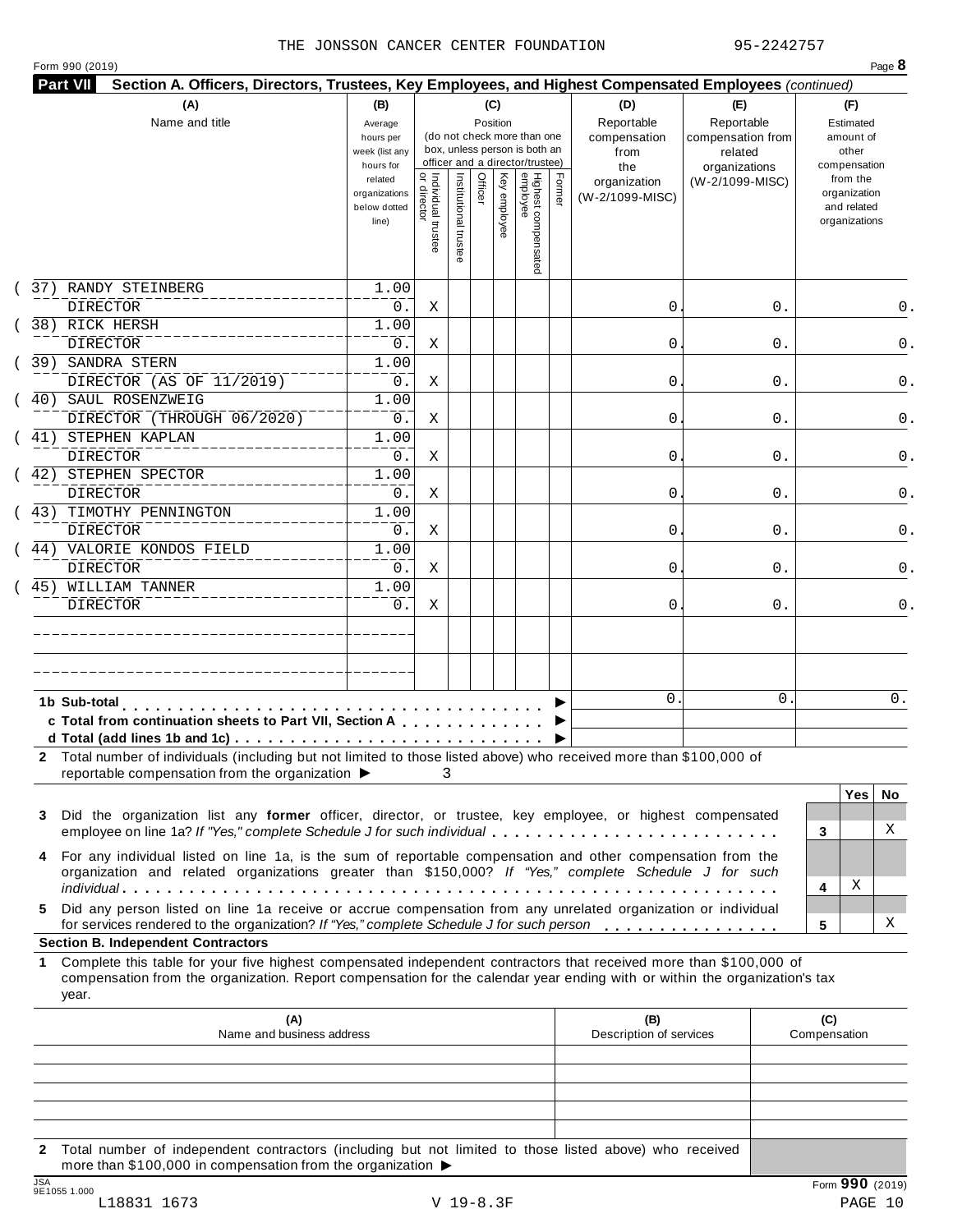**Part VIII Statement of Revenue**

|                                                           |         | Check if Schedule O contains a response or note to any line in this Part VIII                                                                                                                                                 |                      | (A)<br>Total revenue | (B)<br>Related or exempt<br>function revenue | $\overline{C}$<br>Unrelated<br>business revenue | (D)<br>Revenue excluded<br>from tax under<br>sections 512-514 |
|-----------------------------------------------------------|---------|-------------------------------------------------------------------------------------------------------------------------------------------------------------------------------------------------------------------------------|----------------------|----------------------|----------------------------------------------|-------------------------------------------------|---------------------------------------------------------------|
|                                                           | 1a      | Federated campaigns<br>1а                                                                                                                                                                                                     |                      |                      |                                              |                                                 |                                                               |
| Contributions, Gifts, Grants<br>and Other Similar Amounts | b       | Membership dues [19]<br>1b                                                                                                                                                                                                    |                      |                      |                                              |                                                 |                                                               |
|                                                           | c       | Fundraising events <b>Fundraising</b><br>1c                                                                                                                                                                                   |                      |                      |                                              |                                                 |                                                               |
|                                                           | d       | Related organizations <b>contains</b> and <b>Related</b> organizations <b>contains</b><br>1d                                                                                                                                  |                      |                      |                                              |                                                 |                                                               |
|                                                           | е       | Government grants (contributions).<br>1е                                                                                                                                                                                      |                      |                      |                                              |                                                 |                                                               |
|                                                           | t.      | All other contributions, gifts, grants,                                                                                                                                                                                       |                      |                      |                                              |                                                 |                                                               |
|                                                           |         | and similar amounts not included above<br>1f                                                                                                                                                                                  | 9, 299, 409.         |                      |                                              |                                                 |                                                               |
|                                                           | g       | Noncash contributions included in                                                                                                                                                                                             |                      |                      |                                              |                                                 |                                                               |
|                                                           |         | lines 1a-1f $\ldots$ $\ldots$ $\ldots$ $\frac{1}{9}$ \$                                                                                                                                                                       | 233,500.             |                      |                                              |                                                 |                                                               |
|                                                           |         | h Total. Add lines 1a-1f $\ldots$ $\ldots$ $\ldots$ $\ldots$ $\ldots$                                                                                                                                                         | <b>Business Code</b> | 9,299,409.           |                                              |                                                 |                                                               |
|                                                           |         |                                                                                                                                                                                                                               |                      |                      |                                              |                                                 |                                                               |
|                                                           | 2a      | the control of the control of the control of the control of the control of the control of                                                                                                                                     |                      |                      |                                              |                                                 |                                                               |
|                                                           | b       |                                                                                                                                                                                                                               |                      |                      |                                              |                                                 |                                                               |
| Program Service<br>Revenue                                | c<br>d  |                                                                                                                                                                                                                               |                      |                      |                                              |                                                 |                                                               |
|                                                           |         |                                                                                                                                                                                                                               |                      |                      |                                              |                                                 |                                                               |
|                                                           | f       | All other program service revenue                                                                                                                                                                                             |                      |                      |                                              |                                                 |                                                               |
|                                                           | g       | Total. Add lines 2a-2f ▶                                                                                                                                                                                                      |                      | $\mathbb O$ .        |                                              |                                                 |                                                               |
|                                                           | 3       | Investment income (including dividends, interest, and                                                                                                                                                                         |                      |                      |                                              |                                                 |                                                               |
|                                                           |         |                                                                                                                                                                                                                               |                      | 142,285.             |                                              |                                                 | 142,285.                                                      |
| 4                                                         |         | Income from investment of tax-exempt bond proceeds $\blacktriangleright$                                                                                                                                                      |                      | $\mathbb O$ .        |                                              |                                                 |                                                               |
| 5                                                         |         |                                                                                                                                                                                                                               |                      | $\mathbb O$ .        |                                              |                                                 |                                                               |
|                                                           |         | (i) Real<br>(ii) Personal                                                                                                                                                                                                     |                      |                      |                                              |                                                 |                                                               |
|                                                           | 6a      | Gross rents<br>6a                                                                                                                                                                                                             |                      |                      |                                              |                                                 |                                                               |
|                                                           | b       | Less: rental expenses<br>6b                                                                                                                                                                                                   |                      |                      |                                              |                                                 |                                                               |
|                                                           | c       | Rental income or (loss)<br>6c                                                                                                                                                                                                 |                      | $\mathbb O$ .        |                                              |                                                 |                                                               |
|                                                           | d<br>7а | (i) Securities<br>(ii) Other<br>Gross amount from                                                                                                                                                                             |                      |                      |                                              |                                                 |                                                               |
|                                                           |         | sales<br>of<br>assets                                                                                                                                                                                                         |                      |                      |                                              |                                                 |                                                               |
|                                                           |         | 2,375,949.<br>other than inventory<br>7a                                                                                                                                                                                      |                      |                      |                                              |                                                 |                                                               |
|                                                           | b       | Less: cost or other basis                                                                                                                                                                                                     |                      |                      |                                              |                                                 |                                                               |
| evenue                                                    |         | 2,351,989.<br>and sales expenses<br>7b                                                                                                                                                                                        |                      |                      |                                              |                                                 |                                                               |
|                                                           |         | 7c<br>23,960.<br><b>c</b> Gain or (loss)                                                                                                                                                                                      |                      |                      |                                              |                                                 |                                                               |
|                                                           | d       | Net gain or (loss) $\cdots$ $\cdots$ $\cdots$ $\cdots$ $\cdots$ $\cdots$ $\cdots$                                                                                                                                             |                      | 23,960.              |                                              |                                                 | 23,960.                                                       |
| Other <sub>R</sub>                                        | 8а      | income from fundraising<br>Gross                                                                                                                                                                                              |                      |                      |                                              |                                                 |                                                               |
|                                                           |         | events (not including \$                                                                                                                                                                                                      |                      |                      |                                              |                                                 |                                                               |
|                                                           |         | of contributions reported on line                                                                                                                                                                                             |                      |                      |                                              |                                                 |                                                               |
|                                                           |         | 1c). See Part IV, line 18<br>8а                                                                                                                                                                                               | 0.                   |                      |                                              |                                                 |                                                               |
|                                                           | b       | 8b<br>Less: direct expenses                                                                                                                                                                                                   | $0$ .                |                      |                                              |                                                 |                                                               |
|                                                           | с       | Net income or (loss) from fundraising events.                                                                                                                                                                                 | ▸                    | $\mathbb O$ .        |                                              |                                                 |                                                               |
|                                                           | 9а      | gaming<br>Gross<br>income<br>from                                                                                                                                                                                             |                      |                      |                                              |                                                 |                                                               |
|                                                           |         | activities. See Part IV, line 19<br>9а                                                                                                                                                                                        | 0.<br>$0$ .          |                      |                                              |                                                 |                                                               |
|                                                           | b       | 9b<br>Less: direct expenses                                                                                                                                                                                                   | ▸                    | $\mathbb O$ .        |                                              |                                                 |                                                               |
|                                                           | c       | Net income or (loss) from gaming activities                                                                                                                                                                                   |                      |                      |                                              |                                                 |                                                               |
|                                                           | 10a     | less<br>Gross sales of inventory,<br>returns and allowances 10a                                                                                                                                                               | 0.                   |                      |                                              |                                                 |                                                               |
|                                                           | b       | Less: cost of goods sold 10b                                                                                                                                                                                                  | 0.                   |                      |                                              |                                                 |                                                               |
|                                                           | c       | Net income or (loss) from sales of inventory entitled as a set of inventory                                                                                                                                                   | ▸                    | $\mathbb O$ .        |                                              |                                                 |                                                               |
|                                                           |         |                                                                                                                                                                                                                               | <b>Business Code</b> |                      |                                              |                                                 |                                                               |
|                                                           | 11a     | the contract of the contract of the contract of the contract of the contract of                                                                                                                                               |                      |                      |                                              |                                                 |                                                               |
|                                                           | b       | the control of the control of the control of the control of the control of                                                                                                                                                    |                      |                      |                                              |                                                 |                                                               |
|                                                           | c       | <u> 1989 - Johann Stein, mars an deus an deus Amerikaanse komme</u>                                                                                                                                                           |                      |                      |                                              |                                                 |                                                               |
| Miscellaneous<br>Revenue                                  |         | All other revenue example and the state of the state of the state of the state of the state of the state of the state of the state of the state of the state of the state of the state of the state of the state of the state |                      |                      |                                              |                                                 |                                                               |
|                                                           | е       | Total. Add lines 11a-11d ▶                                                                                                                                                                                                    |                      | $\mathbf{0}$ .       |                                              |                                                 |                                                               |
| 12                                                        |         |                                                                                                                                                                                                                               |                      | 9,465,654.           |                                              |                                                 | 166,245.                                                      |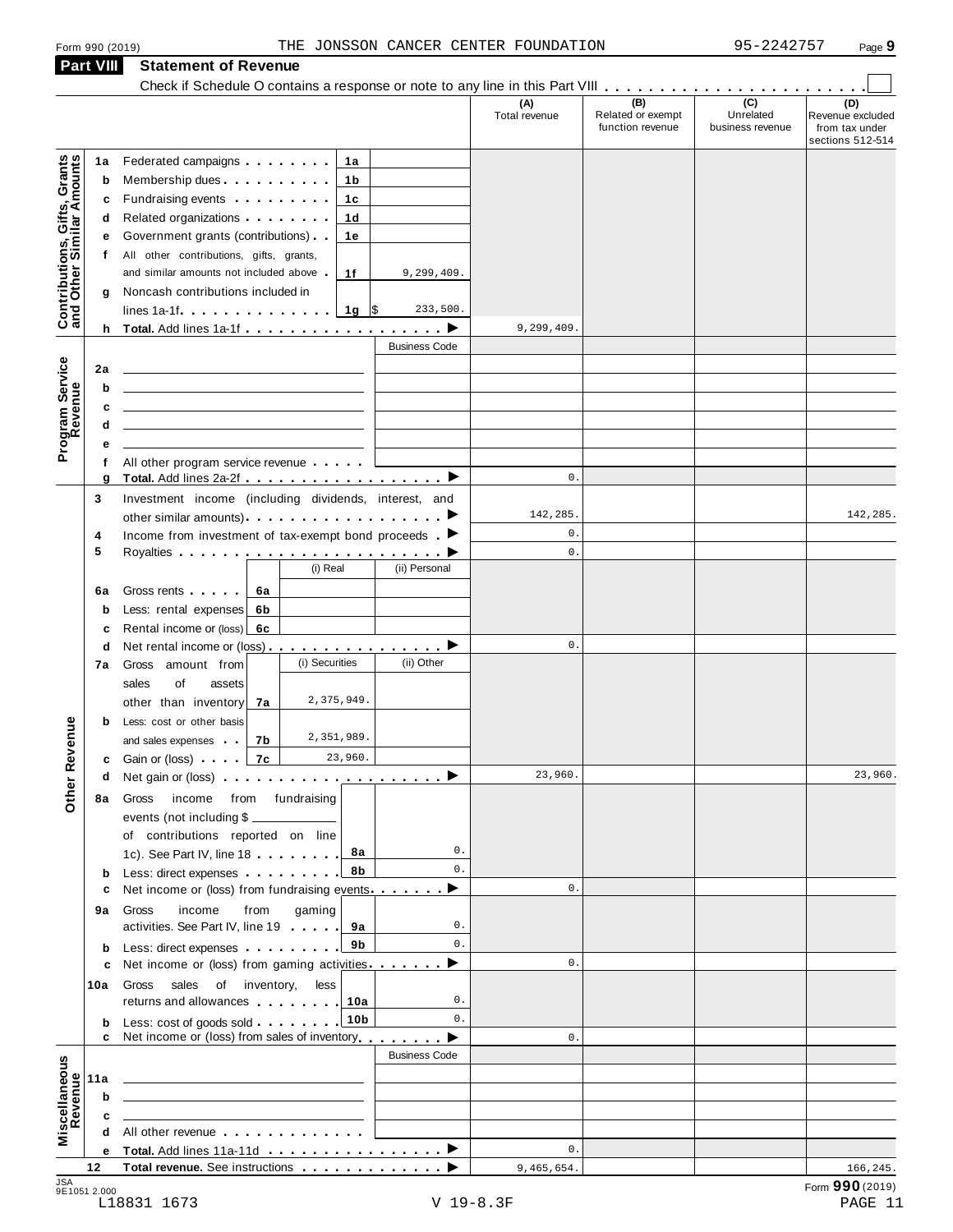### Form <sup>990</sup> (2019) Page **10** THE JONSSON CANCER CENTER FOUNDATION 95-2242757

|           | <b>Part IX</b> Statement of Functional Expenses                                                                                                                                                                                |                       |                                    |                                           |                                |
|-----------|--------------------------------------------------------------------------------------------------------------------------------------------------------------------------------------------------------------------------------|-----------------------|------------------------------------|-------------------------------------------|--------------------------------|
|           | Section 501(c)(3) and 501(c)(4) organizations must complete all columns. All other organizations must complete column (A).                                                                                                     |                       |                                    |                                           |                                |
|           |                                                                                                                                                                                                                                |                       |                                    |                                           |                                |
|           | Do not include amounts reported on lines 6b, 7b,<br>8b, 9b, and 10b of Part VIII.                                                                                                                                              | (A)<br>Total expenses | (B)<br>Program service<br>expenses | (C)<br>Management and<br>general expenses | (D)<br>Fundraising<br>expenses |
|           | 1 Grants and other assistance to domestic organizations                                                                                                                                                                        |                       |                                    |                                           |                                |
|           | and domestic governments. See Part IV, line 21                                                                                                                                                                                 | 10,521,523.           | 10,521,523.                        |                                           |                                |
|           | 2 Grants and other assistance to domestic                                                                                                                                                                                      | 0                     |                                    |                                           |                                |
|           | individuals. See Part IV, line 22                                                                                                                                                                                              |                       |                                    |                                           |                                |
|           | 3 Grants and other assistance to foreign                                                                                                                                                                                       |                       |                                    |                                           |                                |
|           | organizations, foreign governments, and foreign                                                                                                                                                                                | 0                     |                                    |                                           |                                |
|           | individuals. See Part IV, lines 15 and 16                                                                                                                                                                                      | $\Omega$              |                                    |                                           |                                |
|           | 4 Benefits paid to or for members                                                                                                                                                                                              |                       |                                    |                                           |                                |
|           | 5 Compensation of current officers, directors,<br>trustees, and key employees entitled and the set of the set of the set of the set of the set of the set of the                                                               | 0                     |                                    |                                           |                                |
|           | 6 Compensation not included above to disqualified                                                                                                                                                                              |                       |                                    |                                           |                                |
|           | persons (as defined under section 4958(f)(1)) and                                                                                                                                                                              |                       |                                    |                                           |                                |
|           | persons described in section 4958(c)(3)(B)                                                                                                                                                                                     | 0                     |                                    |                                           |                                |
|           | 7 Other salaries and wages                                                                                                                                                                                                     | $\Omega$              |                                    |                                           |                                |
| 8         | Pension plan accruals and contributions (include                                                                                                                                                                               |                       |                                    |                                           |                                |
|           | section 401(k) and 403(b) employer contributions)                                                                                                                                                                              | 0                     |                                    |                                           |                                |
|           | 9 Other employee benefits                                                                                                                                                                                                      | $\mathbf 0$           |                                    |                                           |                                |
| 10        | Payroll taxes                                                                                                                                                                                                                  | $\Omega$ .            |                                    |                                           |                                |
|           | 11 Fees for services (nonemployees):                                                                                                                                                                                           |                       |                                    |                                           |                                |
|           | a Management                                                                                                                                                                                                                   | 0                     |                                    |                                           |                                |
|           | b Legal experience in the set of the set of the set of the set of the set of the set of the set of the set of                                                                                                                  | $\Omega$ .            |                                    |                                           |                                |
|           | c Accounting                                                                                                                                                                                                                   | 17,735.               |                                    | 17,735.                                   |                                |
|           | d Lobbying experience and the set of the set of the set of the set of the set of the set of the set of the set of the set of the set of the set of the set of the set of the set of the set of the set of the set of the set o | 0                     |                                    |                                           |                                |
|           | e Professional fundraising services. See Part IV, line 17                                                                                                                                                                      | 0<br>$\Omega$ .       |                                    |                                           |                                |
|           | f Investment management fees                                                                                                                                                                                                   |                       |                                    |                                           |                                |
|           | 9 Other. (If line 11g amount exceeds 10% of line 25, column                                                                                                                                                                    | 99,070.               |                                    | 24,910.                                   | 74,160.                        |
|           | (A) amount, list line 11g expenses on Schedule O.)                                                                                                                                                                             | $\Omega$              |                                    |                                           |                                |
|           | 12 Advertising and promotion                                                                                                                                                                                                   | 18,747.               |                                    | 18,747.                                   |                                |
| 13        | Office expenses extensive and the set of the set of the set of the set of the set of the set of the set of the                                                                                                                 | 59,816.               |                                    | 59,816.                                   |                                |
| 14        | Information technology.                                                                                                                                                                                                        | 0                     |                                    |                                           |                                |
| 15<br>16. | Royalties                                                                                                                                                                                                                      | 0.                    |                                    |                                           |                                |
|           | Occupancy                                                                                                                                                                                                                      | $\mathsf 0$           |                                    |                                           |                                |
|           | 18 Payments of travel or entertainment expenses                                                                                                                                                                                |                       |                                    |                                           |                                |
|           | for any federal, state, or local public officials                                                                                                                                                                              | 0                     |                                    |                                           |                                |
|           | 19 Conferences, conventions, and meetings                                                                                                                                                                                      | 406                   |                                    | 406.                                      |                                |
| 20        |                                                                                                                                                                                                                                | 0                     |                                    |                                           |                                |
| 21        | Payments to affiliates <b>Exercise 2.1 Fig. 1.1 Fig. 1.1</b>                                                                                                                                                                   | 0                     |                                    |                                           |                                |
| 22        | Depreciation, depletion, and amortization                                                                                                                                                                                      | $\Omega$              |                                    |                                           |                                |
| 23        | Insurance                                                                                                                                                                                                                      | $\overline{0}$        |                                    |                                           |                                |
| 24        | Other expenses. Itemize expenses not covered                                                                                                                                                                                   |                       |                                    |                                           |                                |
|           | above (List miscellaneous expenses on line 24e. If                                                                                                                                                                             |                       |                                    |                                           |                                |
|           | line 24e amount exceeds 10% of line 25, column                                                                                                                                                                                 |                       |                                    |                                           |                                |
|           | (A) amount, list line 24e expenses on Schedule O.)                                                                                                                                                                             |                       |                                    |                                           |                                |
|           | <b>AREIMBURSEMENT UCLA</b>                                                                                                                                                                                                     | 805,966.              |                                    | 805,966.                                  |                                |
|           | <b>b</b> CONTRACT STAFF                                                                                                                                                                                                        | 35,605.               |                                    | 35,605.                                   |                                |
|           | BANK SERVICE CHARGES                                                                                                                                                                                                           | 9,027.                |                                    | 9,027.                                    |                                |
|           | dMISCELLANEOUS ADMIN EXPENSES                                                                                                                                                                                                  | 4,530.                |                                    | 4,530                                     |                                |
|           | e All other expenses                                                                                                                                                                                                           |                       |                                    |                                           |                                |
|           | 25 Total functional expenses. Add lines 1 through 24e                                                                                                                                                                          | 11,572,425.           | 10,521,523.                        | 976,742.                                  | 74,160.                        |
|           | 26 Joint costs. Complete this line only if the<br>organization reported in column (B) joint costs<br>from a combined educational campaign and                                                                                  |                       |                                    |                                           |                                |
|           | fundraising solicitation. Check here<br>if                                                                                                                                                                                     |                       |                                    |                                           |                                |
|           | following SOP 98-2 (ASC 958-720)                                                                                                                                                                                               | 0                     |                                    |                                           |                                |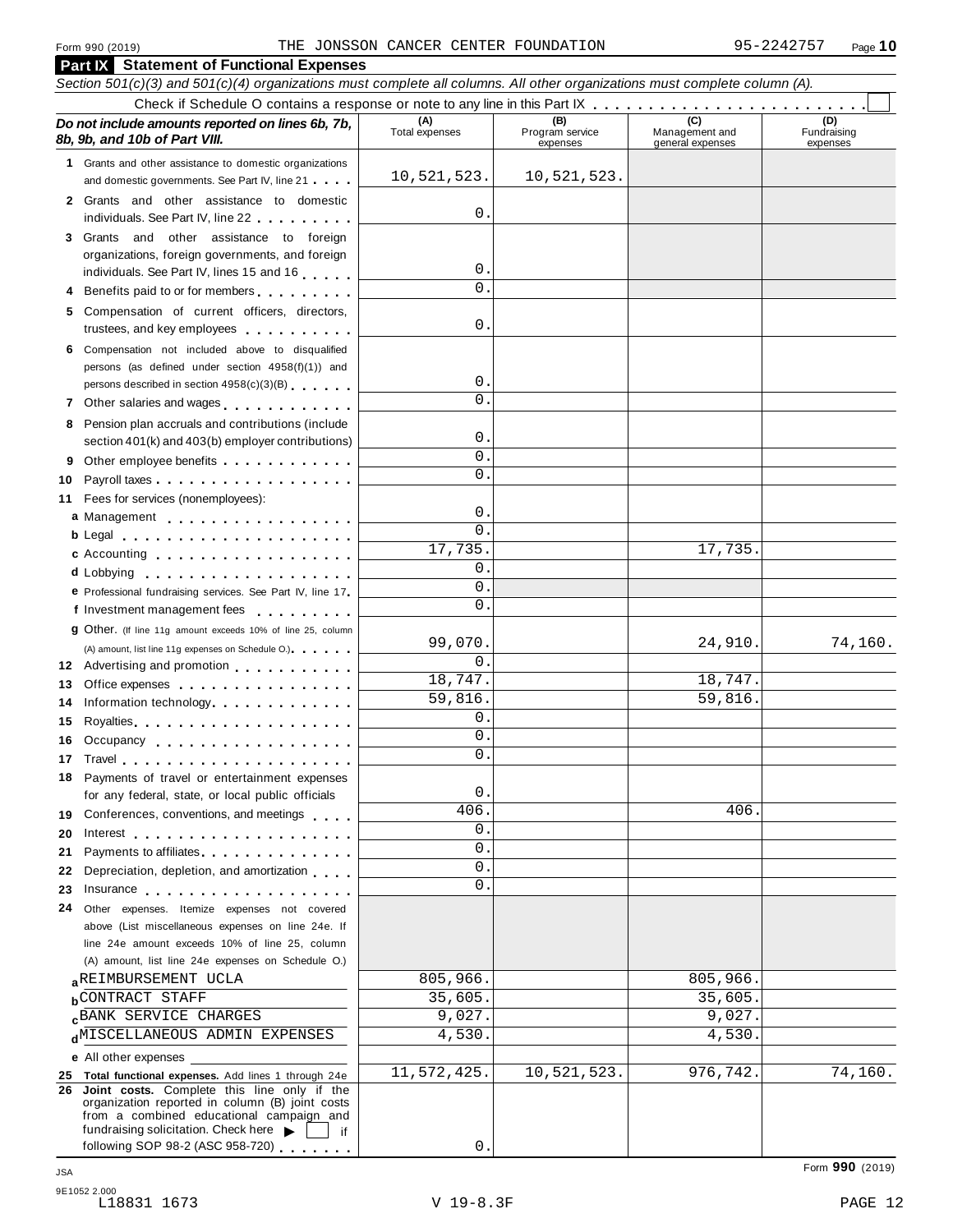Form 990 (2019)

|  | 16<br>,,,<br>٠ |  |  |
|--|----------------|--|--|
|--|----------------|--|--|

|                             | Part X | <b>Balance Sheet</b>                                                          |                           |                 |                    |
|-----------------------------|--------|-------------------------------------------------------------------------------|---------------------------|-----------------|--------------------|
|                             |        | Check if Schedule O contains a response or note to any line in this Part X    |                           |                 |                    |
|                             |        |                                                                               | (A)                       |                 | (B)                |
|                             |        |                                                                               | Beginning of year         |                 | End of year        |
|                             | 1      |                                                                               | 80,394.                   | $\mathbf{1}$    | 155,088.           |
|                             | 2      |                                                                               | $\mathbf 0$ .             | $\mathbf{2}$    | 0.                 |
|                             | 3      |                                                                               | 11, 467, 136.             | 3               | 8,998,207.         |
|                             | 4      |                                                                               | 463,142.                  | 4               | 300,809.           |
|                             | 5      | Loans and other receivables from any current or former officer, director,     |                           |                 |                    |
|                             |        | trustee, key employee, creator or founder, substantial contributor, or 35%    |                           |                 |                    |
|                             |        | controlled entity or family member of any of these persons                    | $0$ .                     | 5               | $0$ .              |
|                             | 6      | Loans and other receivables from other disqualified persons (as defined       |                           |                 |                    |
|                             |        | under section $4958(f)(1)$ , and persons described in section $4958(c)(3)(B)$ | 0.                        | 6               | $0$ .              |
|                             | 7      |                                                                               | $\mathbf 0$ .             | $\overline{7}$  | $0$ .              |
| Assets                      | 8      |                                                                               | 0.                        | 8               | $0$ .              |
|                             | 9      |                                                                               | 315,287.                  | $\mathbf{9}$    | 384,476.           |
|                             |        | 10a Land, buildings, and equipment: cost or other                             |                           |                 |                    |
|                             |        | basis. Complete Part VI of Schedule D 10a                                     |                           |                 |                    |
|                             |        |                                                                               | $\mathsf{0}$ .            | 10 <sub>c</sub> | $0$ .              |
|                             | 11     |                                                                               | 0.                        | 11              | 0.                 |
|                             | 12     | Investments - other securities. See Part IV, line 11                          | 15,928,741.               | 12              | 16,640,641.        |
|                             | 13     |                                                                               | 0                         | 13              | 0.                 |
|                             | 14     |                                                                               | 0                         | 14              | 0.                 |
|                             | 15     | Other assets. See Part IV, line 11                                            | 342,761.                  | 15              | 132, 107.          |
|                             | 16     | Total assets. Add lines 1 through 15 (must equal line 33)                     | $\overline{28,597,461}$ . | 16              | 26, 611, 328.      |
|                             | 17     |                                                                               | 129,170.                  | 17              | 71,414.            |
|                             | 18     |                                                                               | $0$ .                     | 18              | 0.                 |
|                             | 19     |                                                                               | 317,128.                  | 19              | 255,704.           |
|                             | 20     |                                                                               | 0                         | 20              | $0$ .              |
|                             | 21     | Escrow or custodial account liability. Complete Part IV of Schedule D.        | 0.                        | 21              | $0$ .              |
| Liabilities                 | 22     | Loans and other payables to any current or former officer, director,          |                           |                 |                    |
|                             |        | trustee, key employee, creator or founder, substantial contributor, or 35%    |                           |                 |                    |
|                             |        | controlled entity or family member of any of these persons                    | Ο.<br>0                   | 22              | $0$ .<br>$0$ .     |
|                             | 23     | Secured mortgages and notes payable to unrelated third parties                | 0.                        | 23              | $\boldsymbol{0}$ . |
|                             | 24     | Unsecured notes and loans payable to unrelated third parties                  |                           | 24              |                    |
|                             | 25     | Other liabilities (including federal income tax, payables to related third    |                           |                 |                    |
|                             |        | parties, and other liabilities not included on lines 17-24). Complete Part X  | $\vert 0 \vert$           |                 | υ.                 |
|                             | 26     |                                                                               | 446,298.                  | 25<br>26        | 327, 118.          |
|                             |        | X <br>Organizations that follow FASB ASC 958, check here ▶                    |                           |                 |                    |
|                             |        | and complete lines 27, 28, 32, and 33.                                        |                           |                 |                    |
|                             | 27     |                                                                               | 10,404,784.               | 27              | 10,624,630.        |
|                             | 28     |                                                                               | 17,746,379.               | 28              | 15,659,580.        |
|                             |        | Organizations that do not follow FASB ASC 958, check here ▶                   |                           |                 |                    |
|                             |        | and complete lines 29 through 33.                                             |                           |                 |                    |
| Net Assets or Fund Balances | 29     | Capital stock or trust principal, or current funds                            |                           | 29              |                    |
|                             | 30     | Paid-in or capital surplus, or land, building, or equipment fund.             |                           | 30              |                    |
|                             | 31     | Retained earnings, endowment, accumulated income, or other funds              |                           | 31              |                    |
|                             | 32     |                                                                               | 28, 151, 163.             | 32              | 26, 284, 210.      |
|                             | 33     | Total liabilities and net assets/fund balances                                | 28,597,461                | 33              | 26,611,328.        |
|                             |        |                                                                               |                           |                 |                    |

Form **990** (2019)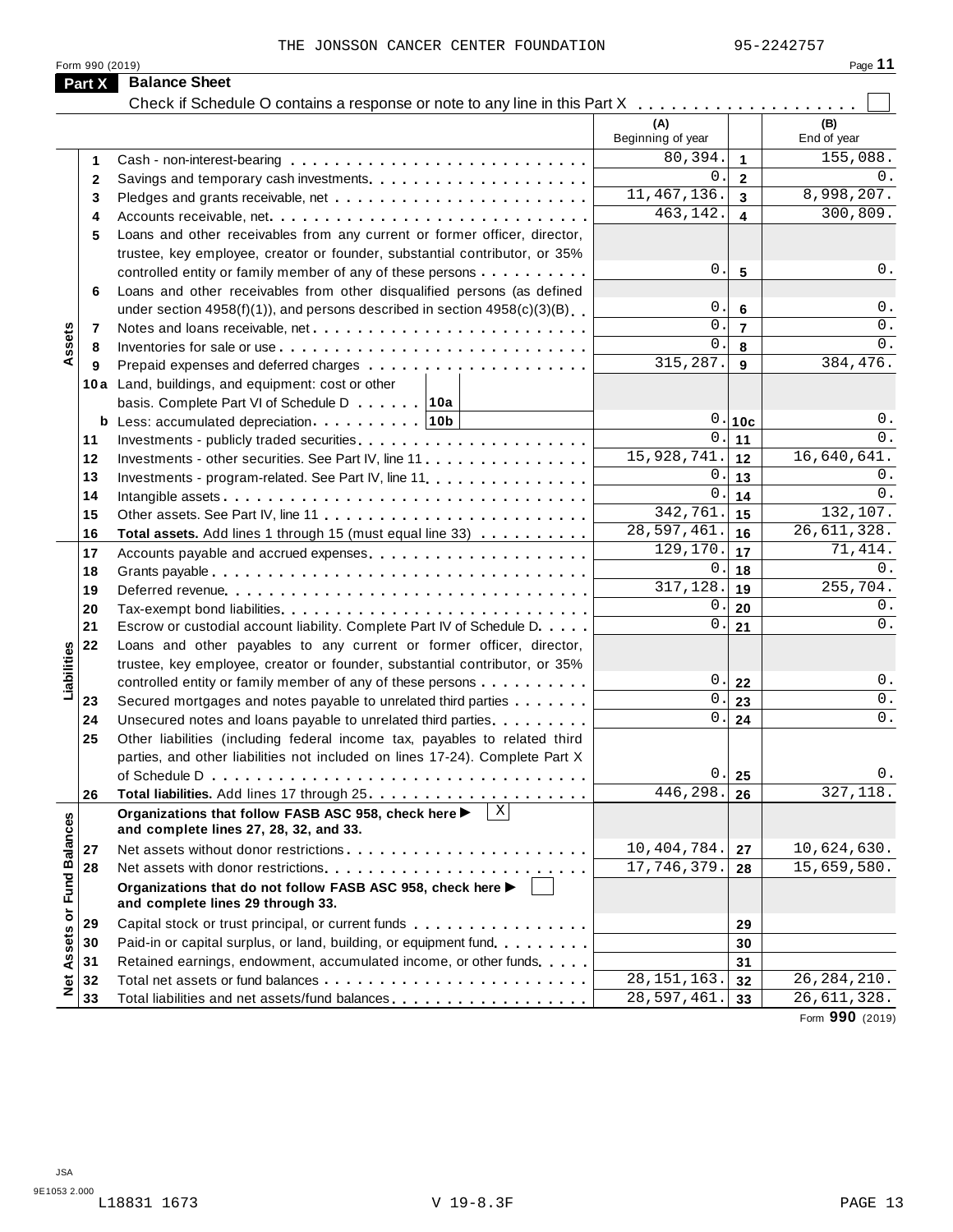|  |  | THE JONSSON CANCER CENTER FOUNDATION | 95-2242757 |
|--|--|--------------------------------------|------------|
|  |  |                                      |            |

|                 | Form 990 (2019)                                                                                                       |                |                             |               | Page 12 |
|-----------------|-----------------------------------------------------------------------------------------------------------------------|----------------|-----------------------------|---------------|---------|
| Part XI         | <b>Reconciliation of Net Assets</b>                                                                                   |                |                             |               |         |
|                 |                                                                                                                       |                |                             |               |         |
| 1               |                                                                                                                       | $\mathbf{1}$   |                             | 9,465,654.    |         |
| $\mathbf{2}$    |                                                                                                                       | $\overline{2}$ | 11,572,425.                 |               |         |
| 3               |                                                                                                                       | 3              | $-2, 106, 771.$             |               |         |
| 4               | Net assets or fund balances at beginning of year (must equal Part X, line 32, column (A))                             | 4              | $\overline{28}$ , 151, 163. |               |         |
| 5               |                                                                                                                       | 5              |                             | 239,818.      |         |
| 6               |                                                                                                                       | 6              |                             |               | 0.      |
| $\overline{7}$  |                                                                                                                       | $\overline{7}$ |                             |               | 0.      |
| 8               |                                                                                                                       | 8              |                             |               | 0.      |
| 9               | Other changes in net assets or fund balances (explain on Schedule O)                                                  | 9              |                             |               | 0.      |
| 10              | Net assets or fund balances at end of year. Combine lines 3 through 9 (must equal Part X, line                        |                |                             |               |         |
|                 |                                                                                                                       | 10             | 26, 284, 210.               |               |         |
| <b>Part XII</b> | <b>Financial Statements and Reporting</b>                                                                             |                |                             |               |         |
|                 |                                                                                                                       |                |                             |               |         |
| 1               | $\overline{X}$ Accrual<br>Accounting method used to prepare the Form 990:  <br>Cash<br>Other                          |                |                             | Yes           | No      |
|                 | If the organization changed its method of accounting from a prior year or checked "Other," explain in                 |                |                             |               |         |
|                 | Schedule O.                                                                                                           |                |                             |               |         |
|                 | 2a Were the organization's financial statements compiled or reviewed by an independent accountant?                    |                | 2a                          |               | Χ       |
|                 | If "Yes," check a box below to indicate whether the financial statements for the year were compiled or                |                |                             |               |         |
|                 | reviewed on a separate basis, consolidated basis, or both:                                                            |                |                             |               |         |
|                 | Separate basis<br>Consolidated basis<br>Both consolidated and separate basis                                          |                |                             |               |         |
|                 | <b>b</b> Were the organization's financial statements audited by an independent accountant?                           |                | 2 <sub>b</sub>              | X             |         |
|                 | If "Yes," check a box below to indicate whether the financial statements for the year were audited on a               |                |                             |               |         |
|                 | separate basis, consolidated basis, or both:                                                                          |                |                             |               |         |
|                 | $\lfloor x \rfloor$ Consolidated basis<br>Both consolidated and separate basis<br>Separate basis                      |                |                             |               |         |
|                 | c If "Yes" to line 2a or 2b, does the organization have a committee that assumes responsibility for oversight of      |                |                             |               |         |
|                 | the audit, review, or compilation of its financial statements and selection of an independent accountant?             |                | 2c                          | Χ             |         |
|                 | If the organization changed either its oversight process or selection process during the tax year, explain on         |                |                             |               |         |
|                 | Schedule O.                                                                                                           |                |                             |               |         |
|                 | 3a As a result of a federal award, was the organization required to undergo an audit or audits as set forth in the    |                |                             |               |         |
|                 |                                                                                                                       |                | 3a                          |               | Χ       |
|                 | <b>b</b> If "Yes," did the organization undergo the required audit or audits? If the organization did not undergo the |                |                             |               |         |
|                 | required audit or audits, explain why on Schedule O and describe any steps taken to undergo such audits               |                | 3 <sub>b</sub>              | $\sim$ $\sim$ |         |

Form **990** (2019)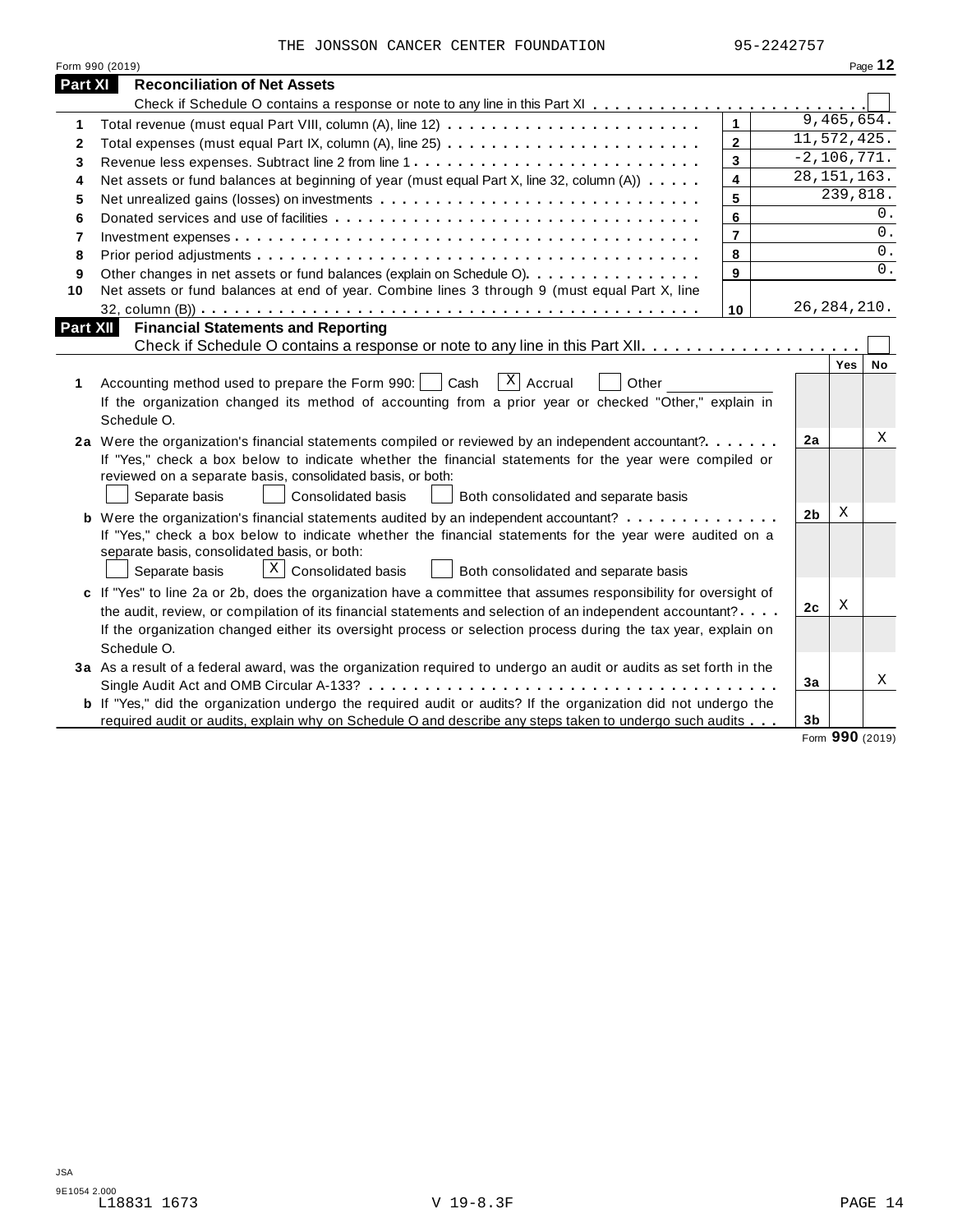| <b>SCHEDULE A</b>             |  |  |
|-------------------------------|--|--|
| $\sqrt{2}$ and and $\sqrt{2}$ |  |  |

### **CHEDULE A Public Charity Status and Public Support**  $\frac{100\text{dB No. }1545-0047}{000\text{dB No.}}$

(Form 990 or 990-EZ) complete if the organization is a section 501(c)(3) organization or a section 4947(a)(1) nonexempt charitable trust.  $2019$ 

|              |                                                                                                                                                                |  |                                                            |                                                                                                                                                                                                       |     |                          | Complete if the organization is a section 501(c)(3) organization or a section 4947(a)(1) nonexempt charitable trust.                                                                                                                              | ZW IJ                                      |
|--------------|----------------------------------------------------------------------------------------------------------------------------------------------------------------|--|------------------------------------------------------------|-------------------------------------------------------------------------------------------------------------------------------------------------------------------------------------------------------|-----|--------------------------|---------------------------------------------------------------------------------------------------------------------------------------------------------------------------------------------------------------------------------------------------|--------------------------------------------|
|              | Department of the Treasury<br><b>Internal Revenue Service</b>                                                                                                  |  |                                                            | Attach to Form 990 or Form 990-EZ.<br>Go to www.irs.gov/Form990 for instructions and the latest information.                                                                                          |     |                          |                                                                                                                                                                                                                                                   | <b>Open to Public</b><br><b>Inspection</b> |
|              | Name of the organization                                                                                                                                       |  |                                                            |                                                                                                                                                                                                       |     |                          | <b>Employer identification number</b>                                                                                                                                                                                                             |                                            |
|              | THE JONSSON CANCER CENTER FOUNDATION                                                                                                                           |  |                                                            |                                                                                                                                                                                                       |     |                          | 95-2242757                                                                                                                                                                                                                                        |                                            |
| Part I       |                                                                                                                                                                |  |                                                            |                                                                                                                                                                                                       |     |                          | Reason for Public Charity Status (All organizations must complete this part.) See instructions.                                                                                                                                                   |                                            |
|              |                                                                                                                                                                |  |                                                            | The organization is not a private foundation because it is: (For lines 1 through 12, check only one box.)                                                                                             |     |                          |                                                                                                                                                                                                                                                   |                                            |
| 1            |                                                                                                                                                                |  |                                                            | A church, convention of churches, or association of churches described in section 170(b)(1)(A)(i).                                                                                                    |     |                          |                                                                                                                                                                                                                                                   |                                            |
| 2            |                                                                                                                                                                |  |                                                            | A school described in section 170(b)(1)(A)(ii). (Attach Schedule E (Form 990 or 990-EZ).)                                                                                                             |     |                          |                                                                                                                                                                                                                                                   |                                            |
| 3            |                                                                                                                                                                |  |                                                            | A hospital or a cooperative hospital service organization described in section 170(b)(1)(A)(iii).                                                                                                     |     |                          |                                                                                                                                                                                                                                                   |                                            |
| 4            | A medical research organization operated in conjunction with a hospital described in section 170(b)(1)(A)(iii). Enter the<br>hospital's name, city, and state: |  |                                                            |                                                                                                                                                                                                       |     |                          |                                                                                                                                                                                                                                                   |                                            |
| 5            |                                                                                                                                                                |  |                                                            |                                                                                                                                                                                                       |     |                          | An organization operated for the benefit of a college or university owned or operated by a governmental unit described in                                                                                                                         |                                            |
|              |                                                                                                                                                                |  | section 170(b)(1)(A)(iv). (Complete Part II.)              |                                                                                                                                                                                                       |     |                          |                                                                                                                                                                                                                                                   |                                            |
| 6            |                                                                                                                                                                |  |                                                            | A federal, state, or local government or governmental unit described in section 170(b)(1)(A)(v).                                                                                                      |     |                          |                                                                                                                                                                                                                                                   |                                            |
| 7            | X                                                                                                                                                              |  |                                                            |                                                                                                                                                                                                       |     |                          | An organization that normally receives a substantial part of its support from a governmental unit or from the general public                                                                                                                      |                                            |
|              |                                                                                                                                                                |  | described in section 170(b)(1)(A)(vi). (Complete Part II.) |                                                                                                                                                                                                       |     |                          |                                                                                                                                                                                                                                                   |                                            |
| 8            |                                                                                                                                                                |  |                                                            | A community trust described in section 170(b)(1)(A)(vi). (Complete Part II.)                                                                                                                          |     |                          |                                                                                                                                                                                                                                                   |                                            |
| 9            |                                                                                                                                                                |  |                                                            |                                                                                                                                                                                                       |     |                          | An agricultural research organization described in section 170(b)(1)(A)(ix) operated in conjunction with a land-grant college                                                                                                                     |                                            |
|              | university:                                                                                                                                                    |  |                                                            |                                                                                                                                                                                                       |     |                          | or university or a non-land-grant college of agriculture (see instructions). Enter the name, city, and state of the college or                                                                                                                    |                                            |
| 10           |                                                                                                                                                                |  |                                                            |                                                                                                                                                                                                       |     |                          | An organization that normally receives: (1) more than 331/3% of its support from contributions, membership fees, and gross                                                                                                                        |                                            |
|              |                                                                                                                                                                |  |                                                            |                                                                                                                                                                                                       |     |                          | receipts from activities related to its exempt functions - subject to certain exceptions, and (2) no more than 331/3% of its<br>support from gross investment income and unrelated business taxable income (less section 511 tax) from businesses |                                            |
| 11           |                                                                                                                                                                |  |                                                            | acquired by the organization after June 30, 1975. See section 509(a)(2). (Complete Part III.)<br>An organization organized and operated exclusively to test for public safety. See section 509(a)(4). |     |                          |                                                                                                                                                                                                                                                   |                                            |
| 12           |                                                                                                                                                                |  |                                                            |                                                                                                                                                                                                       |     |                          | An organization organized and operated exclusively for the benefit of, to perform the functions of, or to carry out the purposes                                                                                                                  |                                            |
|              |                                                                                                                                                                |  |                                                            |                                                                                                                                                                                                       |     |                          | of one or more publicly supported organizations described in section 509(a)(1) or section 509(a)(2). See section 509(a)(3).                                                                                                                       |                                            |
|              |                                                                                                                                                                |  |                                                            |                                                                                                                                                                                                       |     |                          | Check the box in lines 12a through 12d that describes the type of supporting organization and complete lines 12e, 12f, and 12g.                                                                                                                   |                                            |
|              |                                                                                                                                                                |  |                                                            |                                                                                                                                                                                                       |     |                          |                                                                                                                                                                                                                                                   |                                            |
| а            |                                                                                                                                                                |  |                                                            |                                                                                                                                                                                                       |     |                          | Type I. A supporting organization operated, supervised, or controlled by its supported organization(s), typically by giving                                                                                                                       |                                            |
|              |                                                                                                                                                                |  |                                                            |                                                                                                                                                                                                       |     |                          | the supported organization(s) the power to regularly appoint or elect a majority of the directors or trustees of the                                                                                                                              |                                            |
|              |                                                                                                                                                                |  |                                                            | supporting organization. You must complete Part IV, Sections A and B.                                                                                                                                 |     |                          |                                                                                                                                                                                                                                                   |                                            |
| b            |                                                                                                                                                                |  |                                                            |                                                                                                                                                                                                       |     |                          | Type II. A supporting organization supervised or controlled in connection with its supported organization(s), by having                                                                                                                           |                                            |
|              |                                                                                                                                                                |  |                                                            | organization(s). You must complete Part IV, Sections A and C.                                                                                                                                         |     |                          | control or management of the supporting organization vested in the same persons that control or manage the supported                                                                                                                              |                                            |
|              |                                                                                                                                                                |  |                                                            |                                                                                                                                                                                                       |     |                          | Type III functionally integrated. A supporting organization operated in connection with, and functionally integrated with,                                                                                                                        |                                            |
| c            |                                                                                                                                                                |  |                                                            | its supported organization(s) (see instructions). You must complete Part IV, Sections A, D, and E.                                                                                                    |     |                          |                                                                                                                                                                                                                                                   |                                            |
| d            |                                                                                                                                                                |  |                                                            |                                                                                                                                                                                                       |     |                          | Type III non-functionally integrated. A supporting organization operated in connection with its supported organization(s)                                                                                                                         |                                            |
|              |                                                                                                                                                                |  |                                                            |                                                                                                                                                                                                       |     |                          | that is not functionally integrated. The organization generally must satisfy a distribution requirement and an attentiveness                                                                                                                      |                                            |
|              |                                                                                                                                                                |  |                                                            | requirement (see instructions). You must complete Part IV, Sections A and D, and Part V.                                                                                                              |     |                          |                                                                                                                                                                                                                                                   |                                            |
| е            |                                                                                                                                                                |  |                                                            |                                                                                                                                                                                                       |     |                          | Check this box if the organization received a written determination from the IRS that it is a Type I, Type II, Type III                                                                                                                           |                                            |
|              |                                                                                                                                                                |  |                                                            | functionally integrated, or Type III non-functionally integrated supporting organization.                                                                                                             |     |                          |                                                                                                                                                                                                                                                   |                                            |
| f            |                                                                                                                                                                |  |                                                            |                                                                                                                                                                                                       |     |                          |                                                                                                                                                                                                                                                   |                                            |
| g            |                                                                                                                                                                |  |                                                            | Provide the following information about the supported organization(s).                                                                                                                                |     |                          |                                                                                                                                                                                                                                                   |                                            |
|              | (i) Name of supported organization                                                                                                                             |  | $(ii)$ EIN                                                 | (iii) Type of organization                                                                                                                                                                            |     | (iv) Is the organization | (v) Amount of monetary                                                                                                                                                                                                                            | (vi) Amount of                             |
|              |                                                                                                                                                                |  |                                                            | (described on lines 1-10                                                                                                                                                                              |     | listed in your governing | support (see                                                                                                                                                                                                                                      | other support (see                         |
|              |                                                                                                                                                                |  |                                                            | above (see instructions))                                                                                                                                                                             |     | document?                | instructions)                                                                                                                                                                                                                                     | instructions)                              |
|              |                                                                                                                                                                |  |                                                            |                                                                                                                                                                                                       | Yes | No                       |                                                                                                                                                                                                                                                   |                                            |
| (A)          |                                                                                                                                                                |  |                                                            |                                                                                                                                                                                                       |     |                          |                                                                                                                                                                                                                                                   |                                            |
| (B)          |                                                                                                                                                                |  |                                                            |                                                                                                                                                                                                       |     |                          |                                                                                                                                                                                                                                                   |                                            |
|              |                                                                                                                                                                |  |                                                            |                                                                                                                                                                                                       |     |                          |                                                                                                                                                                                                                                                   |                                            |
| (C)          |                                                                                                                                                                |  |                                                            |                                                                                                                                                                                                       |     |                          |                                                                                                                                                                                                                                                   |                                            |
| (D)          |                                                                                                                                                                |  |                                                            |                                                                                                                                                                                                       |     |                          |                                                                                                                                                                                                                                                   |                                            |
| (E)          |                                                                                                                                                                |  |                                                            |                                                                                                                                                                                                       |     |                          |                                                                                                                                                                                                                                                   |                                            |
| <b>Total</b> |                                                                                                                                                                |  |                                                            |                                                                                                                                                                                                       |     |                          |                                                                                                                                                                                                                                                   |                                            |

For Paperwork Reduction Act Notice, see the Instructions for Form 990 or 990-EZ. Schedule A (Form 990 or 990-EZ) 2019 JSA 9E1210 1.000 L18831 1673 V 19-8.3F PAGE 15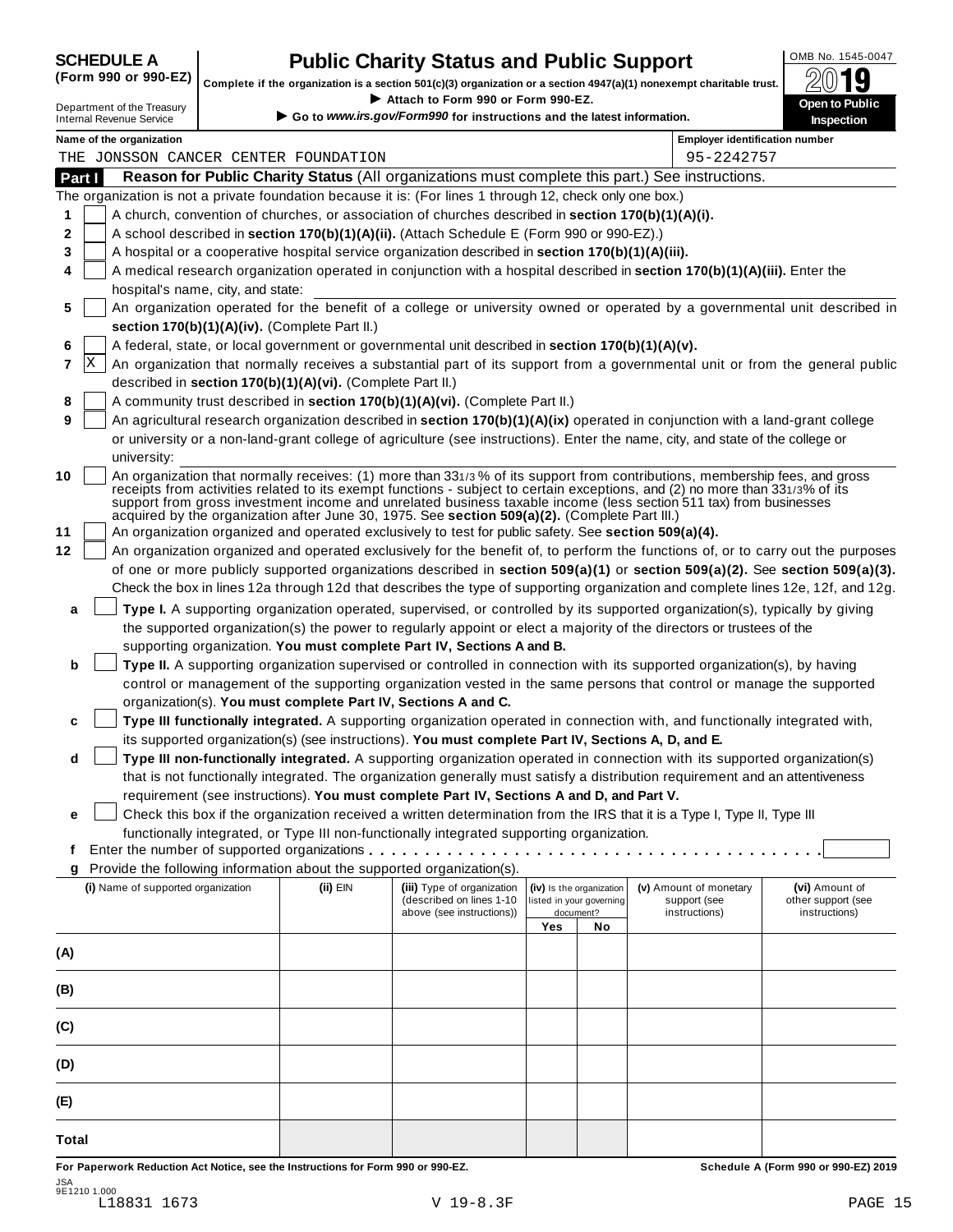Schedule <sup>A</sup> (Form <sup>990</sup> or 990-EZ) <sup>2019</sup> Page **2**

**Support Schedule for Organizations Described in Sections 170(b)(1)(A)(iv) and 170(b)(1)(A)(vi)** Complete only if you checked the box on line 5, 7, or 8 of Part I or if the organization failed to qualify under Part III. If the organization fails to qualify under the tests listed below, please complete Part III.) **Part II**

|              | <b>Section A. Public Support</b>                                                                                                                                                                                   |                                                                                                                           |               |               |               |            |               |  |  |  |
|--------------|--------------------------------------------------------------------------------------------------------------------------------------------------------------------------------------------------------------------|---------------------------------------------------------------------------------------------------------------------------|---------------|---------------|---------------|------------|---------------|--|--|--|
|              | Calendar year (or fiscal year beginning in) ▶                                                                                                                                                                      | (a) 2015                                                                                                                  | (b) 2016      | (c) 2017      | $(d)$ 2018    | (e) 2019   | (f) Total     |  |  |  |
| 1.           | Gifts, grants, contributions, and<br>membership fees received. (Do not<br>include any "unusual grants.")                                                                                                           | 23, 363, 080.                                                                                                             | 18, 114, 595. | 16, 451, 467. | 13, 213, 748. | 9,299,409. | 80, 442, 299. |  |  |  |
| $\mathbf{2}$ | Tax revenues levied for the<br>organization's benefit and either paid<br>to or expended on its behalf                                                                                                              |                                                                                                                           |               |               |               |            | 0.            |  |  |  |
| 3            | The value of services or facilities<br>furnished by a governmental unit to the<br>organization without charge                                                                                                      |                                                                                                                           |               |               |               |            | 0.            |  |  |  |
| 4            | Total. Add lines 1 through 3                                                                                                                                                                                       | 23, 363, 080                                                                                                              | 18, 114, 595. | 16, 451, 467. | 13, 213, 748. | 9,299,409. | 80, 442, 299. |  |  |  |
| 5            | The portion of total contributions by<br>each person (other than a<br>governmental unit or publicly<br>supported organization) included on<br>line 1 that exceeds 2% of the amount<br>shown on line 11, column (f) |                                                                                                                           |               |               |               |            | 8,566,634.    |  |  |  |
| 6            | Public support. Subtract line 5 from line 4                                                                                                                                                                        |                                                                                                                           |               |               |               |            | 71,875,665.   |  |  |  |
|              | <b>Section B. Total Support</b>                                                                                                                                                                                    |                                                                                                                           |               |               |               |            |               |  |  |  |
|              | Calendar year (or fiscal year beginning in) ▶                                                                                                                                                                      | (a) 2015                                                                                                                  | (b) 2016      | (c) 2017      | $(d)$ 2018    | (e) 2019   | (f) Total     |  |  |  |
| 7            | Amounts from line 4                                                                                                                                                                                                | 23, 363, 080.                                                                                                             | 18, 114, 595. | 16, 451, 467. | 13, 213, 748. | 9,299,409. | 80, 442, 299. |  |  |  |
| 8            | Gross income from interest, dividends,<br>payments received on securities loans,<br>rents, royalties, and income from<br>similar sources experiences                                                               | 224,393.                                                                                                                  | 90,737.       | 181,219.      | 257,738.      | 142,285.   | 896,372.      |  |  |  |
| 9            | Net income from unrelated business<br>activities, whether or not the business<br>is regularly carried on the control of the set of the set of the set of the set of the set of the set of the s                    |                                                                                                                           |               |               |               |            | 0.            |  |  |  |
| 10           | Other income. Do not include gain or<br>loss from the sale of capital assets<br>(Explain in Part VI.)                                                                                                              |                                                                                                                           |               |               |               |            | 0.            |  |  |  |
| 11           | Total support. Add lines 7 through 10                                                                                                                                                                              |                                                                                                                           |               |               |               |            | 81, 338, 671. |  |  |  |
| 12           |                                                                                                                                                                                                                    |                                                                                                                           |               |               |               |            | 53,881.       |  |  |  |
| 13           | First five years. If the Form 990 is for the organization's first, second, third, fourth, or fifth tax year as a section 501(c)(3)                                                                                 |                                                                                                                           |               |               |               |            |               |  |  |  |
|              | <b>Section C. Computation of Public Support Percentage</b>                                                                                                                                                         |                                                                                                                           |               |               |               |            |               |  |  |  |
| 14           | Public support percentage for 2019 (line 6, column (f) divided by line 11, column (f).                                                                                                                             |                                                                                                                           |               |               |               | 14         | 88.37%        |  |  |  |
| 15           |                                                                                                                                                                                                                    |                                                                                                                           |               |               |               | 15         | 88.70%        |  |  |  |
|              | 16a 331/3% support test - 2019. If the organization did not check the box on line 13, and line 14 is 331/3% or more, check this                                                                                    |                                                                                                                           |               |               |               |            |               |  |  |  |
|              | Χ<br>box and stop here. The organization qualifies as a publicly supported organization                                                                                                                            |                                                                                                                           |               |               |               |            |               |  |  |  |
|              | b 331/3% support test - 2018. If the organization did not check a box on line 13 or 16a, and line 15 is 331/3% or more, check                                                                                      |                                                                                                                           |               |               |               |            |               |  |  |  |
|              |                                                                                                                                                                                                                    |                                                                                                                           |               |               |               |            |               |  |  |  |
|              | 17a 10%-facts-and-circumstances test - 2019. If the organization did not check a box on line 13, 16a, or 16b, and line 14 is                                                                                       |                                                                                                                           |               |               |               |            |               |  |  |  |
|              | 10% or more, and if the organization meets the "facts-and-circumstances" test, check this box and stop here. Explain in                                                                                            |                                                                                                                           |               |               |               |            |               |  |  |  |
|              | Part VI how the organization meets the "facts-and-circumstances" test. The organization qualifies as a publicly supported                                                                                          |                                                                                                                           |               |               |               |            |               |  |  |  |
|              |                                                                                                                                                                                                                    |                                                                                                                           |               |               |               |            |               |  |  |  |
|              |                                                                                                                                                                                                                    | b 10%-facts-and-circumstances test - 2018. If the organization did not check a box on line 13, 16a, 16b, or 17a, and line |               |               |               |            |               |  |  |  |
|              |                                                                                                                                                                                                                    | 15 is 10% or more, and if the organization meets the "facts-and-circumstances" test, check this box and stop here.        |               |               |               |            |               |  |  |  |
|              | Explain in Part VI how the organization meets the "facts-and-circumstances" test. The organization qualifies as a publicly                                                                                         |                                                                                                                           |               |               |               |            |               |  |  |  |
|              |                                                                                                                                                                                                                    |                                                                                                                           |               |               |               |            |               |  |  |  |
| 18           | Private foundation. If the organization did not check a box on line 13, 16a, 16b, 17a, or 17b, check this box and see                                                                                              |                                                                                                                           |               |               |               |            |               |  |  |  |
|              |                                                                                                                                                                                                                    |                                                                                                                           |               |               |               |            |               |  |  |  |

**Schedule A (Form 990 or 990-EZ) 2019**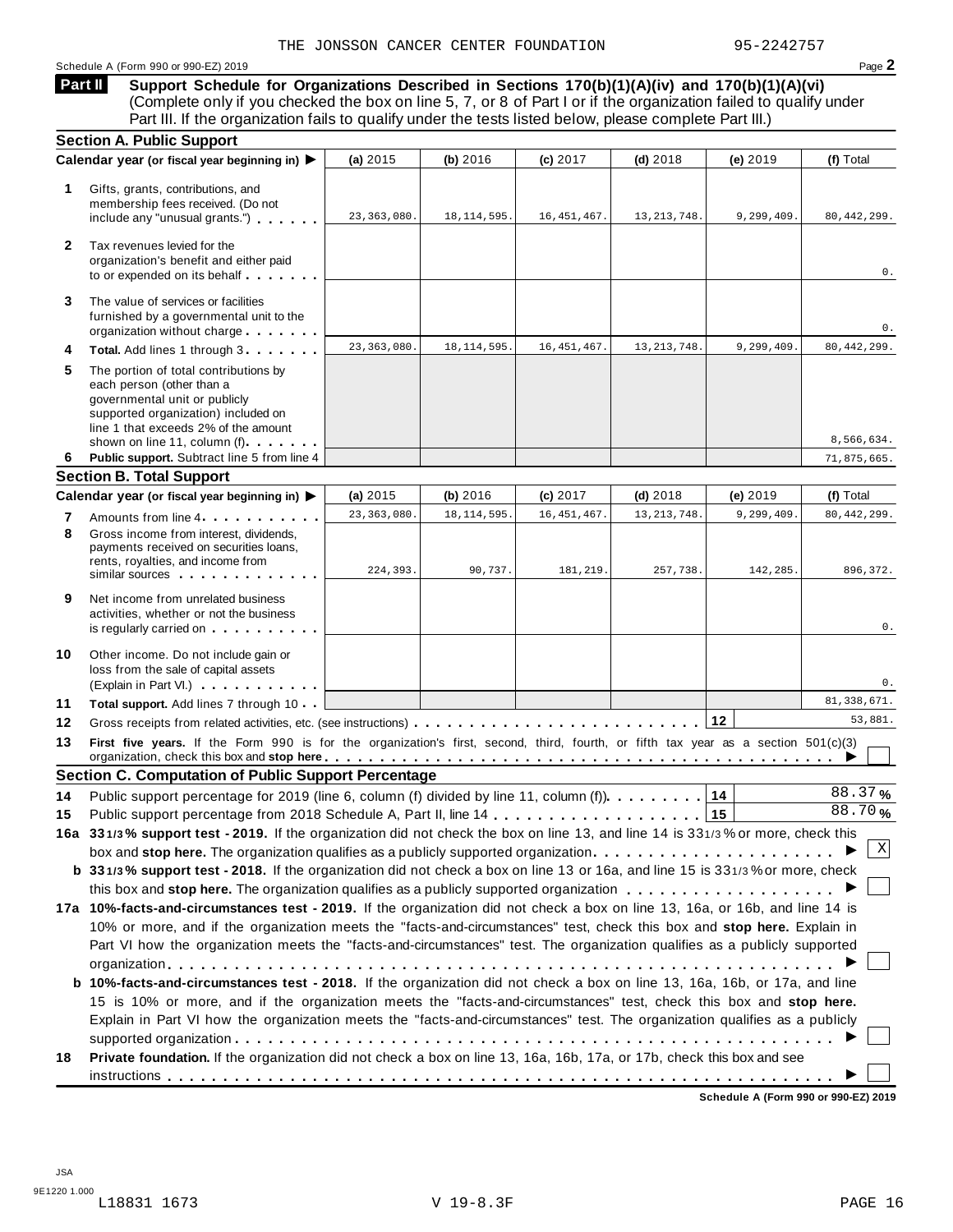### Schedule A (Form 990 or 990-EZ) 2019 Page 3

**Support Schedule for Organizations Described in Section 509(a)(2)** (Complete only if you checked the box on line 10 of Part I or if the organization failed to qualify under Part II. **Part III**

If the organization fails to qualify under the tests listed below, please complete Part II.)

|            | <b>Section A. Public Support</b>                                                                                                           |            |          |          |            |                                      |           |
|------------|--------------------------------------------------------------------------------------------------------------------------------------------|------------|----------|----------|------------|--------------------------------------|-----------|
|            | Calendar year (or fiscal year beginning in) $\blacktriangleright$                                                                          | (a) $2015$ | (b) 2016 | (c) 2017 | $(d)$ 2018 | (e) 2019                             | (f) Total |
| 1.         | Gifts, grants, contributions, and membership fees                                                                                          |            |          |          |            |                                      |           |
|            | received. (Do not include any "unusual grants.")                                                                                           |            |          |          |            |                                      |           |
| 2          | Gross receipts from admissions, merchandise                                                                                                |            |          |          |            |                                      |           |
|            | sold or services performed, or facilities                                                                                                  |            |          |          |            |                                      |           |
|            | furnished in any activity that is related to the                                                                                           |            |          |          |            |                                      |           |
|            | organization's tax-exempt purpose                                                                                                          |            |          |          |            |                                      |           |
| 3          | Gross receipts from activities that are not an                                                                                             |            |          |          |            |                                      |           |
|            | unrelated trade or business under section 513                                                                                              |            |          |          |            |                                      |           |
| 4          | Tax revenues levied for the                                                                                                                |            |          |          |            |                                      |           |
|            | organization's benefit and either paid to                                                                                                  |            |          |          |            |                                      |           |
|            | or expended on its behalf <b>contained</b> on $\theta$                                                                                     |            |          |          |            |                                      |           |
| 5          | The value of services or facilities                                                                                                        |            |          |          |            |                                      |           |
|            | furnished by a governmental unit to the                                                                                                    |            |          |          |            |                                      |           |
|            | organization without charge                                                                                                                |            |          |          |            |                                      |           |
| 6          | Total. Add lines 1 through 5                                                                                                               |            |          |          |            |                                      |           |
|            | 7a Amounts included on lines 1, 2, and 3                                                                                                   |            |          |          |            |                                      |           |
|            | received from disqualified persons                                                                                                         |            |          |          |            |                                      |           |
|            | <b>b</b> Amounts included on lines 2 and 3                                                                                                 |            |          |          |            |                                      |           |
|            | received from other than disqualified                                                                                                      |            |          |          |            |                                      |           |
|            | persons that exceed the greater of \$5,000                                                                                                 |            |          |          |            |                                      |           |
|            | or 1% of the amount on line 13 for the year                                                                                                |            |          |          |            |                                      |           |
|            | c Add lines 7a and 7b                                                                                                                      |            |          |          |            |                                      |           |
| 8          | <b>Public support.</b> (Subtract line 7c from                                                                                              |            |          |          |            |                                      |           |
|            | $line 6.)$ $\ldots$ $\ldots$ $\ldots$ $\ldots$ $\ldots$ $\ldots$                                                                           |            |          |          |            |                                      |           |
|            | <b>Section B. Total Support</b>                                                                                                            | (a) $2015$ | (b) 2016 | (c) 2017 | $(d)$ 2018 | (e) 2019                             | (f) Total |
|            | Calendar year (or fiscal year beginning in) ▶                                                                                              |            |          |          |            |                                      |           |
| 9          | Amounts from line 6                                                                                                                        |            |          |          |            |                                      |           |
|            | 10 a Gross income from interest, dividends,<br>payments received on securities loans,                                                      |            |          |          |            |                                      |           |
|            | rents, royalties, and income from similar                                                                                                  |            |          |          |            |                                      |           |
|            | sources and the set of the set of the set of the set of the set of the set of the set of the set of the set of                             |            |          |          |            |                                      |           |
|            | <b>b</b> Unrelated business taxable income (less                                                                                           |            |          |          |            |                                      |           |
|            | section 511 taxes) from businesses                                                                                                         |            |          |          |            |                                      |           |
|            | acquired after June 30, 1975                                                                                                               |            |          |          |            |                                      |           |
|            | c Add lines 10a and 10b                                                                                                                    |            |          |          |            |                                      |           |
| 11         | Net income from unrelated business                                                                                                         |            |          |          |            |                                      |           |
|            | activities not included in line 10b, whether                                                                                               |            |          |          |            |                                      |           |
|            | or not the business is regularly carried on                                                                                                |            |          |          |            |                                      |           |
| 12         | Other income. Do not include gain or                                                                                                       |            |          |          |            |                                      |           |
|            | loss from the sale of capital assets                                                                                                       |            |          |          |            |                                      |           |
|            | (Explain in Part VI.) <b>All Accords</b>                                                                                                   |            |          |          |            |                                      |           |
| 13         | Total support. (Add lines 9, 10c, 11,                                                                                                      |            |          |          |            |                                      |           |
|            | and $12.$ ) $\cdots$ $\cdots$ $\cdots$ $\cdots$                                                                                            |            |          |          |            |                                      |           |
| 14         | First five years. If the Form 990 is for the organization's first, second, third, fourth, or fifth tax year as a section 501(c)(3)         |            |          |          |            |                                      |           |
|            |                                                                                                                                            |            |          |          |            |                                      |           |
|            | Section C. Computation of Public Support Percentage                                                                                        |            |          |          |            |                                      |           |
| 15         |                                                                                                                                            |            |          |          |            | 15                                   | %         |
| 16         | Public support percentage from 2018 Schedule A, Part III, line 15.                                                                         |            |          |          |            | 16                                   | %         |
|            | Section D. Computation of Investment Income Percentage                                                                                     |            |          |          |            |                                      |           |
| 17         | Investment income percentage for 2019 (line 10c, column (f), divided by line 13, column (f) $\ldots$ ,                                     |            |          |          |            | 17                                   | %         |
| 18         |                                                                                                                                            |            |          |          |            | 18                                   | %         |
|            | 19a 331/3% support tests - 2019. If the organization did not check the box on line 14, and line 15 is more than 331/3%, and line           |            |          |          |            |                                      |           |
|            |                                                                                                                                            |            |          |          |            |                                      |           |
|            | 17 is not more than 331/3%, check this box and stop here. The organization qualifies as a publicly supported organization                  |            |          |          |            |                                      |           |
|            | <b>b</b> 331/3% support tests - 2018. If the organization did not check a box on line 14 or line 19a, and line 16 is more than 331/3%, and |            |          |          |            |                                      |           |
|            | line 18 is not more than 331/3%, check this box and stop here. The organization qualifies as a publicly supported organization             |            |          |          |            |                                      |           |
| 20         | Private foundation. If the organization did not check a box on line 14, 19a, or 19b, check this box and see instructions                   |            |          |          |            | Schedule A (Form 990 or 990-EZ) 2019 |           |
| <b>JSA</b> |                                                                                                                                            |            |          |          |            |                                      |           |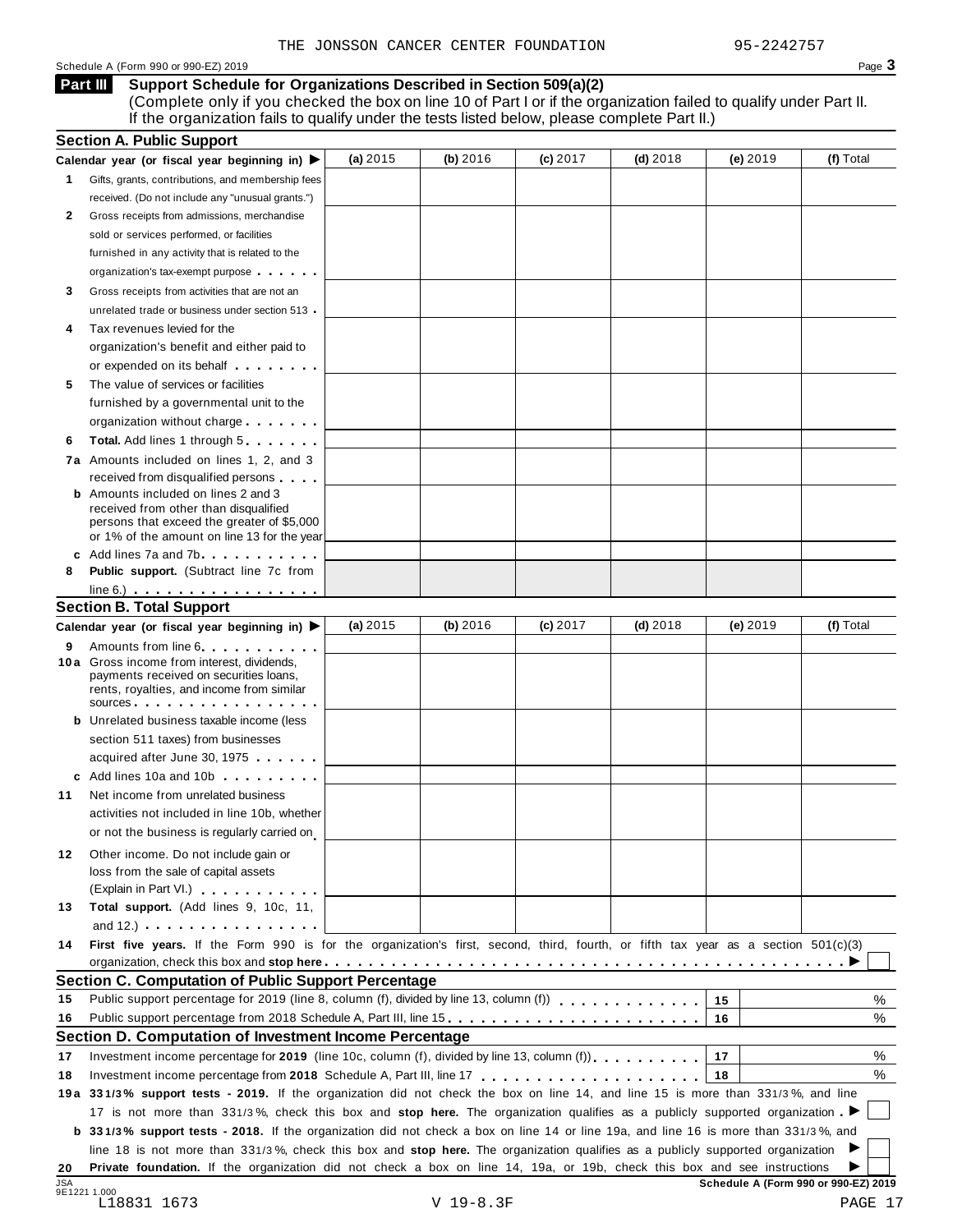**Yes No**

**2**

**3a**

**3b**

**3c**

**4a**

**4b**

**4c**

**5a**

**5b 5c**

**6**

**7**

**8**

**9a**

**9b**

**9c**

**10a**

### **Part IV Supporting Organizations**

(Complete only if you checked a box in line 12 on Part I. If you checked 12a of Part I, complete Sections A and B. If you checked 12b of Part I, complete Sections A and C. If you checked 12c of Part I, complete Sections A, D, and E. If you checked 12d of Part I, complete Sections A and D, and complete Part V.)

### **Section A. All Supporting Organizations**

- **1** Are all of the organization's supported organizations listed by name in the organization's governing documents? *If "No," describe in Part VI how the supported organizations are designated. If designated by class or purpose, describe the designation. If historic and continuing relationship, explain.* **1**
- **2** Did the organization have any supported organization that does not have an IRS determination of status under section 509(a)(1) or (2)? *If"Yes," explain in Part VI how the organization determined that the supported organization was described in section 509(a)(1) or (2).*
- **3 a** Did the organization have a supported organization described in section 501(c)(4), (5), or (6)? *If "Yes," answer (b) and (c) below.*
- **b** Did the organization confirm that each supported organization qualified under section 501(c)(4), (5), or (6) and | satisfied the public support tests under section 509(a)(2)? *If "Yes," describe in Part VI when and how the organization made the determination.*
- **c** Did the organization ensure that all support to such organizations was used exclusively for section 170(c)(2)(B) purposes? *If"Yes," explain in Part VI what controls the organization put in place to ensure such use.*
- **4 a** Was any supported organization not organized in the United States ("foreign supported organization")? *If "Yes," and if you checked 12a or 12b in Part I, answer (b) and (c) below.*
- **b** Did the organization have ultimate control and discretion in deciding whether to make grants to the foreign | supported organization? *If "Yes," describe in Part VI how the organization had such control and discretion despite being controlled or supervised by or in connection with its supported organizations.*
- **c** Did the organization support any foreign supported organization that does not have an IRS determination | under sections 501(c)(3) and 509(a)(1) or (2)? *If "Yes," explain in Part VI what controls the organization used to ensure that all support to the foreign supported organization was used exclusively for section 170(c)(2)(B) purposes.*
- **5 a** Did the organization add, substitute, or remove any supported organizations during the tax year? *If "Yes,"* answer (b) and (c) below (if applicable). Also, provide detail in Part VI, including (i) the names and EIN *numbers of the supported organizations added, substituted, or removed; (ii) the reasons for each such action;* (iii) the authority under the organization's organizing document authorizing such action; and (iv) how the action *was accomplished (such as by amendment to the organizing document).*
- **b Type I or Type II only.** Was any added or substituted supported organization part of a class already designated in the organization's organizing document?
- **c Substitutions only.** Was the substitution the result of an event beyond the organization's control?
- **6** Did the organization provide support (whether in the form of grants or the provision of services or facilities) to anyone other than (i) its supported organizations, (ii) individuals that are part of the charitable class benefited by one or more of its supported organizations, or (iii) other supporting organizations that also support or benefit one or more of the filing organization's supported organizations? *If"Yes," provide detail in Part VI.*
- **7** Did the organization provide a grant, loan, compensation, or other similar payment to a substantial contributor (as defined in section 4958(c)(3)(C)), a family member of a substantial contributor, or a 35% controlled entity with regard to a substantial contributor? *If"Yes," complete Part I of Schedule L (Form 990 or 990-EZ).*
- **8** Did the organization make a loan to a disqualified person (as defined in section 4958) not described in line 7? *If "Yes," complete Part I of Schedule L (Form 990 or 990-EZ).*
- **9a** Was the organization controlled directly or indirectly at any time during the tax year by one or more | disqualified persons as defined in section 4946 (other than foundation managers and organizations described in section 509(a)(1) or (2))? *If"Yes," provide detail in Part VI.*
- **b** Did one or more disqualified persons (as defined in line 9a) hold a controlling interest in any entity in which | the supporting organization had an interest? *If"Yes," provide detail in Part VI.*
- **c** Did a disqualified person (as defined in line 9a) have an ownership interest in, or derive any personal benefit from, assets in which the supporting organization also had an interest? *If"Yes," provide detail in Part VI.*
- **10a** Was the organization subject to the excess business holdings rules of section 4943 because of section | 4943(f) (regarding certain Type II supporting organizations, and all Type III non-functionally integrated supporting organizations)? *If"Yes," answer 10b below.*
	- **b** Did the organization have any excess business holdings in the tax year? *(Use Schedule C, Form 4720, to determine whether the organization had excess business holdings.)*

**10b Schedule A (Form 990 or 990-EZ) 2019**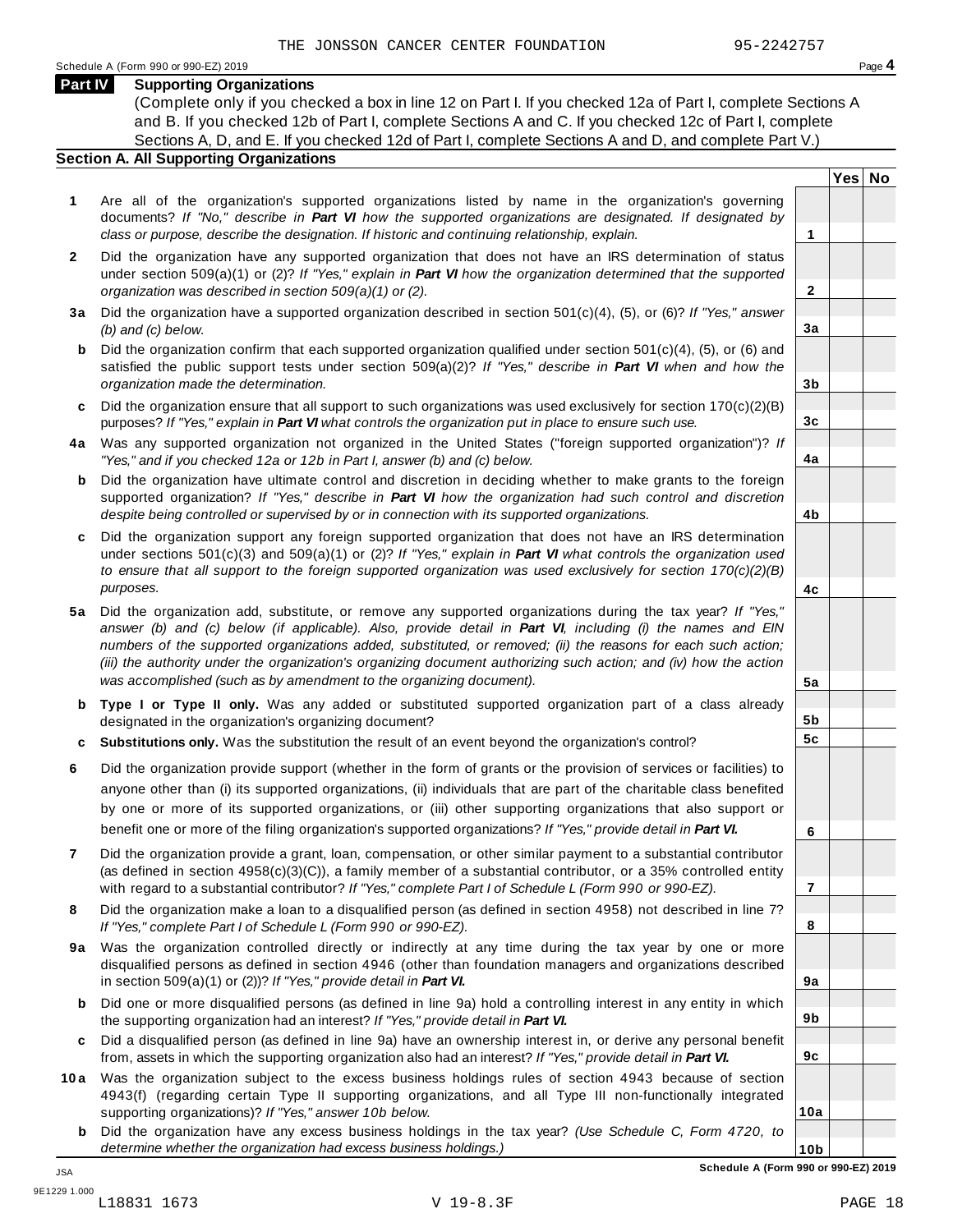|                   | 95-2242757<br>THE JONSSON CANCER CENTER FOUNDATION                                                                                                                                                                                                                                                                                                                                                                                                                                                                                                                                                                                                                                                                                      |        |        |
|-------------------|-----------------------------------------------------------------------------------------------------------------------------------------------------------------------------------------------------------------------------------------------------------------------------------------------------------------------------------------------------------------------------------------------------------------------------------------------------------------------------------------------------------------------------------------------------------------------------------------------------------------------------------------------------------------------------------------------------------------------------------------|--------|--------|
|                   | Schedule A (Form 990 or 990-EZ) 2019                                                                                                                                                                                                                                                                                                                                                                                                                                                                                                                                                                                                                                                                                                    |        | Page 5 |
| Part IV           | <b>Supporting Organizations (continued)</b>                                                                                                                                                                                                                                                                                                                                                                                                                                                                                                                                                                                                                                                                                             |        |        |
|                   |                                                                                                                                                                                                                                                                                                                                                                                                                                                                                                                                                                                                                                                                                                                                         | Yes No |        |
| 11                | Has the organization accepted a gift or contribution from any of the following persons?                                                                                                                                                                                                                                                                                                                                                                                                                                                                                                                                                                                                                                                 |        |        |
| a                 | A person who directly or indirectly controls, either alone or together with persons described in (b) and (c)                                                                                                                                                                                                                                                                                                                                                                                                                                                                                                                                                                                                                            |        |        |
|                   | below, the governing body of a supported organization?<br>11a                                                                                                                                                                                                                                                                                                                                                                                                                                                                                                                                                                                                                                                                           |        |        |
| b                 | A family member of a person described in (a) above?<br>11 <sub>b</sub>                                                                                                                                                                                                                                                                                                                                                                                                                                                                                                                                                                                                                                                                  |        |        |
|                   | c A 35% controlled entity of a person described in (a) or (b) above? If "Yes" to a, b, or c, provide detail in Part VI.<br>11c<br><b>Section B. Type I Supporting Organizations</b>                                                                                                                                                                                                                                                                                                                                                                                                                                                                                                                                                     |        |        |
|                   |                                                                                                                                                                                                                                                                                                                                                                                                                                                                                                                                                                                                                                                                                                                                         | Yes No |        |
| 1                 | Did the directors, trustees, or membership of one or more supported organizations have the power to<br>regularly appoint or elect at least a majority of the organization's directors or trustees at all times during the<br>tax year? If "No," describe in Part VI how the supported organization(s) effectively operated, supervised, or<br>controlled the organization's activities. If the organization had more than one supported organization,<br>describe how the powers to appoint and/or remove directors or trustees were allocated among the supported<br>organizations and what conditions or restrictions, if any, applied to such powers during the tax year.<br>1                                                       |        |        |
| $\mathbf{2}$      | Did the organization operate for the benefit of any supported organization other than the supported<br>organization(s) that operated, supervised, or controlled the supporting organization? If "Yes," explain in Part<br>VI how providing such benefit carried out the purposes of the supported organization(s) that operated,<br>supervised, or controlled the supporting organization.<br>2                                                                                                                                                                                                                                                                                                                                         |        |        |
|                   | <b>Section C. Type II Supporting Organizations</b>                                                                                                                                                                                                                                                                                                                                                                                                                                                                                                                                                                                                                                                                                      |        |        |
|                   |                                                                                                                                                                                                                                                                                                                                                                                                                                                                                                                                                                                                                                                                                                                                         | Yes No |        |
| 1                 | Were a majority of the organization's directors or trustees during the tax year also a majority of the directors<br>or trustees of each of the organization's supported organization(s)? If "No," describe in Part VI how control<br>or management of the supporting organization was vested in the same persons that controlled or managed<br>the supported organization(s).<br>1                                                                                                                                                                                                                                                                                                                                                      |        |        |
|                   | <b>Section D. All Type III Supporting Organizations</b>                                                                                                                                                                                                                                                                                                                                                                                                                                                                                                                                                                                                                                                                                 |        |        |
| 1<br>$\mathbf{2}$ | Did the organization provide to each of its supported organizations, by the last day of the fifth month of the<br>organization's tax year, (i) a written notice describing the type and amount of support provided during the prior<br>tax year, (ii) a copy of the Form 990 that was most recently filed as of the date of notification, and (iii) copies of<br>the organization's governing documents in effect on the date of notification, to the extent not previously<br>provided?<br>1<br>Were any of the organization's officers, directors, or trustees either (i) appointed or elected by the supported<br>organization(s) or (ii) serving on the governing body of a supported organization? If "No," explain in Part VI how | Yes No |        |
|                   | the organization maintained a close and continuous working relationship with the supported organization(s).<br>2                                                                                                                                                                                                                                                                                                                                                                                                                                                                                                                                                                                                                        |        |        |
| 3                 | By reason of the relationship described in (2), did the organization's supported organizations have a<br>significant voice in the organization's investment policies and in directing the use of the organization's<br>income or assets at all times during the tax year? If "Yes," describe in Part VI the role the organization's<br>supported organizations played in this regard.                                                                                                                                                                                                                                                                                                                                                   |        |        |
|                   | 3                                                                                                                                                                                                                                                                                                                                                                                                                                                                                                                                                                                                                                                                                                                                       |        |        |
|                   | Section E. Type III Functionally Integrated Supporting Organizations                                                                                                                                                                                                                                                                                                                                                                                                                                                                                                                                                                                                                                                                    |        |        |
| 1                 | Check the box next to the method that the organization used to satisfy the Integral Part Test during the year (see instructions).                                                                                                                                                                                                                                                                                                                                                                                                                                                                                                                                                                                                       |        |        |
| a                 | The organization satisfied the Activities Test. Complete line 2 below.                                                                                                                                                                                                                                                                                                                                                                                                                                                                                                                                                                                                                                                                  |        |        |
| b                 | The organization is the parent of each of its supported organizations. Complete line 3 below.                                                                                                                                                                                                                                                                                                                                                                                                                                                                                                                                                                                                                                           |        |        |
| c                 | The organization supported a governmental entity. Describe in Part VI how you supported a government entity (see instructions).                                                                                                                                                                                                                                                                                                                                                                                                                                                                                                                                                                                                         |        |        |
| $\mathbf{2}$      | Activities Test. Answer (a) and (b) below.                                                                                                                                                                                                                                                                                                                                                                                                                                                                                                                                                                                                                                                                                              | Yes No |        |
| а                 | Did substantially all of the organization's activities during the tax year directly further the exempt purposes of                                                                                                                                                                                                                                                                                                                                                                                                                                                                                                                                                                                                                      |        |        |
|                   | the supported organization(s) to which the organization was responsive? If "Yes," then in Part VI identify<br>those supported organizations and explain how these activities directly furthered their exempt purposes,<br>how the organization was responsive to those supported organizations, and how the organization determined                                                                                                                                                                                                                                                                                                                                                                                                     |        |        |
|                   | that these activities constituted substantially all of its activities.<br>2a                                                                                                                                                                                                                                                                                                                                                                                                                                                                                                                                                                                                                                                            |        |        |
| b                 | Did the activities described in (a) constitute activities that, but for the organization's involvement, one or more<br>of the organization's supported organization(s) would have been engaged in? If "Yes," explain in Part VI the<br>reasons for the organization's position that its supported organization(s) would have engaged in these                                                                                                                                                                                                                                                                                                                                                                                           |        |        |
|                   | activities but for the organization's involvement.<br>2 <sub>b</sub>                                                                                                                                                                                                                                                                                                                                                                                                                                                                                                                                                                                                                                                                    |        |        |
| 3                 | Parent of Supported Organizations. Answer (a) and (b) below.                                                                                                                                                                                                                                                                                                                                                                                                                                                                                                                                                                                                                                                                            |        |        |
| а                 | Did the organization have the power to regularly appoint or elect a majority of the officers, directors, or<br>trustees of each of the supported organizations? Provide details in Part VI.<br>3a                                                                                                                                                                                                                                                                                                                                                                                                                                                                                                                                       |        |        |

**Schedule A (Form 990 or 990-EZ) 2019**

**3b**

**b** Did the organization exercise a substantial degree of direction over the policies, programs, and activities of each of its supported organizations? *If"Yes," describe in Part VI the role played by the organization in this regard.*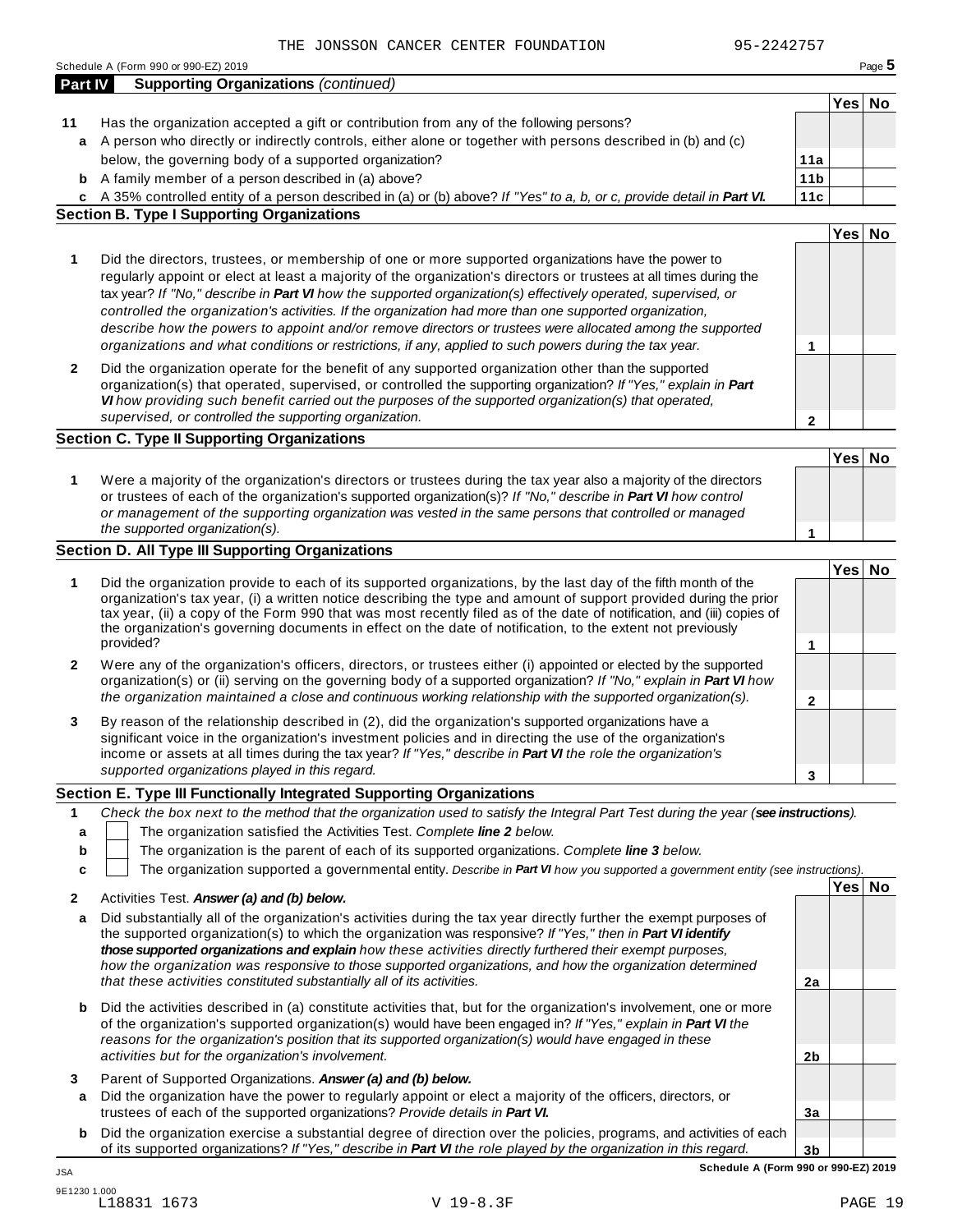| Schedule A (Form 990 or 990-EZ) 2019 |  |  |  |  |  |
|--------------------------------------|--|--|--|--|--|
|--------------------------------------|--|--|--|--|--|

| Schedule A (Form 990 or 990-EZ) 2019                                                                                                                                                                             |                         |                | Page $6$                       |
|------------------------------------------------------------------------------------------------------------------------------------------------------------------------------------------------------------------|-------------------------|----------------|--------------------------------|
| Type III Non-Functionally Integrated 509(a)(3) Supporting Organizations<br>Part V                                                                                                                                |                         |                |                                |
| Check here if the organization satisfied the Integral Part Test as a qualifying trust on Nov. 20, 1970 (explain in Part VI). See<br>$\mathbf 1$                                                                  |                         |                |                                |
| instructions. All other Type III non-functionally integrated supporting organizations must complete Sections A through E.                                                                                        |                         |                |                                |
| Section A - Adjusted Net Income                                                                                                                                                                                  |                         | (A) Prior Year | (B) Current Year<br>(optional) |
| 1 Net short-term capital gain                                                                                                                                                                                    | $\mathbf{1}$            |                |                                |
| 2 Recoveries of prior-year distributions                                                                                                                                                                         | $\mathbf{2}$            |                |                                |
| 3 Other gross income (see instructions)                                                                                                                                                                          | $\overline{\mathbf{3}}$ |                |                                |
| 4 Add lines 1 through 3.                                                                                                                                                                                         | 4                       |                |                                |
| <b>5</b> Depreciation and depletion                                                                                                                                                                              | 5                       |                |                                |
| 6 Portion of operating expenses paid or incurred for production or<br>collection of gross income or for management, conservation, or<br>maintenance of property held for production of income (see instructions) | 6                       |                |                                |
| 7 Other expenses (see instructions)                                                                                                                                                                              | $\overline{7}$          |                |                                |
| 8 Adjusted Net Income (subtract lines 5, 6, and 7 from line 4)                                                                                                                                                   | 8                       |                |                                |
| <b>Section B - Minimum Asset Amount</b>                                                                                                                                                                          |                         | (A) Prior Year | (B) Current Year<br>(optional) |
| 1 Aggregate fair market value of all non-exempt-use assets (see<br>instructions for short tax year or assets held for part of year):                                                                             |                         |                |                                |
| a Average monthly value of securities                                                                                                                                                                            | 1a                      |                |                                |
| <b>b</b> Average monthly cash balances                                                                                                                                                                           | 1 <sub>b</sub>          |                |                                |
| c Fair market value of other non-exempt-use assets                                                                                                                                                               | 1 <sub>c</sub>          |                |                                |
| d Total (add lines 1a, 1b, and 1c)                                                                                                                                                                               | 1 <sub>d</sub>          |                |                                |
| e Discount claimed for blockage or other<br>factors (explain in detail in <b>Part VI</b> ):                                                                                                                      |                         |                |                                |
| 2 Acquisition indebtedness applicable to non-exempt-use assets                                                                                                                                                   | $\mathbf{2}$            |                |                                |
| 3 Subtract line 2 from line 1d.                                                                                                                                                                                  | 3                       |                |                                |
| 4 Cash deemed held for exempt use. Enter 1-1/2% of line 3 (for greater amount,<br>see instructions).                                                                                                             | 4                       |                |                                |
| 5 Net value of non-exempt-use assets (subtract line 4 from line 3)                                                                                                                                               | 5                       |                |                                |
| 6 Multiply line 5 by .035.                                                                                                                                                                                       | 6                       |                |                                |
| 7 Recoveries of prior-year distributions                                                                                                                                                                         | $\overline{7}$          |                |                                |
| 8 Minimum Asset Amount (add line 7 to line 6)                                                                                                                                                                    | 8                       |                |                                |
| <b>Section C - Distributable Amount</b>                                                                                                                                                                          |                         |                | <b>Current Year</b>            |
| 1 Adjusted net income for prior year (from Section A, line 8, Column A)                                                                                                                                          | $\mathbf{1}$            |                |                                |
| 2 Enter 85% of line 1.                                                                                                                                                                                           | $\overline{\mathbf{2}}$ |                |                                |
| 3 Minimum asset amount for prior year (from Section B, line 8, Column A)                                                                                                                                         | 3                       |                |                                |
| 4 Enter greater of line 2 or line 3.                                                                                                                                                                             | 4                       |                |                                |
| 5 Income tax imposed in prior year                                                                                                                                                                               | 5                       |                |                                |
| 6 Distributable Amount. Subtract line 5 from line 4, unless subject to                                                                                                                                           |                         |                |                                |

emergency temporary reduction (see instructions).

**7**  $\Box$  Check here if the current year is the organization's first as a non-functionally integrated Type III supporting organization (see instructions).

**6**

**Schedule A (Form 990 or 990-EZ) 2019**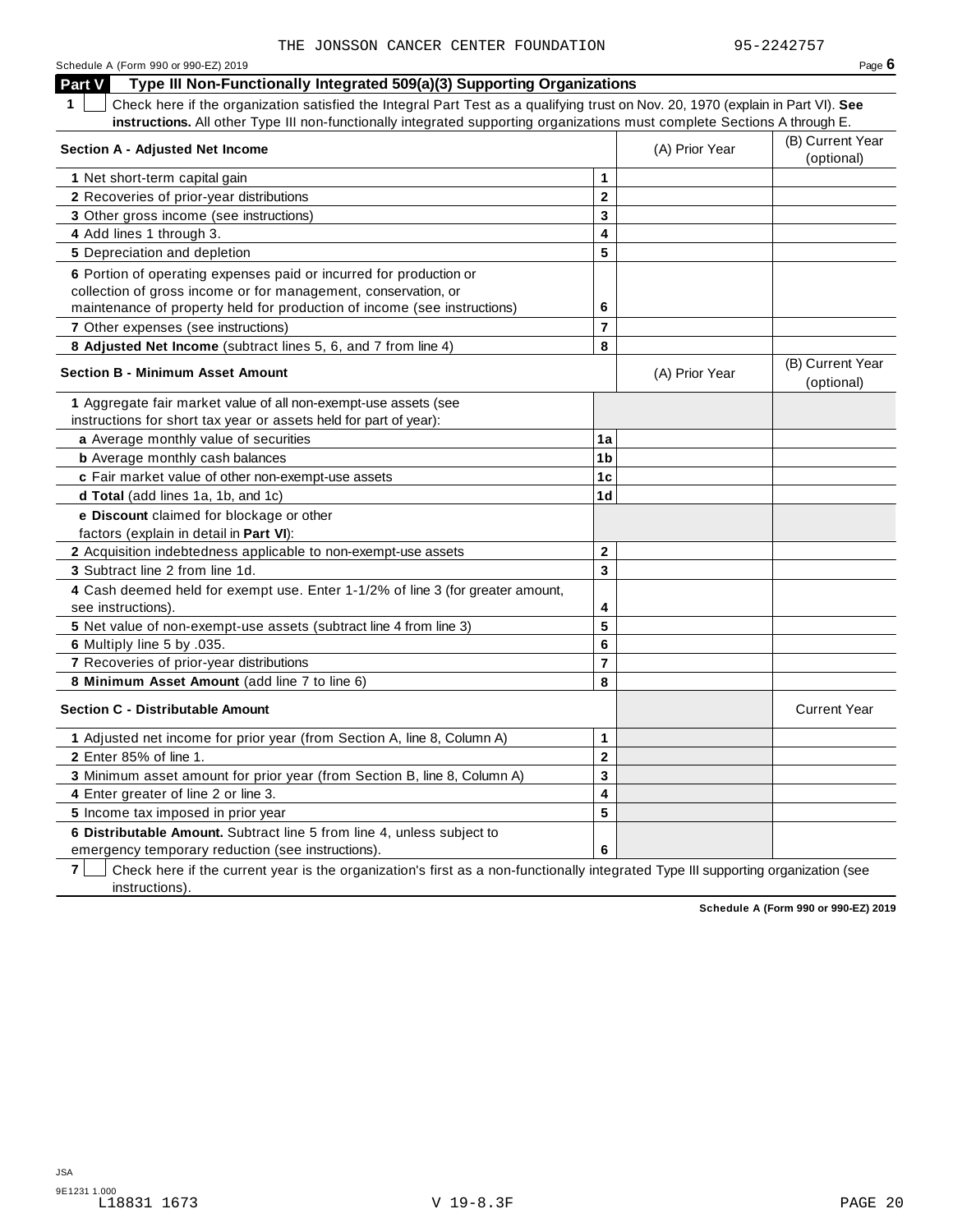| Part V<br>1  | Type III Non-Functionally Integrated 509(a)(3) Supporting Organizations (continued)<br><b>Section D - Distributions</b> |                             |                                               |                                           |
|--------------|-------------------------------------------------------------------------------------------------------------------------|-----------------------------|-----------------------------------------------|-------------------------------------------|
|              |                                                                                                                         |                             |                                               |                                           |
|              |                                                                                                                         |                             |                                               | <b>Current Year</b>                       |
|              | Amounts paid to supported organizations to accomplish exempt purposes                                                   |                             |                                               |                                           |
| $\mathbf{2}$ | Amounts paid to perform activity that directly furthers exempt purposes of supported                                    |                             |                                               |                                           |
|              | organizations, in excess of income from activity                                                                        |                             |                                               |                                           |
| 3            | Administrative expenses paid to accomplish exempt purposes of supported organizations                                   |                             |                                               |                                           |
| 4            | Amounts paid to acquire exempt-use assets                                                                               |                             |                                               |                                           |
| 5            | Qualified set-aside amounts (prior IRS approval required)                                                               |                             |                                               |                                           |
| 6            | Other distributions (describe in Part VI). See instructions.                                                            |                             |                                               |                                           |
| 7            | Total annual distributions. Add lines 1 through 6.                                                                      |                             |                                               |                                           |
| 8            | Distributions to attentive supported organizations to which the organization is responsive                              |                             |                                               |                                           |
|              | (provide details in Part VI). See instructions.                                                                         |                             |                                               |                                           |
| 9            | Distributable amount for 2019 from Section C, line 6                                                                    |                             |                                               |                                           |
| 10           | Line 8 amount divided by line 9 amount                                                                                  |                             |                                               |                                           |
|              | <b>Section E - Distribution Allocations (see instructions)</b>                                                          | <b>Excess Distributions</b> | (ii)<br><b>Underdistributions</b><br>Pre-2019 | (iii)<br>Distributable<br>Amount for 2019 |
| 1            | Distributable amount for 2019 from Section C, line 6                                                                    |                             |                                               |                                           |
| $\mathbf{2}$ | Underdistributions, if any, for years prior to 2019                                                                     |                             |                                               |                                           |
|              | (reasonable cause required - explain in Part VI). See                                                                   |                             |                                               |                                           |
|              | instructions.                                                                                                           |                             |                                               |                                           |
| 3            | Excess distributions carryover, if any, to 2019                                                                         |                             |                                               |                                           |
| a            | From 2014                                                                                                               |                             |                                               |                                           |
| b            | From 2015                                                                                                               |                             |                                               |                                           |
| c            | From 2016 $\frac{2016}{200}$                                                                                            |                             |                                               |                                           |
| d            | From 2017                                                                                                               |                             |                                               |                                           |
| е            | From 2018                                                                                                               |                             |                                               |                                           |
| f            | Total of lines 3a through e                                                                                             |                             |                                               |                                           |
| g            | Applied to underdistributions of prior years                                                                            |                             |                                               |                                           |
| h            | Applied to 2019 distributable amount                                                                                    |                             |                                               |                                           |
| j.           | Carryover from 2014 not applied (see instructions)                                                                      |                             |                                               |                                           |
|              | Remainder. Subtract lines 3g, 3h, and 3i from 3f.                                                                       |                             |                                               |                                           |
| 4            | Distributions for 2019 from                                                                                             |                             |                                               |                                           |
|              | Section D, line 7:<br>\$                                                                                                |                             |                                               |                                           |
| a            | Applied to underdistributions of prior years                                                                            |                             |                                               |                                           |
| b            | Applied to 2019 distributable amount                                                                                    |                             |                                               |                                           |
| с            | Remainder. Subtract lines 4a and 4b from 4.                                                                             |                             |                                               |                                           |
| 5            | Remaining underdistributions for years prior to 2019, if                                                                |                             |                                               |                                           |
|              | any. Subtract lines 3g and 4a from line 2. For result                                                                   |                             |                                               |                                           |
|              | greater than zero, explain in Part VI. See instructions.                                                                |                             |                                               |                                           |
| 6            | Remaining underdistributions for 2019. Subtract lines 3h                                                                |                             |                                               |                                           |
|              | and 4b from line 1. For result greater than zero, explain in                                                            |                             |                                               |                                           |
|              | <b>Part VI.</b> See instructions.                                                                                       |                             |                                               |                                           |
| 7            | Excess distributions carryover to 2020. Add lines 3j                                                                    |                             |                                               |                                           |
|              | and 4c.                                                                                                                 |                             |                                               |                                           |
| 8            | Breakdown of line 7:                                                                                                    |                             |                                               |                                           |
| a            | Excess from 2015                                                                                                        |                             |                                               |                                           |
| b            | Excess from 2016                                                                                                        |                             |                                               |                                           |
| c            | Excess from 2017                                                                                                        |                             |                                               |                                           |
| d            | Excess from 2018                                                                                                        |                             |                                               |                                           |
| е            | Excess from 2019                                                                                                        |                             |                                               |                                           |

**Schedule A (Form 990 or 990-EZ) 2019**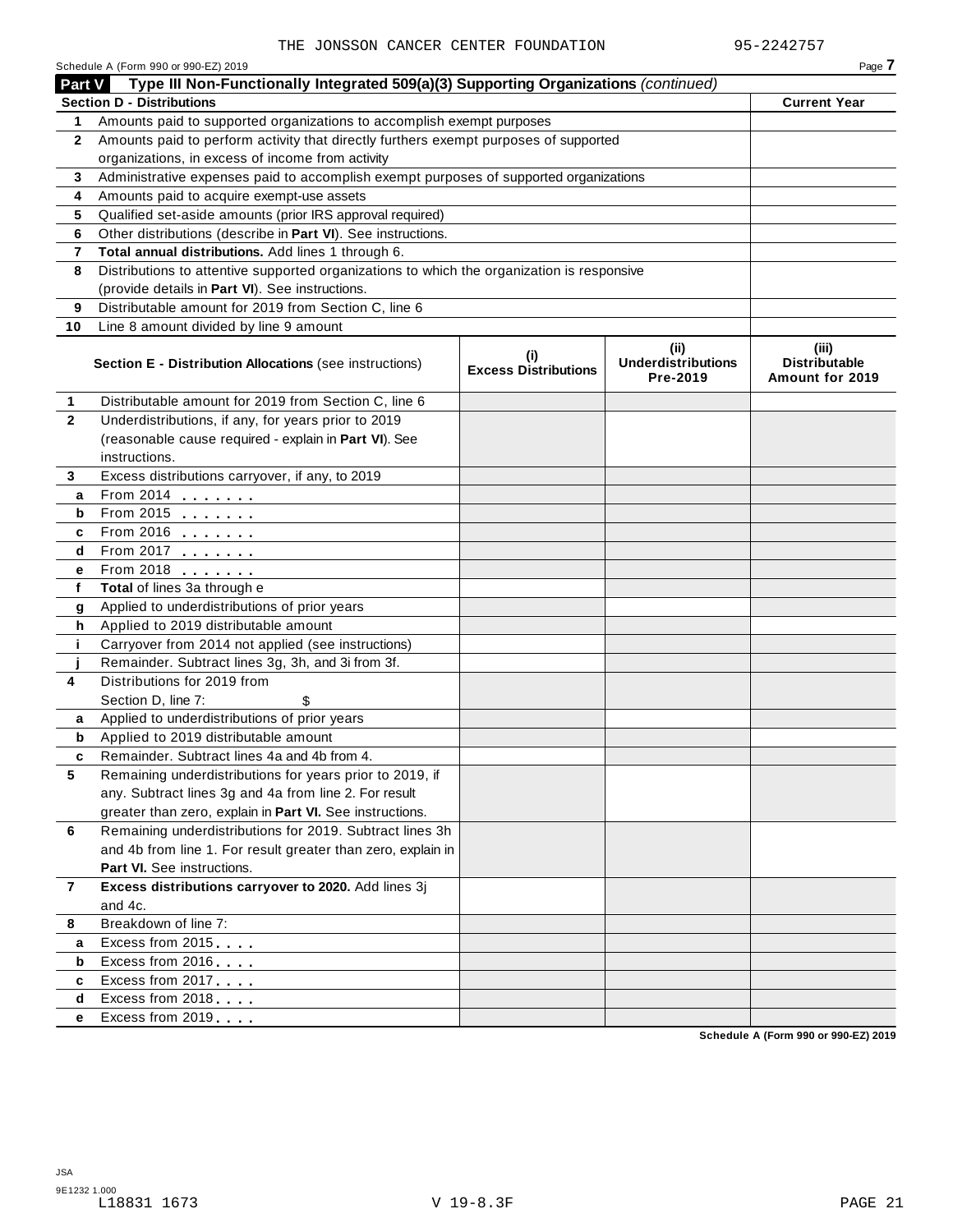Schedule <sup>A</sup> (Form <sup>990</sup> or 990-EZ) <sup>2019</sup> Page **8**

**Supplemental Information.** Provide the explanations required by Part II, line 10; Part II, line 17a or 17b; Part **Part VI** III, line 12; Part IV, Section A, lines 1, 2, 3b, 3c, 4b, 4c, 5a, 6, 9a, 9b, 9c, 11a, 11b, and 11c; Part IV, Section B, lines 1 and 2; Part IV, Section C, line 1; Part IV, Section D, lines 2 and 3; Part IV, Section E, lines 1c, 2a, 2b, 3a and 3b; Part V, line 1; Part V, Section B, line 1e; Part V, Section D, lines 5, 6, and 8; and Part V, Section E, lines 2, 5, and 6. Also complete this part for any additional information. (See instructions.)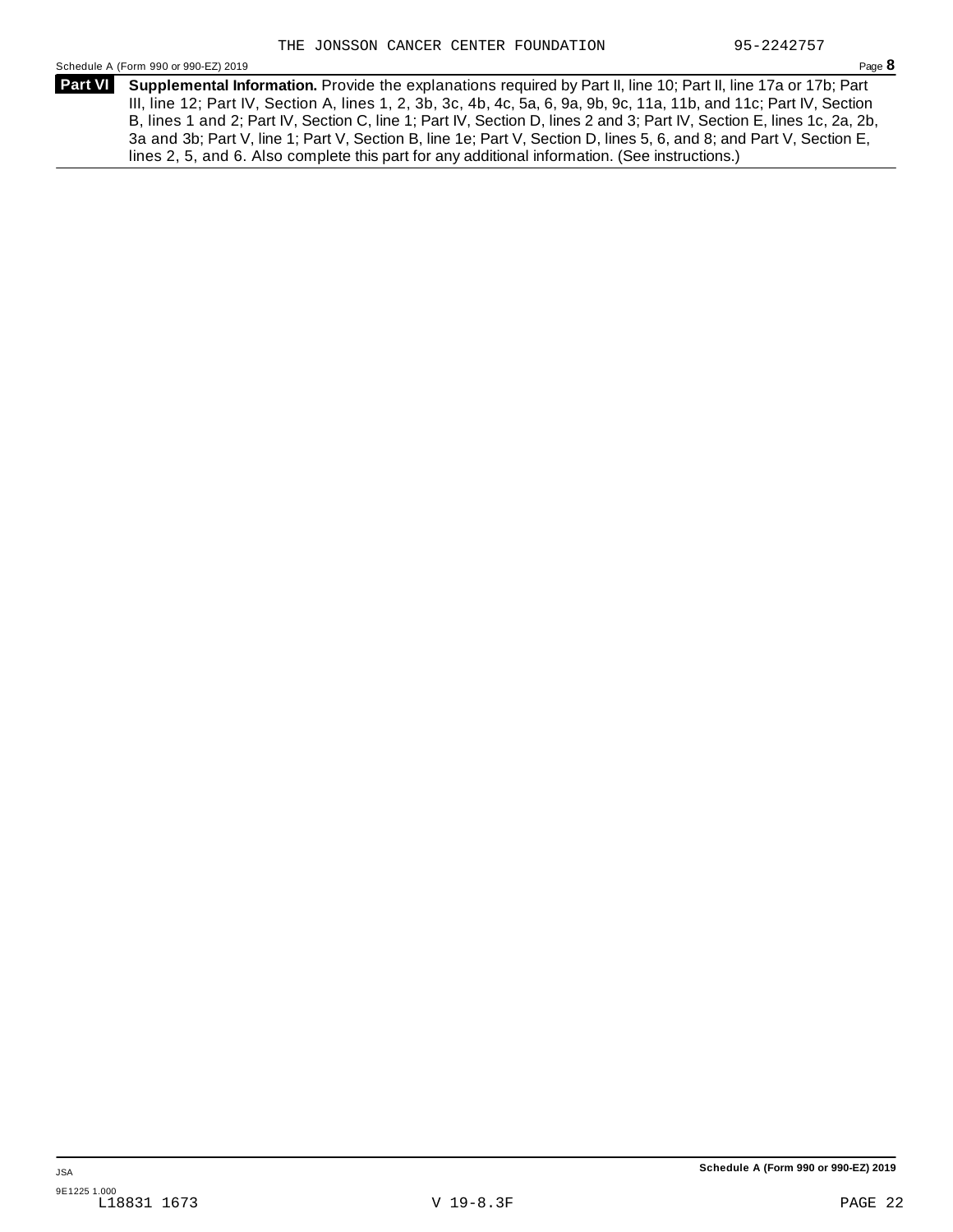**(Form 990, 990-EZ, or 990-PF)** Department of the Treasury<br>Internal Revenue Service

### **Schedule B chedule of Contributors**

(Porm 990, Form 990, Form 990-EZ, or Form 990-PF.<br>Department of the Treasury → Attach to Form 990, Form 990-EZ, or Form 990-PF.<br>Internal Revenue Service → → Go to www.irs.gov/Form990 for the latest information.<br>Name of th

2019

THE JONSSON CANCER CENTER FOUNDATION

95-2242757

| Filers of:         | Section:                                                                    |
|--------------------|-----------------------------------------------------------------------------|
| Form 990 or 990-EZ | $\mathbb{X}$ 501(c)(3<br>) (enter number) organization                      |
|                    | $4947(a)(1)$ nonexempt charitable trust not treated as a private foundation |
|                    | 527 political organization                                                  |
| Form 990-PF        | 501(c)(3) exempt private foundation                                         |
|                    | 4947(a)(1) nonexempt charitable trust treated as a private foundation       |
|                    | 501(c)(3) taxable private foundation                                        |

Check if your organization is covered by the **General Rule** or a **Special Rule.**

**Note:** Only a section 501(c)(7), (8), or (10) organization can check boxes for both the General Rule and a Special Rule. See instructions.

### **General Rule**

For an organization filing Form 990, 990-EZ, or 990-PF that received, during the year, contributions totaling \$5,000 or more (in money or property) from any one contributor. Complete Parts I and II. See instructions for determining a contributor's total contributions.

### **Special Rules**

 $\text{X}$  For an organization described in section 501(c)(3) filing Form 990 or 990-EZ that met the 33 1/3% support test of the regulations under sections 509(a)(1) and 170(b)(1)(A)(vi), that checked Schedule A (Form 990 or 990-EZ), Part II, line 13, 16a, or 16b, and that received from any one contributor, during the year, total contributions of the greater of **(1)** \$5,000; or **(2)** 2% of the amount on (i) Form 990, Part VIII, line 1h; or (ii) Form 990-EZ, line 1. Complete Parts I and II.

For an organization described in section 501(c)(7), (8), or (10) filing Form 990 or 990-EZ that received from any one contributor, during the year, total contributions of more than \$1,000 *exclusively* for religious, charitable, scientific, literary, or educational purposes, or for the prevention of cruelty to children or animals. Complete Parts I, II, and III.

For an organization described in section 501(c)(7), (8), or (10) filing Form 990 or 990-EZ that received from any one contributor, during the year, contributions *exclusively* for religious, charitable, etc., purposes, but no such contributions totaled more than \$1,000. If this box is checked, enter here the total contributions that were received during the year for an *exclusively* religious, charitable, etc., purpose. Don't complete any of the parts unless the **General Rule** applies to this organization because it received *nonexclusively* religious, charitable, etc., contributions totaling \$5,000 or more during the year m m m m m m m m m m m m m m m m m m m m m m m m m m m m m m m I \$

**Caution:** An organization that isn't covered by the General Rule and/or the Special Rules doesn't file Schedule B (Form 990, 990-EZ, or 990-PF), but it **must** answer "No" on Part IV, line 2, of its Form 990; or check the box on line H of its Form 990-EZ or on its Form 990-PF, Part I, line 2, to certify that it doesn't meet the filing requirements of Schedule B (Form 990, 990-EZ, or 990-PF).

For Paperwork Reduction Act Notice, see the instructions for Form 990, 990-EZ, or 990-PF. Schedule B (Form 990, 990-EZ, or 990-PF) (2019)

JSA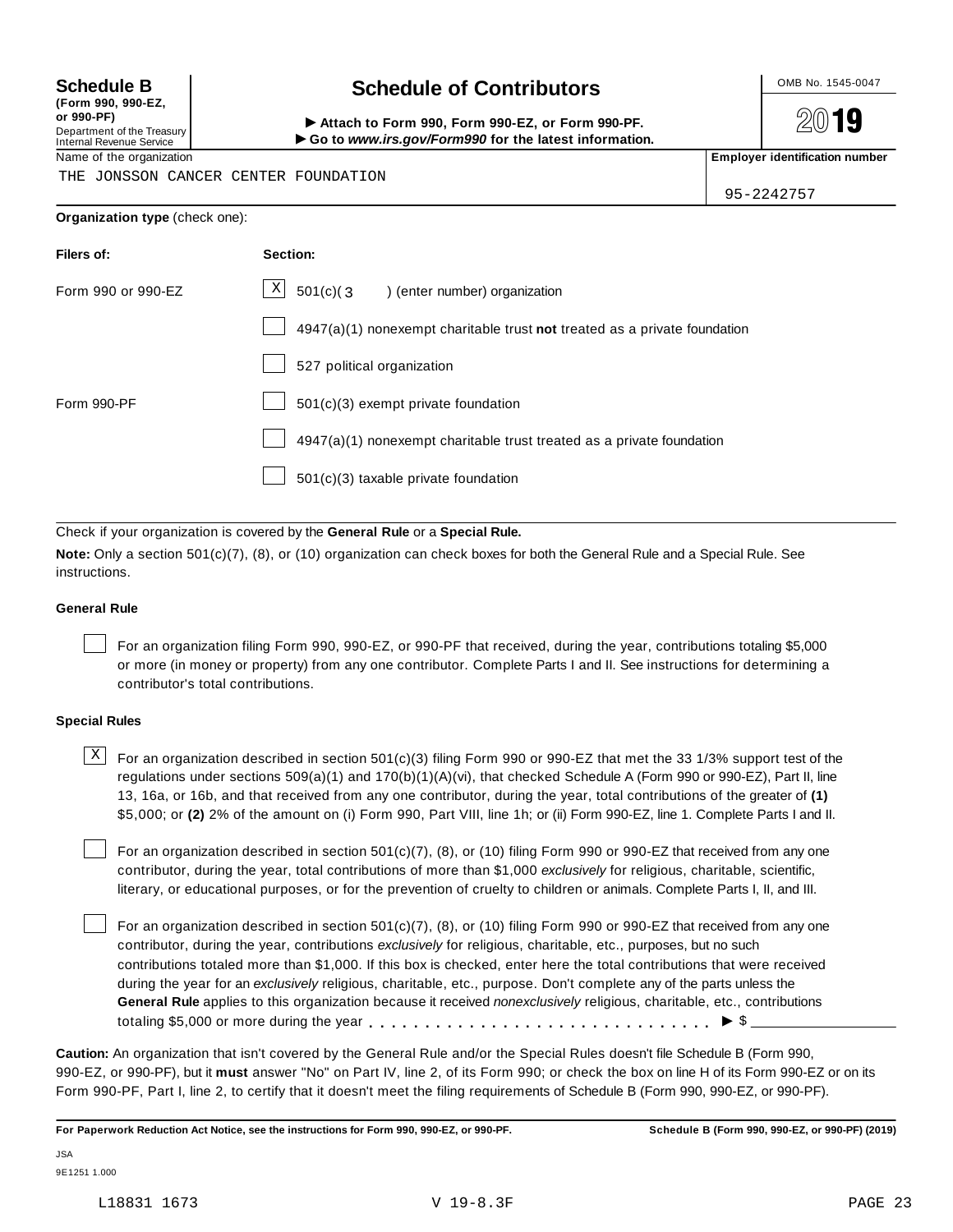| Part I     | <b>Contributors</b> (see instructions). Use duplicate copies of Part I if additional space is needed. |                                   |                                                                                              |
|------------|-------------------------------------------------------------------------------------------------------|-----------------------------------|----------------------------------------------------------------------------------------------|
| (a)<br>No. | (b)<br>Name, address, and ZIP + 4                                                                     | (c)<br><b>Total contributions</b> | (d)<br>Type of contribution                                                                  |
| 1          |                                                                                                       | 1,000,000.<br>\$                  | х<br>Person<br>Payroll<br><b>Noncash</b><br>(Complete Part II for<br>noncash contributions.) |
| (a)<br>No. | (b)<br>Name, address, and ZIP + 4                                                                     | (c)<br><b>Total contributions</b> | (d)<br>Type of contribution                                                                  |
| 2          |                                                                                                       | 1,075,266.<br>\$                  | х<br>Person<br>Payroll<br><b>Noncash</b><br>(Complete Part II for<br>noncash contributions.) |
| (a)<br>No. | (b)<br>Name, address, and ZIP + 4                                                                     | (c)<br><b>Total contributions</b> | (d)<br>Type of contribution                                                                  |
| 3          |                                                                                                       | 516, 200.<br>\$                   | Х<br>Person<br>Payroll<br><b>Noncash</b><br>(Complete Part II for<br>noncash contributions.) |
| (a)<br>No. | (b)<br>Name, address, and ZIP + 4                                                                     | (c)<br><b>Total contributions</b> | (d)<br>Type of contribution                                                                  |
| 4          |                                                                                                       | 506,319.<br>\$                    | х<br>Person<br>Payroll<br><b>Noncash</b><br>(Complete Part II for<br>noncash contributions.) |
| (a)<br>No. | (b)<br>Name, address, and ZIP + 4                                                                     | (c)<br><b>Total contributions</b> | (d)<br>Type of contribution                                                                  |
| 5          |                                                                                                       | 499, 477.<br>\$                   | Χ<br>Person<br>Payroll<br><b>Noncash</b><br>(Complete Part II for<br>noncash contributions.) |
| (a)<br>No. | (b)<br>Name, address, and ZIP + 4                                                                     | (c)<br><b>Total contributions</b> | (d)<br>Type of contribution                                                                  |
| 6          |                                                                                                       | 394,583.<br>\$                    | Χ<br>Person<br>Payroll<br><b>Noncash</b><br>(Complete Part II for<br>noncash contributions.) |

**Schedule B (Form 990, 990-EZ, or 990-PF) (2019)** JSA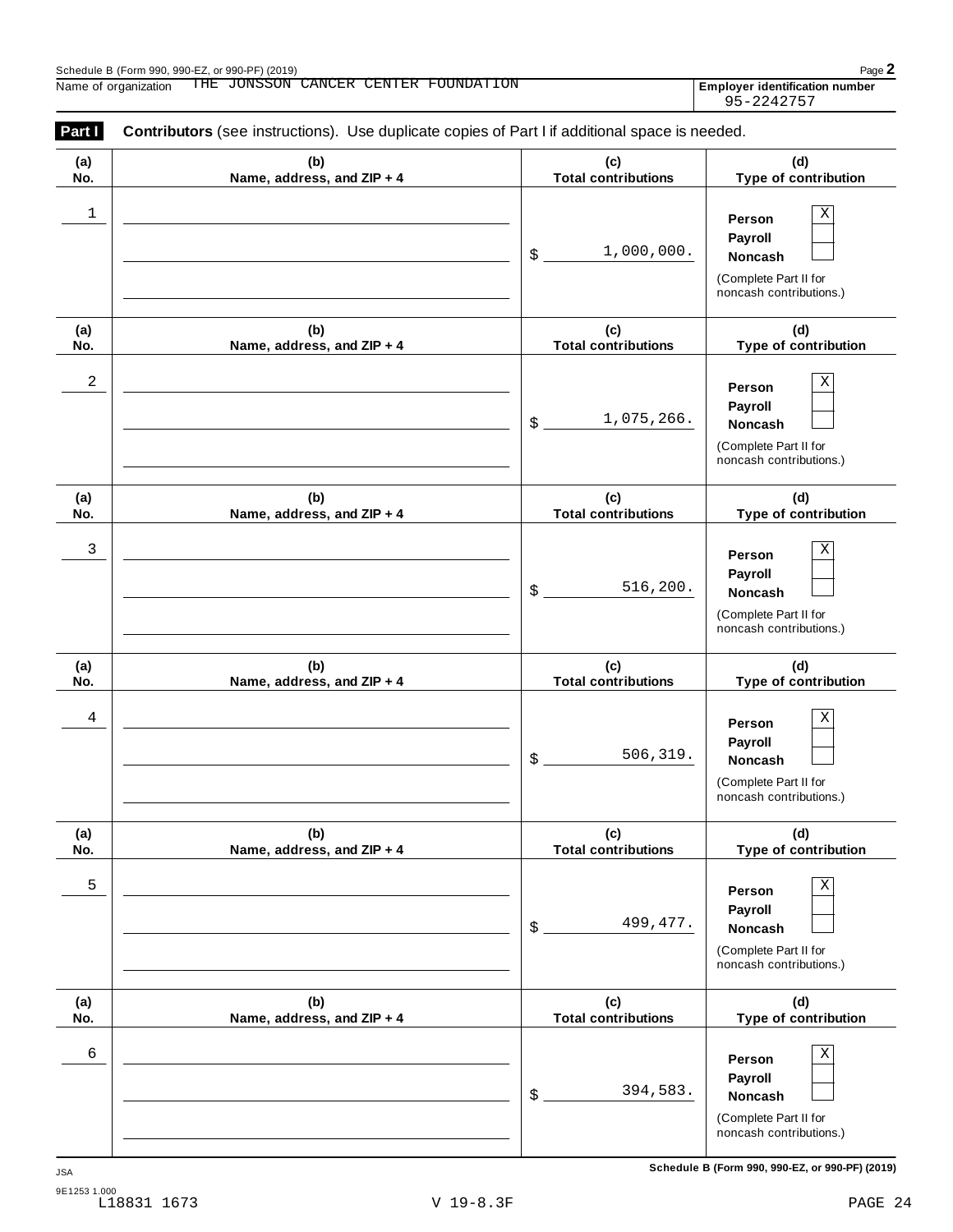| (a) | (b)                        | (c)                        | (d)                                                                                   |
|-----|----------------------------|----------------------------|---------------------------------------------------------------------------------------|
| No. | Name, address, and ZIP + 4 | <b>Total contributions</b> | Type of contribution                                                                  |
| 7   |                            | 250,000.<br>\$             | Χ<br>Person<br>Payroll<br>Noncash<br>(Complete Part II for<br>noncash contributions.) |
| (a) | (b)                        | (c)                        | (d)                                                                                   |
| No. | Name, address, and ZIP + 4 | <b>Total contributions</b> | Type of contribution                                                                  |
| 8   |                            | 250,000.<br>\$             | Χ<br>Person<br>Payroll<br>Noncash<br>(Complete Part II for<br>noncash contributions.) |
| (a) | (b)                        | (c)                        | (d)                                                                                   |
| No. | Name, address, and ZIP + 4 | <b>Total contributions</b> | Type of contribution                                                                  |
| 9   |                            | 250,000.<br>\$             | Χ<br>Person<br>Payroll<br>Noncash<br>(Complete Part II for<br>noncash contributions.) |
| (a) | (b)                        | (c)                        | (d)                                                                                   |
| No. | Name, address, and ZIP + 4 | <b>Total contributions</b> | Type of contribution                                                                  |
| 10  |                            | 200,000.<br>\$             | Χ<br>Person<br>Payroll<br>Noncash<br>(Complete Part II for<br>noncash contributions.) |
| (a) | (b)                        | (c)                        | (d)                                                                                   |
| No. | Name, address, and ZIP + 4 | <b>Total contributions</b> | Type of contribution                                                                  |
|     |                            | \$                         | Person<br>Payroll<br>Noncash<br>(Complete Part II for<br>noncash contributions.)      |
| (a) | (b)                        | (c)                        | (d)                                                                                   |
| No. | Name, address, and ZIP + 4 | <b>Total contributions</b> | Type of contribution                                                                  |
|     |                            | \$                         | Person<br>Payroll<br>Noncash<br>(Complete Part II for<br>noncash contributions.)      |

**Schedule B (Form 990, 990-EZ, or 990-PF) (2019)** JSA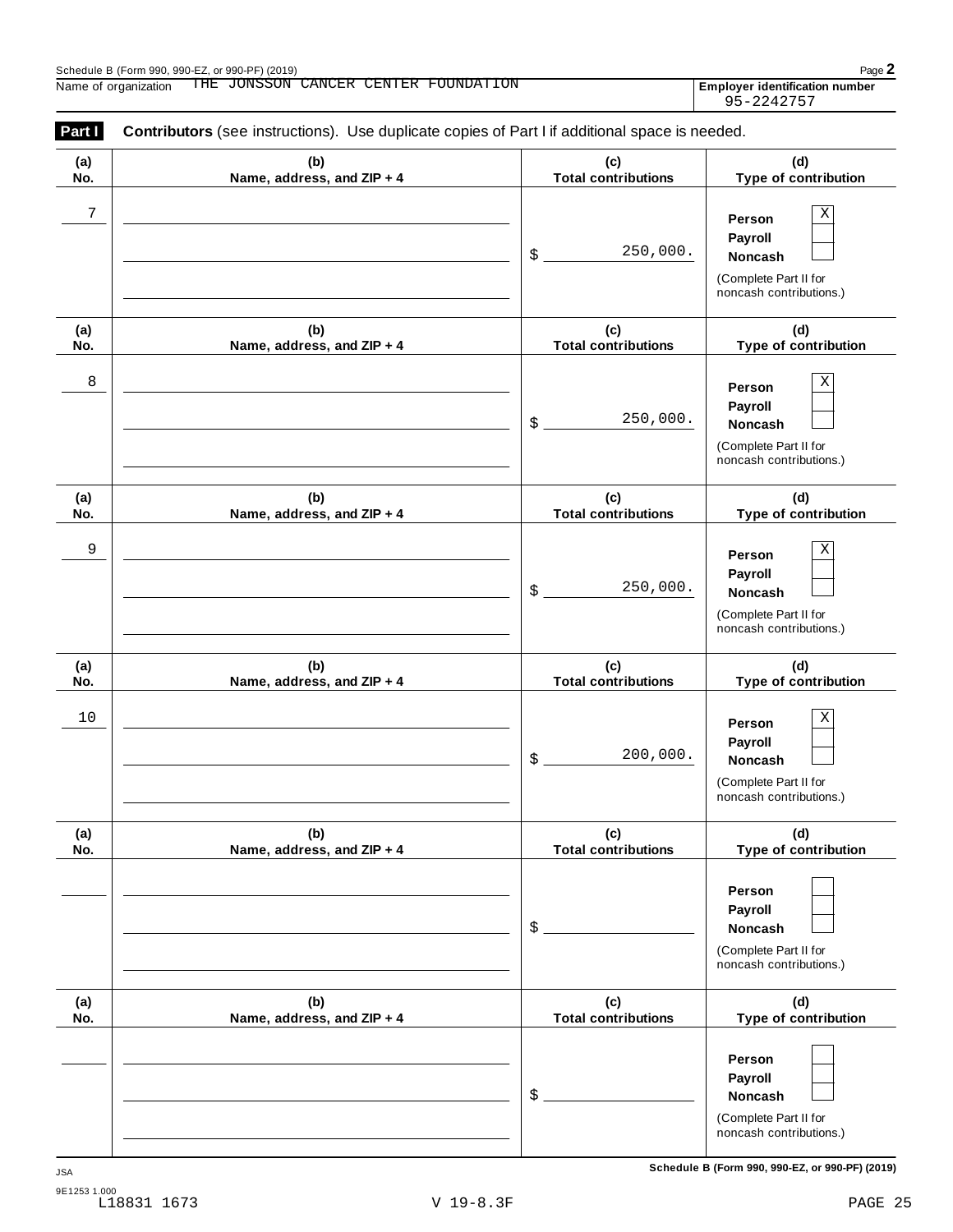Schedule B (Form 990, 990-EZ, or 990-PF) (2019)<br>Name of organization THE JONSSON CANCER CENTER FOUNDATION **Page 3**<br> **Name of organization number** Name of organization THE JONSSON CANCER CENTER FOUNDATION **Fig. 5 Employer identification number** 

95-2242757

| Part II                   | Noncash Property (see instructions). Use duplicate copies of Part II if additional space is needed. |                                                 |                      |
|---------------------------|-----------------------------------------------------------------------------------------------------|-------------------------------------------------|----------------------|
| (a) No.<br>from<br>Part I | (b)<br>Description of noncash property given                                                        | (c)<br>FMV (or estimate)<br>(See instructions.) | (d)<br>Date received |
|                           |                                                                                                     | $\delta$                                        |                      |
| (a) No.<br>from<br>Part I | (b)<br>Description of noncash property given                                                        | (c)<br>FMV (or estimate)<br>(See instructions.) | (d)<br>Date received |
|                           |                                                                                                     | $\mathcal{L}_{-}$                               |                      |
| (a) No.<br>from<br>Part I | (b)<br>Description of noncash property given                                                        | (c)<br>FMV (or estimate)<br>(See instructions.) | (d)<br>Date received |
|                           |                                                                                                     | $\delta$                                        |                      |
| (a) No.<br>from<br>Part I | (b)<br>Description of noncash property given                                                        | (c)<br>FMV (or estimate)<br>(See instructions.) | (d)<br>Date received |
|                           |                                                                                                     | \$                                              |                      |
| (a) No.<br>from<br>Part I | (b)<br>Description of noncash property given                                                        | (c)<br>FMV (or estimate)<br>(See instructions.) | (d)<br>Date received |
|                           |                                                                                                     | \$                                              |                      |
| (a) No.<br>from<br>Part I | (b)<br>Description of noncash property given                                                        | (c)<br>FMV (or estimate)<br>(See instructions.) | (d)<br>Date received |
|                           |                                                                                                     |                                                 |                      |
|                           |                                                                                                     | \$                                              |                      |

**Schedule B (Form 990, 990-EZ, or 990-PF) (2019)** JSA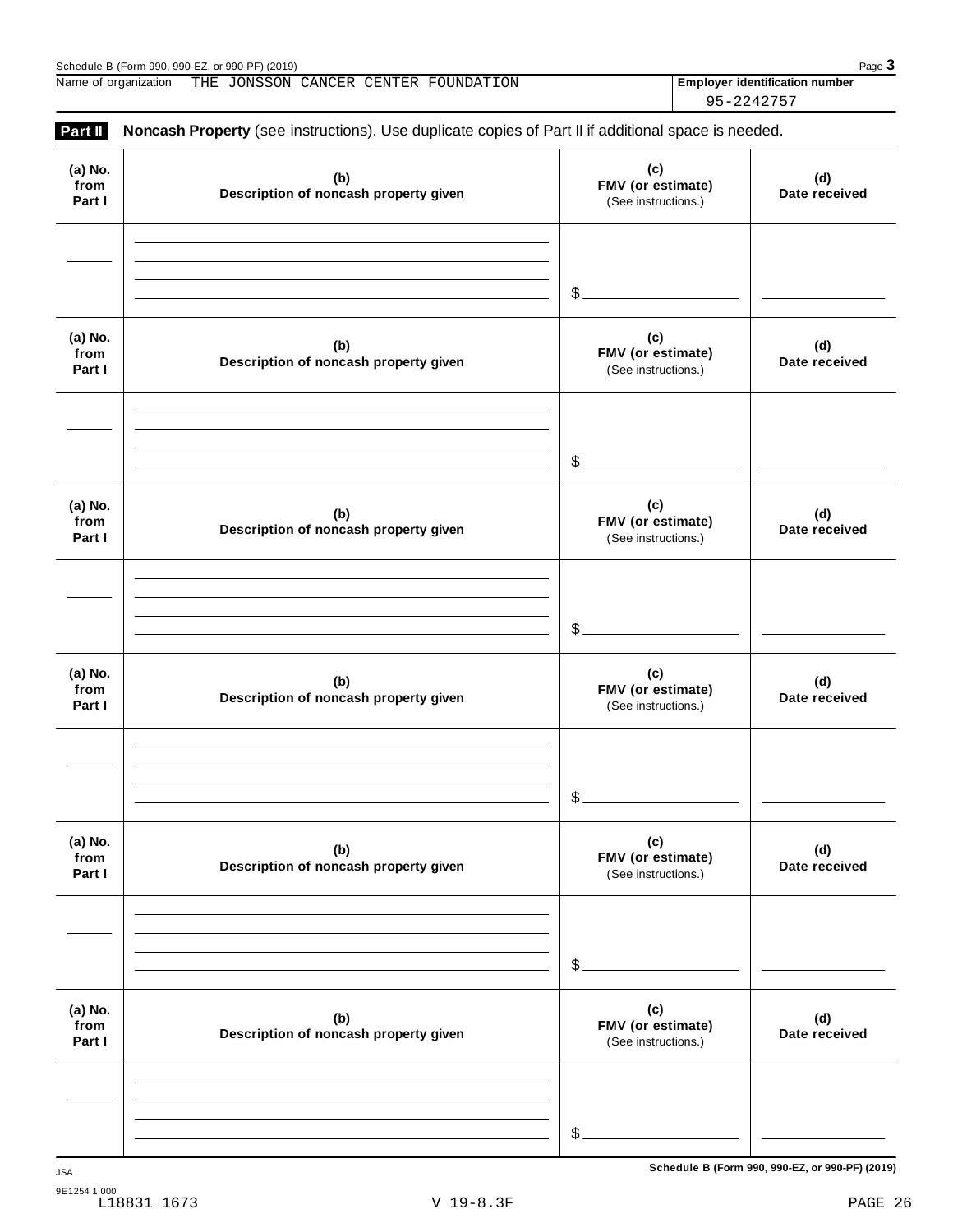|                           | Schedule B (Form 990, 990-EZ, or 990-PF) (2019)<br>Name of organization THE JONSSON CANCER CENTER FOUNDATION                                                                                                                                                                                                                                                                                                                                                                                                                                                    |                      | Page 4<br><b>Employer identification number</b> |
|---------------------------|-----------------------------------------------------------------------------------------------------------------------------------------------------------------------------------------------------------------------------------------------------------------------------------------------------------------------------------------------------------------------------------------------------------------------------------------------------------------------------------------------------------------------------------------------------------------|----------------------|-------------------------------------------------|
|                           |                                                                                                                                                                                                                                                                                                                                                                                                                                                                                                                                                                 |                      | 95-2242757                                      |
| Part III                  | Exclusively religious, charitable, etc., contributions to organizations described in section 501(c)(7), (8), or<br>(10) that total more than \$1,000 for the year from any one contributor. Complete columns (a) through (e) and<br>the following line entry. For organizations completing Part III, enter the total of exclusively religious, charitable, etc.,<br>contributions of \$1,000 or less for the year. (Enter this information once. See instructions.) $\blacktriangleright$ \$<br>Use duplicate copies of Part III if additional space is needed. |                      |                                                 |
| (a) No.<br>from<br>Part I | (b) Purpose of gift                                                                                                                                                                                                                                                                                                                                                                                                                                                                                                                                             | (c) Use of gift      | (d) Description of how gift is held             |
|                           |                                                                                                                                                                                                                                                                                                                                                                                                                                                                                                                                                                 |                      |                                                 |
|                           |                                                                                                                                                                                                                                                                                                                                                                                                                                                                                                                                                                 | (e) Transfer of gift |                                                 |
|                           | Transferee's name, address, and ZIP + 4                                                                                                                                                                                                                                                                                                                                                                                                                                                                                                                         |                      | Relationship of transferor to transferee        |
| (a) No.                   |                                                                                                                                                                                                                                                                                                                                                                                                                                                                                                                                                                 |                      |                                                 |
| from<br>Part I            | (b) Purpose of gift                                                                                                                                                                                                                                                                                                                                                                                                                                                                                                                                             | (c) Use of gift      | (d) Description of how gift is held             |
|                           |                                                                                                                                                                                                                                                                                                                                                                                                                                                                                                                                                                 |                      |                                                 |
|                           |                                                                                                                                                                                                                                                                                                                                                                                                                                                                                                                                                                 | (e) Transfer of gift |                                                 |
|                           | Transferee's name, address, and ZIP + 4                                                                                                                                                                                                                                                                                                                                                                                                                                                                                                                         |                      | Relationship of transferor to transferee        |
| (a) No.<br>from<br>Part I | (b) Purpose of gift                                                                                                                                                                                                                                                                                                                                                                                                                                                                                                                                             | (c) Use of gift      | (d) Description of how gift is held             |
|                           |                                                                                                                                                                                                                                                                                                                                                                                                                                                                                                                                                                 |                      |                                                 |
|                           |                                                                                                                                                                                                                                                                                                                                                                                                                                                                                                                                                                 | (e) Transfer of gift |                                                 |
|                           | Transferee's name, address, and ZIP + 4                                                                                                                                                                                                                                                                                                                                                                                                                                                                                                                         |                      | Relationship of transferor to transferee        |
| (a) No.                   |                                                                                                                                                                                                                                                                                                                                                                                                                                                                                                                                                                 |                      |                                                 |
| from<br>Part I            | (b) Purpose of gift                                                                                                                                                                                                                                                                                                                                                                                                                                                                                                                                             | (c) Use of gift      | (d) Description of how gift is held             |
|                           |                                                                                                                                                                                                                                                                                                                                                                                                                                                                                                                                                                 |                      |                                                 |
|                           | Transferee's name, address, and ZIP + 4                                                                                                                                                                                                                                                                                                                                                                                                                                                                                                                         | (e) Transfer of gift | Relationship of transferor to transferee        |
|                           |                                                                                                                                                                                                                                                                                                                                                                                                                                                                                                                                                                 |                      |                                                 |
|                           |                                                                                                                                                                                                                                                                                                                                                                                                                                                                                                                                                                 |                      |                                                 |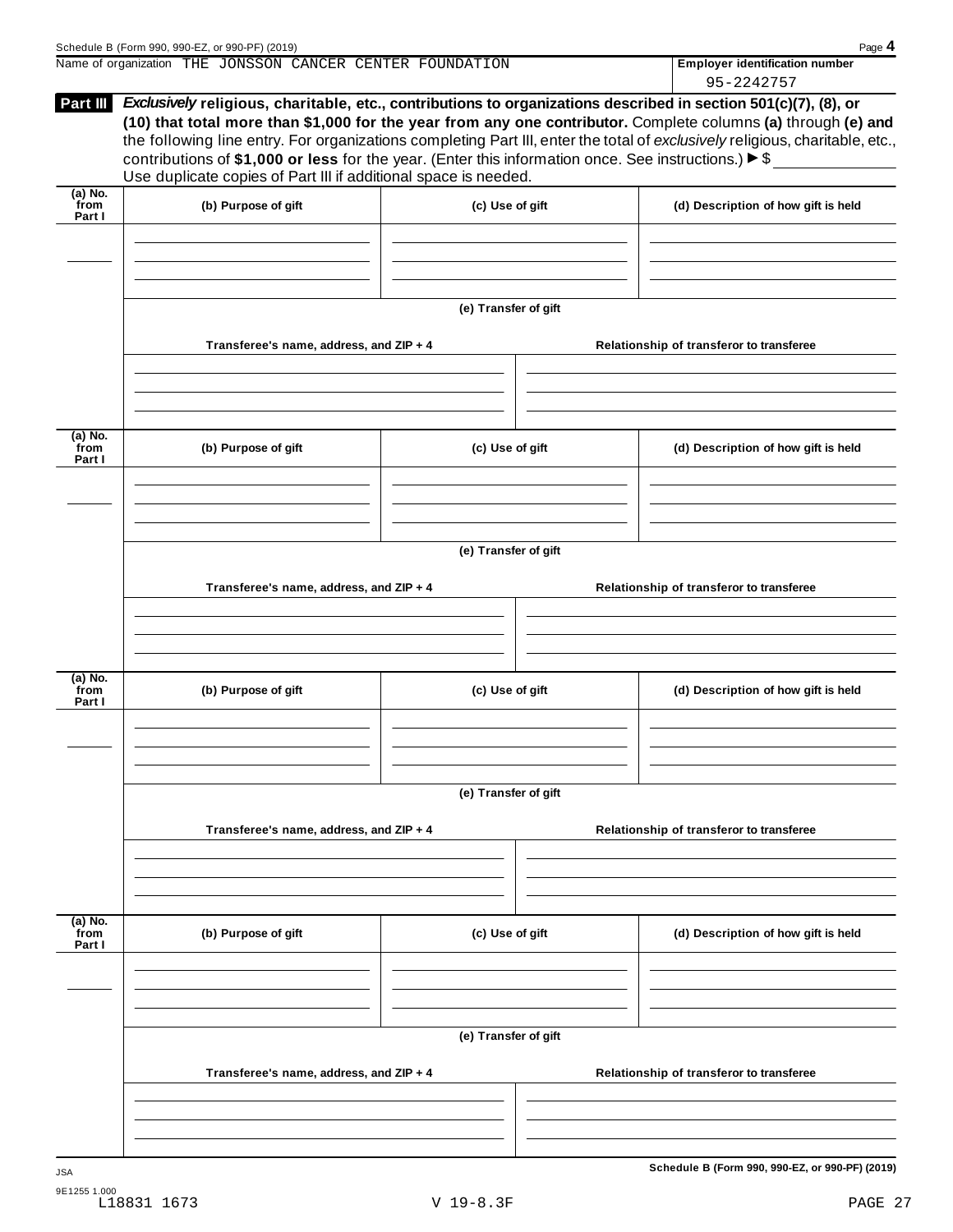| <b>SCHEDULE D</b> |  |
|-------------------|--|
| (Form 990)        |  |

# Supplemental Financial Statements<br>
Complete if the organization answered "Yes" on Form 990,<br>
Part IV, line 6, 7, 8, 9, 10, 11a, 11b, 11c, 11d, 11e, 11f, 12a, or 12b.<br>
Attach to Form 990.<br>
2019<br>
Open to Public

Department of the Treasury **I Attach 1990.** The S. 7, 8, 9, 10, 11a, 11b, 11c, 11d, 11e, 11f, 12a, or 12b.<br> **Department of the Treasury Inches Containery Containery Containery Containery Containery Containery** 

|        | Department of the Treasury      |                                                                                                                                                                                                                                                                   | Attach to Form 990.                                                    |                                                    | <b>Open to Public</b>           |
|--------|---------------------------------|-------------------------------------------------------------------------------------------------------------------------------------------------------------------------------------------------------------------------------------------------------------------|------------------------------------------------------------------------|----------------------------------------------------|---------------------------------|
|        | <b>Internal Revenue Service</b> |                                                                                                                                                                                                                                                                   | Go to www.irs.gov/Form990 for instructions and the latest information. |                                                    | <b>Inspection</b>               |
|        | Name of the organization        |                                                                                                                                                                                                                                                                   |                                                                        | <b>Employer identification number</b>              |                                 |
|        |                                 | THE JONSSON CANCER CENTER FOUNDATION                                                                                                                                                                                                                              |                                                                        | 95-2242757                                         |                                 |
| Part I |                                 | Organizations Maintaining Donor Advised Funds or Other Similar Funds or Accounts.                                                                                                                                                                                 |                                                                        |                                                    |                                 |
|        |                                 | Complete if the organization answered "Yes" on Form 990, Part IV, line 6.                                                                                                                                                                                         |                                                                        |                                                    |                                 |
|        |                                 |                                                                                                                                                                                                                                                                   | (a) Donor advised funds                                                | (b) Funds and other accounts                       |                                 |
| 1      |                                 | Total number at end of year <b>that the state of the state of the state of the state of the state of the state of the state of the state of the state of the state of the state of the state of the state of the state of the st</b>                              |                                                                        |                                                    |                                 |
| 2      |                                 | Aggregate value of contributions to (during year)                                                                                                                                                                                                                 |                                                                        |                                                    |                                 |
| 3      |                                 | Aggregate value of grants from (during year)                                                                                                                                                                                                                      |                                                                        |                                                    |                                 |
| 4      |                                 | Aggregate value at end of year                                                                                                                                                                                                                                    |                                                                        |                                                    |                                 |
| 5      |                                 | Did the organization inform all donors and donor advisors in writing that the assets held in donor advised                                                                                                                                                        |                                                                        |                                                    |                                 |
|        |                                 | funds are the organization's property, subject to the organization's exclusive legal control?                                                                                                                                                                     |                                                                        |                                                    | Yes<br>No                       |
| 6      |                                 | Did the organization inform all grantees, donors, and donor advisors in writing that grant funds can be used                                                                                                                                                      |                                                                        |                                                    |                                 |
|        |                                 | only for charitable purposes and not for the benefit of the donor or donor advisor, or for any other purpose                                                                                                                                                      |                                                                        |                                                    |                                 |
|        |                                 |                                                                                                                                                                                                                                                                   |                                                                        |                                                    | Yes<br>No                       |
|        | Part II                         | <b>Conservation Easements.</b>                                                                                                                                                                                                                                    |                                                                        |                                                    |                                 |
|        |                                 | Complete if the organization answered "Yes" on Form 990, Part IV, line 7.                                                                                                                                                                                         |                                                                        |                                                    |                                 |
| 1      |                                 | Purpose(s) of conservation easements held by the organization (check all that apply).                                                                                                                                                                             |                                                                        |                                                    |                                 |
|        |                                 | Preservation of land for public use (for example, recreation or education)                                                                                                                                                                                        |                                                                        | Preservation of a historically important land area |                                 |
|        |                                 | Protection of natural habitat                                                                                                                                                                                                                                     |                                                                        | Preservation of a certified historic structure     |                                 |
|        |                                 | Preservation of open space                                                                                                                                                                                                                                        |                                                                        |                                                    |                                 |
| 2      |                                 | Complete lines 2a through 2d if the organization held a qualified conservation contribution in the form of a conservation                                                                                                                                         |                                                                        |                                                    |                                 |
|        |                                 | easement on the last day of the tax year.                                                                                                                                                                                                                         |                                                                        |                                                    | Held at the End of the Tax Year |
| a      |                                 |                                                                                                                                                                                                                                                                   |                                                                        | 2a                                                 |                                 |
| b      |                                 | Total acreage restricted by conservation easements                                                                                                                                                                                                                |                                                                        | 2b                                                 |                                 |
| c      |                                 | Number of conservation easements on a certified historic structure included in (a)                                                                                                                                                                                |                                                                        | 2 <sub>c</sub>                                     |                                 |
| d      |                                 | Number of conservation easements included in (c) acquired after 7/25/06, and not on a                                                                                                                                                                             |                                                                        |                                                    |                                 |
|        |                                 |                                                                                                                                                                                                                                                                   |                                                                        | 2d                                                 |                                 |
| 3      |                                 | Number of conservation easements modified, transferred, released, extinguished, or terminated by the organization during the                                                                                                                                      |                                                                        |                                                    |                                 |
|        |                                 |                                                                                                                                                                                                                                                                   |                                                                        |                                                    |                                 |
| 4      |                                 | Number of states where property subject to conservation easement is located $\blacktriangleright$ ______                                                                                                                                                          |                                                                        |                                                    |                                 |
| 5      |                                 | Does the organization have a written policy regarding the periodic monitoring, inspection, handling of                                                                                                                                                            |                                                                        |                                                    |                                 |
|        |                                 | violations, and enforcement of the conservation easements it holds?                                                                                                                                                                                               |                                                                        |                                                    | Yes<br>No                       |
| 6      |                                 | Staff and volunteer hours devoted to monitoring, inspecting, handling of violations, and enforcing conservation easements during the year                                                                                                                         |                                                                        |                                                    |                                 |
|        |                                 |                                                                                                                                                                                                                                                                   |                                                                        |                                                    |                                 |
| 7      |                                 | Amount of expenses incurred in monitoring, inspecting, handling of violations, and enforcing conservation easements during the year                                                                                                                               |                                                                        |                                                    |                                 |
|        | ▶\$                             |                                                                                                                                                                                                                                                                   |                                                                        |                                                    |                                 |
| 8      |                                 | Does each conservation easement reported on line 2(d) above satisfy the requirements of section 170(h)(4)(B)(i)                                                                                                                                                   |                                                                        |                                                    |                                 |
|        |                                 |                                                                                                                                                                                                                                                                   |                                                                        |                                                    | No<br>Yes                       |
| 9      |                                 | In Part XIII, describe how the organization reports conservation easements in its revenue and expense statement and                                                                                                                                               |                                                                        |                                                    |                                 |
|        |                                 | balance sheet, and include, if applicable, the text of the footnote to the organization's financial statements that describes the<br>organization's accounting for conservation easements.                                                                        |                                                                        |                                                    |                                 |
|        | Part III                        | Organizations Maintaining Collections of Art, Historical Treasures, or Other Similar Assets.                                                                                                                                                                      |                                                                        |                                                    |                                 |
|        |                                 | Complete if the organization answered "Yes" on Form 990, Part IV, line 8.                                                                                                                                                                                         |                                                                        |                                                    |                                 |
|        |                                 |                                                                                                                                                                                                                                                                   |                                                                        |                                                    |                                 |
| 1a     |                                 | If the organization elected, as permitted under FASB ASC 958, not to report in its revenue statement and balance sheet works<br>of art, historical treasures, or other similar assets held for public exhibition, education, or research in furtherance of public |                                                                        |                                                    |                                 |
|        |                                 | service, provide in Part XIII the text of the footnote to its financial statements that describes these items.                                                                                                                                                    |                                                                        |                                                    |                                 |
| b      |                                 | If the organization elected, as permitted under FASB ASC 958, to report in its revenue statement and balance sheet works of                                                                                                                                       |                                                                        |                                                    |                                 |
|        |                                 | art, historical treasures, or other similar assets held for public exhibition, education, or research in furtherance of public service,                                                                                                                           |                                                                        |                                                    |                                 |
|        |                                 | provide the following amounts relating to these items:                                                                                                                                                                                                            |                                                                        |                                                    |                                 |
|        |                                 | (i) Revenue included on Form 990, Part VIII, line $1, \ldots, \ldots, \ldots, \ldots, \ldots, \ldots, \ldots, \ldots, \ldots$                                                                                                                                     |                                                                        |                                                    | $\triangleright$ \$             |
|        |                                 |                                                                                                                                                                                                                                                                   |                                                                        |                                                    | $\triangleright$ \$             |
| 2      |                                 | If the organization received or held works of art, historical treasures, or other similar assets for financial gain, provide the                                                                                                                                  |                                                                        |                                                    |                                 |
|        |                                 | following amounts required to be reported under FASB ASC 958 relating to these items:                                                                                                                                                                             |                                                                        |                                                    |                                 |
| а      |                                 |                                                                                                                                                                                                                                                                   |                                                                        |                                                    | $\triangleright$ \$             |
| b      |                                 |                                                                                                                                                                                                                                                                   |                                                                        |                                                    |                                 |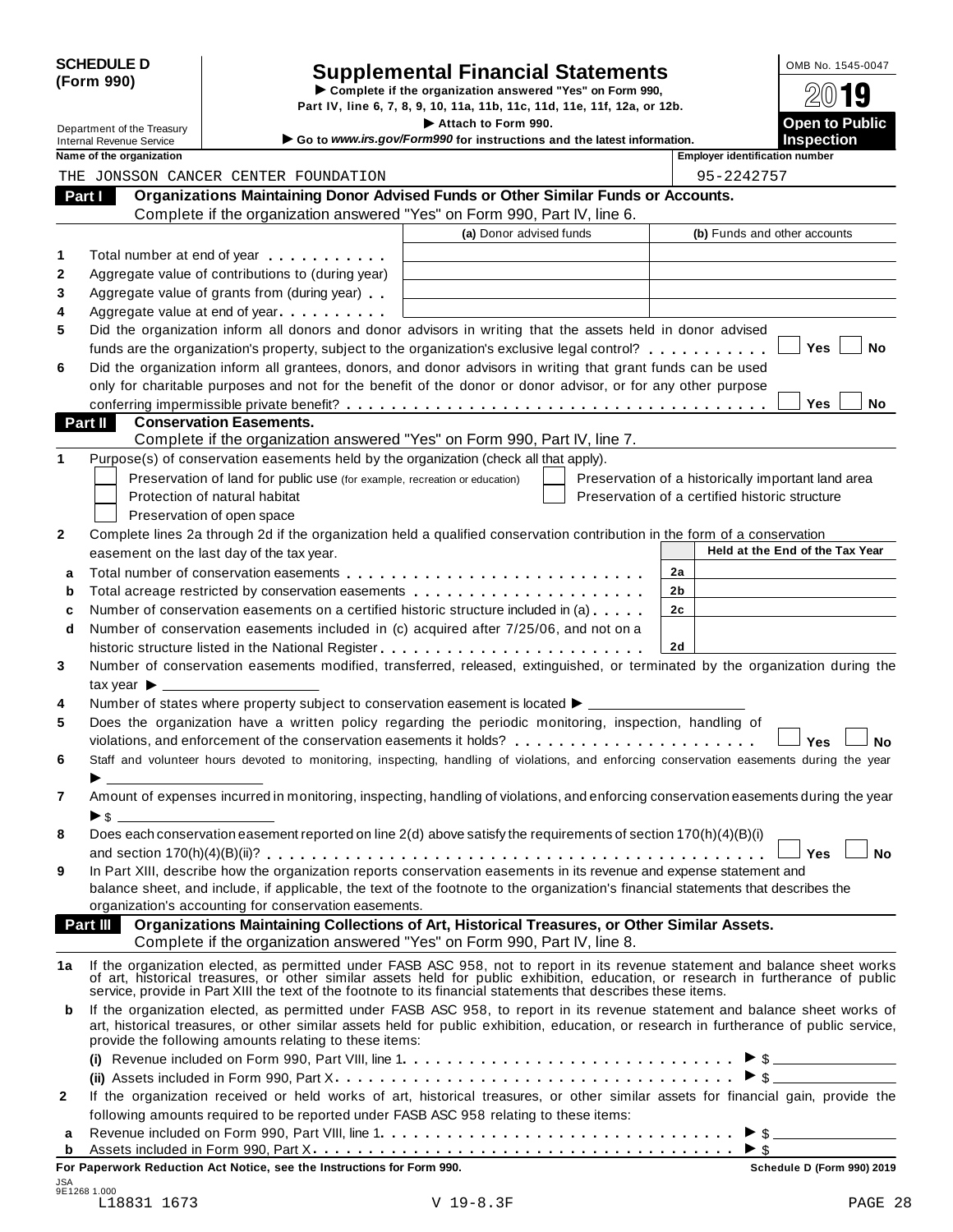THE JONSSON CANCER CENTER FOUNDATION 95-2242757

|    | Schedule D (Form 990) 2019                                                                                                                                             |                  |                                         |                                    |                                 |                     |              | Page 2      |
|----|------------------------------------------------------------------------------------------------------------------------------------------------------------------------|------------------|-----------------------------------------|------------------------------------|---------------------------------|---------------------|--------------|-------------|
|    | Organizations Maintaining Collections of Art, Historical Treasures, or Other Similar Assets (continued)<br><b>Part III</b>                                             |                  |                                         |                                    |                                 |                     |              |             |
| 3  | Using the organization's acquisition, accession, and other records, check any of the following that make significant use of its                                        |                  |                                         |                                    |                                 |                     |              |             |
|    | collection items (check all that apply):                                                                                                                               |                  |                                         |                                    |                                 |                     |              |             |
| a  | Public exhibition                                                                                                                                                      |                  | d                                       | Loan or exchange program           |                                 |                     |              |             |
| b  | Scholarly research                                                                                                                                                     |                  | е                                       |                                    |                                 |                     |              |             |
| c  | Preservation for future generations                                                                                                                                    |                  |                                         |                                    |                                 |                     |              |             |
| 4  | Provide a description of the organization's collections and explain how they further the organization's exempt purpose in Part                                         |                  |                                         |                                    |                                 |                     |              |             |
|    | XIII.                                                                                                                                                                  |                  |                                         |                                    |                                 |                     |              |             |
| 5  | During the year, did the organization solicit or receive donations of art, historical treasures, or other similar                                                      |                  |                                         |                                    |                                 |                     |              |             |
|    | assets to be sold to raise funds rather than to be maintained as part of the organization's collection?<br><b>Escrow and Custodial Arrangements.</b><br><b>Part IV</b> |                  |                                         |                                    |                                 | Yes                 |              | No          |
|    | Complete if the organization answered "Yes" on Form 990, Part IV, line 9, or reported an amount on Form                                                                |                  |                                         |                                    |                                 |                     |              |             |
|    | 990, Part X, line 21.                                                                                                                                                  |                  |                                         |                                    |                                 |                     |              |             |
|    | 1a Is the organization an agent, trustee, custodian or other intermediary for contributions or other assets not                                                        |                  |                                         |                                    |                                 |                     |              |             |
|    |                                                                                                                                                                        |                  |                                         |                                    |                                 | Yes                 |              | $X \mid$ No |
| b  | If "Yes," explain the arrangement in Part XIII and complete the following table:                                                                                       |                  |                                         |                                    |                                 |                     |              |             |
|    |                                                                                                                                                                        |                  |                                         |                                    | Amount                          |                     |              |             |
| с  | Beginning balance $\dots\dots\dots\dots\dots\dots\dots\dots\dots\dots\dots\dots\dots$                                                                                  |                  |                                         |                                    |                                 |                     |              |             |
|    |                                                                                                                                                                        |                  |                                         |                                    |                                 |                     |              |             |
|    |                                                                                                                                                                        |                  |                                         | 1е                                 |                                 |                     |              |             |
|    | Ending balance $\ldots \ldots \ldots \ldots \ldots \ldots \ldots \ldots \ldots \ldots$                                                                                 |                  |                                         |                                    |                                 |                     |              |             |
| 2a | Did the organization include an amount on Form 990, Part X, line 21, for escrow or custodial account liability?                                                        |                  |                                         |                                    |                                 | Yes                 | X            | <b>No</b>   |
|    | <b>b</b> If "Yes," explain the arrangement in Part XIII. Check here if the explanation has been provided on Part XIII                                                  |                  |                                         |                                    |                                 |                     |              |             |
|    | Part V<br><b>Endowment Funds.</b>                                                                                                                                      |                  |                                         |                                    |                                 |                     |              |             |
|    | Complete if the organization answered "Yes" on Form 990, Part IV, line 10.                                                                                             |                  |                                         |                                    |                                 |                     |              |             |
|    |                                                                                                                                                                        | (a) Current year | (b) Prior year                          | (c) Two years back                 | (d) Three years back            | (e) Four years back |              |             |
| 1a | Beginning of year balance [100]                                                                                                                                        |                  |                                         |                                    |                                 |                     |              |             |
| b  | Contributions <b>Contributions</b>                                                                                                                                     |                  |                                         |                                    |                                 |                     |              |             |
|    | Net investment earnings, gains,                                                                                                                                        |                  |                                         |                                    |                                 |                     |              |             |
|    | and losses                                                                                                                                                             |                  |                                         |                                    |                                 |                     |              |             |
|    | Grants or scholarships                                                                                                                                                 |                  |                                         |                                    |                                 |                     |              |             |
| е  | Other expenditures for facilities                                                                                                                                      |                  |                                         |                                    |                                 |                     |              |             |
|    | and programs $\ldots$                                                                                                                                                  |                  |                                         |                                    |                                 |                     |              |             |
|    | Administrative expenses                                                                                                                                                |                  |                                         |                                    |                                 |                     |              |             |
| g  | End of year balance l                                                                                                                                                  |                  |                                         |                                    |                                 |                     |              |             |
| 2  | Provide the estimated percentage of the current year end balance (line 1g, column (a)) held as:                                                                        |                  |                                         |                                    |                                 |                     |              |             |
| a  | Board designated or quasi-endowment >                                                                                                                                  |                  |                                         |                                    |                                 |                     |              |             |
| b  | Permanent endowment >                                                                                                                                                  | %                |                                         |                                    |                                 |                     |              |             |
| c  | Term endowment ▶                                                                                                                                                       | $\frac{0}{0}$    |                                         |                                    |                                 |                     |              |             |
|    | The percentages on lines 2a, 2b, and 2c should equal 100%.                                                                                                             |                  |                                         |                                    |                                 |                     |              |             |
|    | 3a Are there endowment funds not in the possession of the organization that are held and administered for the                                                          |                  |                                         |                                    |                                 |                     | $\bar{Y}$ es | No          |
|    | organization by:                                                                                                                                                       |                  |                                         |                                    |                                 |                     |              |             |
|    |                                                                                                                                                                        |                  |                                         |                                    |                                 | 3a(i)               |              |             |
|    | <b>b</b> If "Yes" on line 3a(ii), are the related organizations listed as required on Schedule R?                                                                      |                  |                                         |                                    |                                 | 3a(ii) <br>3b       |              |             |
|    | Describe in Part XIII the intended uses of the organization's endowment funds.                                                                                         |                  |                                         |                                    |                                 |                     |              |             |
| 4  | <b>Part VI</b>                                                                                                                                                         |                  |                                         |                                    |                                 |                     |              |             |
|    | Land, Buildings, and Equipment.<br>Complete if the organization answered "Yes" on Form 990, Part IV, line 11a. See Form 990, Part X, line 10.                          |                  |                                         |                                    |                                 |                     |              |             |
|    | Description of property                                                                                                                                                |                  | (a) Cost or other basis<br>(investment) | (b) Cost or other basis<br>(other) | (c) Accumulated<br>depreciation | (d) Book value      |              |             |
| 1a | $Land.$                                                                                                                                                                |                  |                                         |                                    |                                 |                     |              |             |
| b  |                                                                                                                                                                        |                  |                                         |                                    |                                 |                     |              |             |
| c  | Leasehold improvements entitled and the set of the set of the set of the set of the set of the set of the set o                                                        |                  |                                         |                                    |                                 |                     |              |             |
| d  | Equipment                                                                                                                                                              |                  |                                         |                                    |                                 |                     |              |             |
|    |                                                                                                                                                                        |                  |                                         |                                    |                                 |                     |              |             |
|    | Total. Add lines 1a through 1e. (Column (d) must equal Form 990, Part X, column (B), line 10c.).                                                                       |                  |                                         |                                    |                                 |                     |              |             |
|    |                                                                                                                                                                        |                  |                                         |                                    |                                 |                     |              |             |

**Schedule D (Form 990) 2019**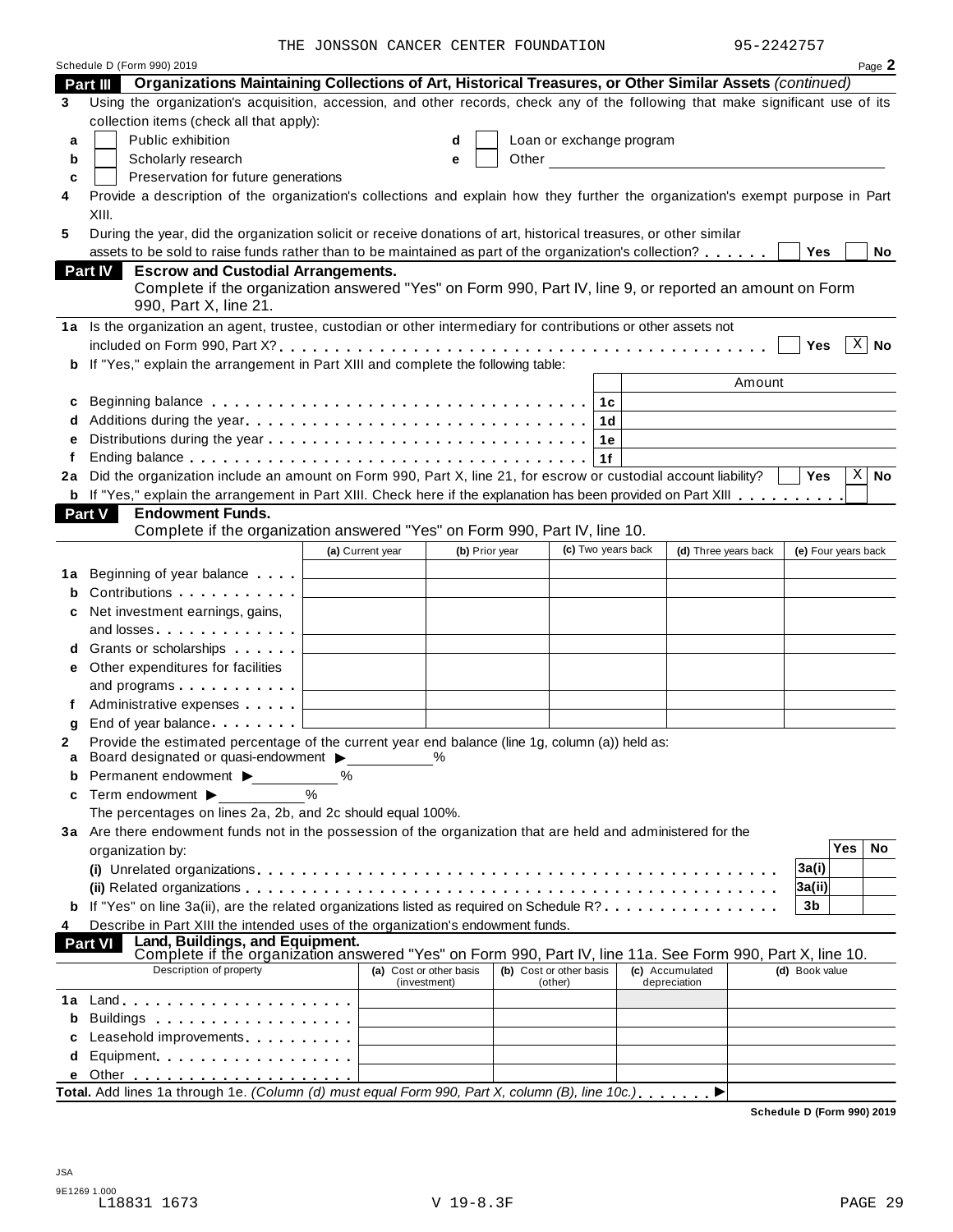| Schedule D (Form 990) 2019                                                                                                                                       |                              |                                                              | Page 3         |
|------------------------------------------------------------------------------------------------------------------------------------------------------------------|------------------------------|--------------------------------------------------------------|----------------|
| Part VII<br><b>Investments - Other Securities.</b><br>Complete if the organization answered "Yes" on Form 990, Part IV, line 11b. See Form 990, Part X, line 12. |                              |                                                              |                |
| (a) Description of security or category<br>(including name of security)                                                                                          | (b) Book value               | (c) Method of valuation:<br>Cost or end-of-year market value |                |
| (1) Financial derivatives                                                                                                                                        |                              |                                                              |                |
| (2) Closely held equity interests<br>(3) Other                                                                                                                   |                              |                                                              |                |
| (A) UCLA FOUNDATION ST INVESTMENT                                                                                                                                | 8,509,252.                   | FMV                                                          |                |
| (B) UCLA FOUNDATION LT INVESTMENT                                                                                                                                | 2,405,331.                   | <b>FMV</b>                                                   |                |
| (C) UC REGENTS LT INVESTMENT                                                                                                                                     | 5,726,058.                   | <b>FMV</b>                                                   |                |
| (D)                                                                                                                                                              |                              |                                                              |                |
| (E)                                                                                                                                                              |                              |                                                              |                |
| (F)                                                                                                                                                              |                              |                                                              |                |
| (G)                                                                                                                                                              |                              |                                                              |                |
| (H)                                                                                                                                                              |                              |                                                              |                |
| Total. (Column (b) must equal Form 990, Part X, col. (B) line 12.) $\blacktriangleright$<br><b>Investments - Program Related.</b>                                | 16,640,641                   |                                                              |                |
| Part VIII<br>Complete if the organization answered "Yes" on Form 990, Part IV, line 11c. See Form 990, Part X, line 13.                                          |                              |                                                              |                |
| (a) Description of investment                                                                                                                                    | (b) Book value               | (c) Method of valuation:<br>Cost or end-of-year market value |                |
| (1)                                                                                                                                                              |                              |                                                              |                |
| (2)                                                                                                                                                              |                              |                                                              |                |
| (3)                                                                                                                                                              |                              |                                                              |                |
| (4)                                                                                                                                                              |                              |                                                              |                |
| (5)                                                                                                                                                              |                              |                                                              |                |
| (6)                                                                                                                                                              |                              |                                                              |                |
| (7)                                                                                                                                                              |                              |                                                              |                |
| (8)                                                                                                                                                              |                              |                                                              |                |
| (9)<br>Total. (Column (b) must equal Form 990, Part X, col. (B) line 13.) $\blacktriangleright$                                                                  |                              |                                                              |                |
| Part IX<br>Other Assets.                                                                                                                                         |                              |                                                              |                |
| Complete if the organization answered "Yes" on Form 990, Part IV, line 11d. See Form 990, Part X, line 15.                                                       |                              |                                                              |                |
|                                                                                                                                                                  | (a) Description              |                                                              | (b) Book value |
| (1)                                                                                                                                                              |                              |                                                              |                |
| (2)                                                                                                                                                              |                              |                                                              |                |
| (3)                                                                                                                                                              |                              |                                                              |                |
| (4)                                                                                                                                                              |                              |                                                              |                |
| (5)                                                                                                                                                              |                              |                                                              |                |
| (6)                                                                                                                                                              |                              |                                                              |                |
| (7)                                                                                                                                                              |                              |                                                              |                |
| (8)                                                                                                                                                              |                              |                                                              |                |
| (9)<br>Total. (Column (b) must equal Form 990, Part X, col. (B) line 15.) $\ldots \ldots \ldots \ldots \ldots \ldots \ldots \ldots$                              |                              | ▶                                                            |                |
| Part X<br><b>Other Liabilities.</b><br>Complete if the organization answered "Yes" on Form 990, Part IV, line 11e or 11f. See Form 990, Part X,<br>line 25.      |                              |                                                              |                |
|                                                                                                                                                                  | (a) Description of liability |                                                              | (b) Book value |
| Federal income taxes<br>(1)                                                                                                                                      |                              |                                                              |                |
| (2)                                                                                                                                                              |                              |                                                              |                |
| (3)                                                                                                                                                              |                              |                                                              |                |
| (4)                                                                                                                                                              |                              |                                                              |                |
| (5)                                                                                                                                                              |                              |                                                              |                |
| (6)                                                                                                                                                              |                              |                                                              |                |
| (7)                                                                                                                                                              |                              |                                                              |                |
| (8)                                                                                                                                                              |                              |                                                              |                |
| (9)<br>Total. (Column (b) must equal Form 990, Part X, col. (B) line 25.)                                                                                        |                              |                                                              |                |
| 2. Liability for uncertain tax positions. In Part XIII, provide the text of the footnote to the organization's financial statements that reports the             |                              |                                                              |                |

organization's liability for uncertain tax positions under FASB ASC 740. Check here if the text of the footnote has been provided in Part XIII

 $\mathbb{Z}^2$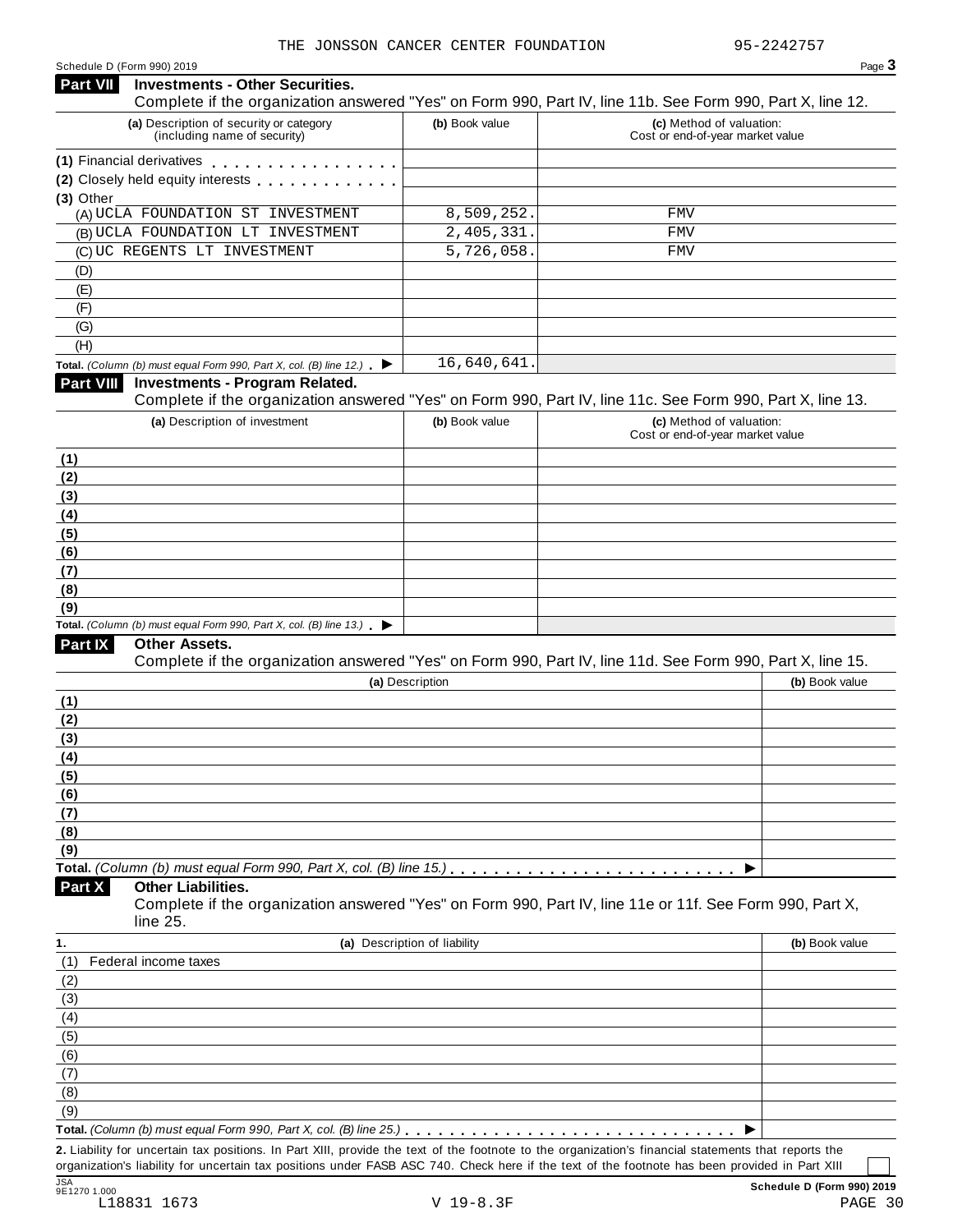|                 | Schedule D (Form 990) 2019                                                                                                                                         |                      | Page 4      |
|-----------------|--------------------------------------------------------------------------------------------------------------------------------------------------------------------|----------------------|-------------|
| Part XI         | Reconciliation of Revenue per Audited Financial Statements With Revenue per Return.<br>Complete if the organization answered "Yes" on Form 990, Part IV, line 12a. |                      |             |
| 1               | Total revenue, gains, and other support per audited financial statements                                                                                           | $\mathbf 1$          | 9,705,472.  |
| $\mathbf{2}$    | Amounts included on line 1 but not on Form 990, Part VIII, line 12:                                                                                                |                      |             |
| a               | 239,818.<br>2a                                                                                                                                                     |                      |             |
| b               | 2 <sub>b</sub>                                                                                                                                                     |                      |             |
| с               | 2c<br>Recoveries of prior year grants                                                                                                                              |                      |             |
| d               |                                                                                                                                                                    |                      |             |
| е               |                                                                                                                                                                    | 2e                   | 239,818.    |
| 3               |                                                                                                                                                                    | 3                    | 9,465,654.  |
| 4               | Amounts included on Form 990, Part VIII, line 12, but not on line 1:                                                                                               |                      |             |
| a               | 4a<br>Investment expenses not included on Form 990, Part VIII, line 7b                                                                                             |                      |             |
| b               | 4b                                                                                                                                                                 |                      |             |
| C               |                                                                                                                                                                    | 4c                   |             |
| 5.              | Total revenue. Add lines 3 and 4c. (This must equal Form 990, Part I, line 12.)                                                                                    | 5                    | 9,465,654.  |
| <b>Part XII</b> | Reconciliation of Expenses per Audited Financial Statements With Expenses per Return.                                                                              |                      |             |
|                 | Complete if the organization answered "Yes" on Form 990, Part IV, line 12a.                                                                                        |                      |             |
| 1               |                                                                                                                                                                    | $\blacktriangleleft$ | 11,572,425. |
| $\mathbf{2}$    | Amounts included on line 1 but not on Form 990, Part IX, line 25:                                                                                                  |                      |             |
| a               | 2a                                                                                                                                                                 |                      |             |
| b               | 2 <sub>b</sub>                                                                                                                                                     |                      |             |
| c               | 2c                                                                                                                                                                 |                      |             |
| d               |                                                                                                                                                                    |                      |             |
| е               |                                                                                                                                                                    | 2e                   |             |
| 3               |                                                                                                                                                                    | $\mathbf{3}$         | 11,572,425. |
| 4               | Amounts included on Form 990, Part IX, line 25, but not on line 1:                                                                                                 |                      |             |
| a               | 4a<br>Investment expenses not included on Form 990, Part VIII, line 7b                                                                                             |                      |             |
| b               | 4b                                                                                                                                                                 |                      |             |
| C               |                                                                                                                                                                    | 4с                   |             |
| 5.              | Total expenses. Add lines 3 and 4c. (This must equal Form 990, Part I, line 18.).                                                                                  | 5                    | 11,572,425. |
|                 | Part XIII Supplemental Information.                                                                                                                                |                      |             |
|                 | Provide the descriptions required for Part II, lines 3, 5, and 9; Part III, lines 1a and 4; Part IV, lines 1b and 2b; Part V, line 4; Part X, line                 |                      |             |
|                 | 2; Part XI, lines 2d and 4b; and Part XII, lines 2d and 4b. Also complete this part to provide any additional information.                                         |                      |             |

SEE PAGE 5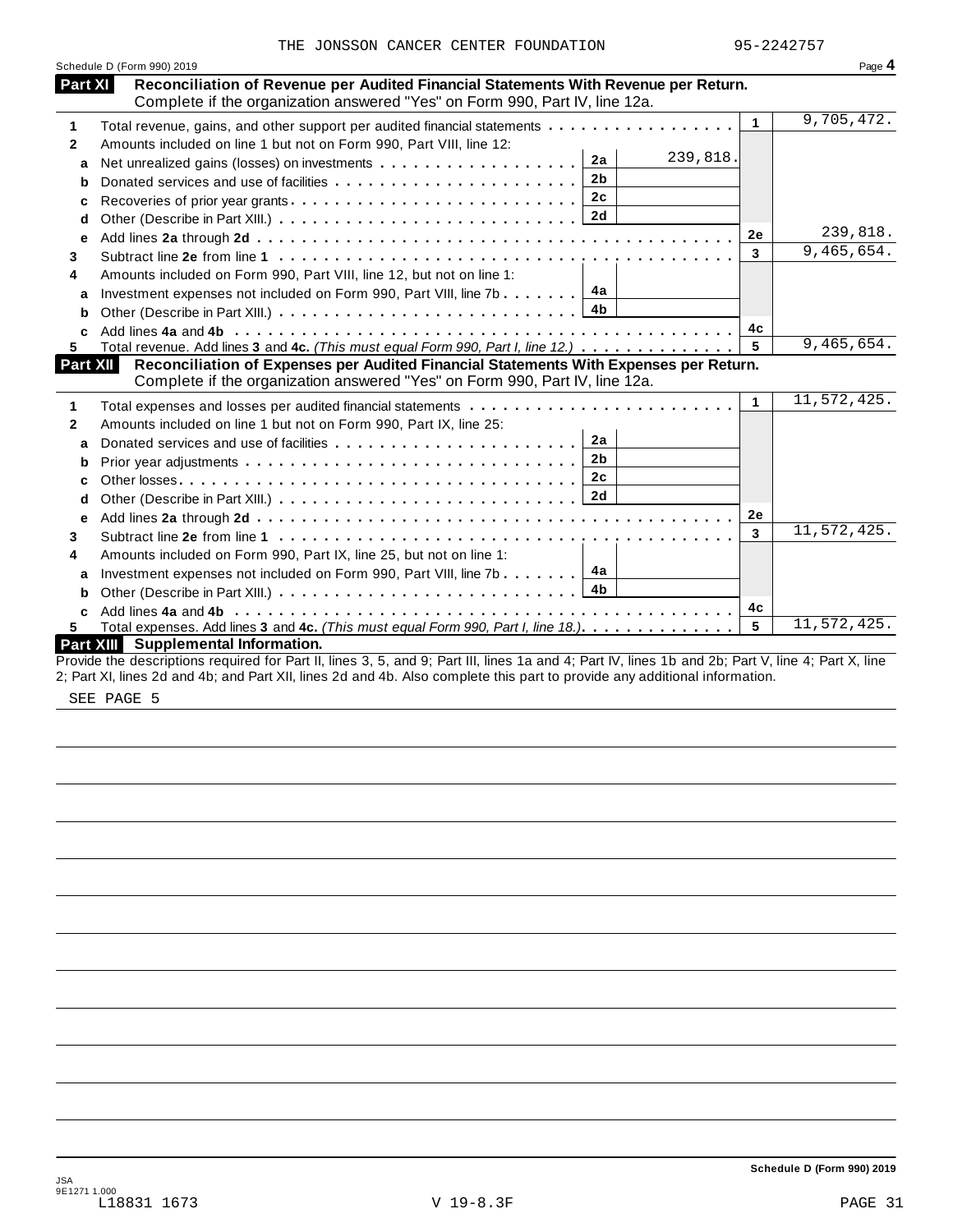### SCHEDULE D, PART X, LINE 2

THE FOUNDATION IS EXEMPT FROM TAXATION UNDER SECTION 501(C)(3) OF THE INTERNAL REVENUE CODE AND SECTION 23701D OF THE CALIFORNIA REVENUE AND TAXATION CODE AND IS GENERALLY NOT SUBJECT TO FEDERAL OR STATE INCOME TAXES. HOWEVER, THE FOUNDATION IS SUBJECT TO INCOME TAXES ON ANY NET INCOME THAT IS DERIVED FROM A TRADE OR BUSINESS, REGULARLY CARRIED ON, AND NOT IN FURTHERANCE OF THE PURPOSE FOR WHICH IT IS GRANTED EXEMPTION, ALSO KNOWN AS UNRELATED BUSINESS INCOME. THE FOUNDATION DID NOT ENGAGE IN UNRELATED BUSINESS ACTIVITIES AND THEREFORE DID NOT RECORD AN INCOME TAX PROVISION.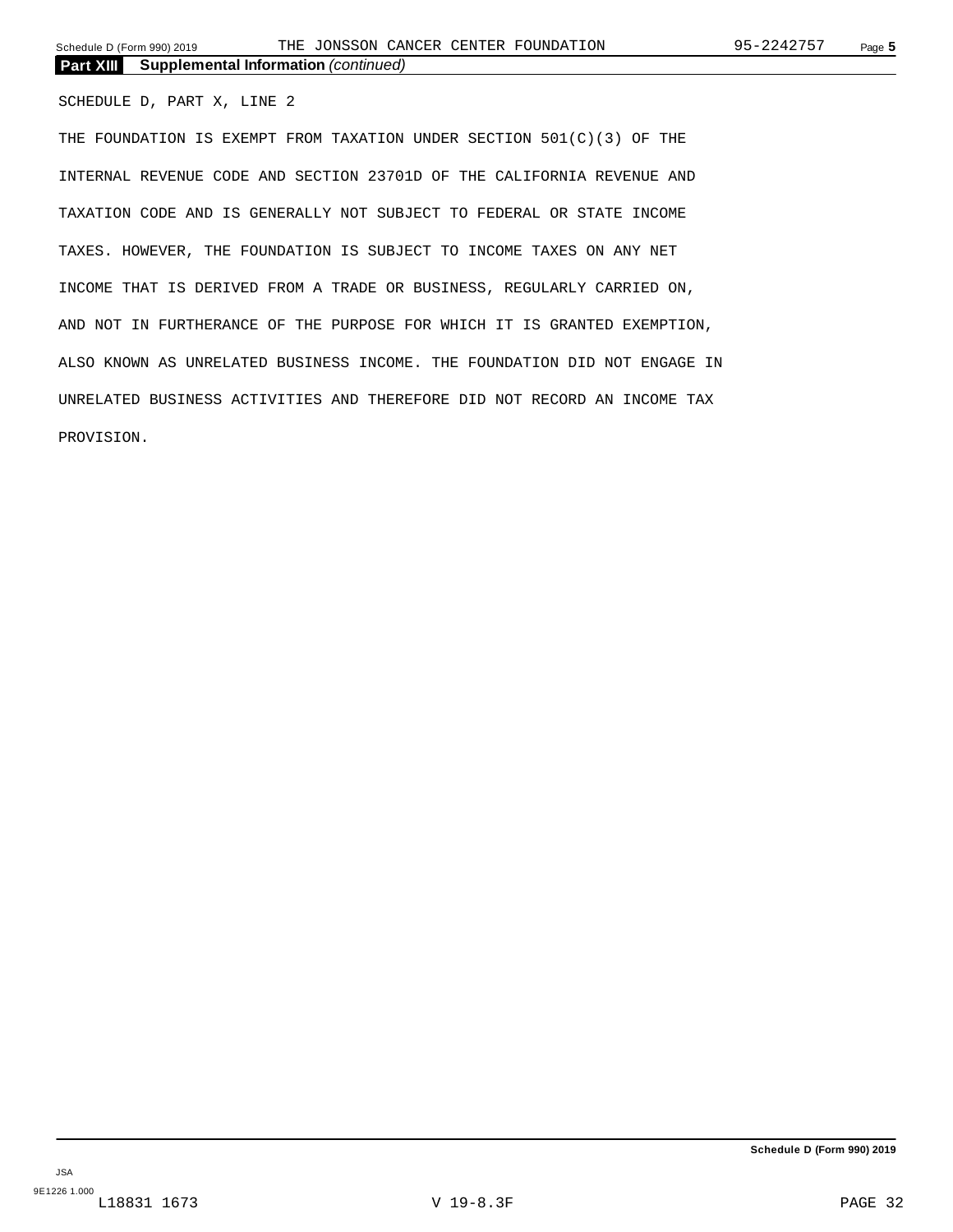| <b>SCHEDULE I</b><br>(Form 990)                               |                                                                                                                                                            | <b>Grants and Other Assistance to Organizations,</b> |                                    | OMB No. 1545-0047                                                                                       |                                       |                                                             |                                          |                                       |
|---------------------------------------------------------------|------------------------------------------------------------------------------------------------------------------------------------------------------------|------------------------------------------------------|------------------------------------|---------------------------------------------------------------------------------------------------------|---------------------------------------|-------------------------------------------------------------|------------------------------------------|---------------------------------------|
|                                                               |                                                                                                                                                            |                                                      |                                    | Governments, and Individuals in the United States                                                       |                                       |                                                             |                                          | 2019                                  |
|                                                               |                                                                                                                                                            |                                                      |                                    | Complete if the organization answered "Yes" on Form 990, Part IV, line 21 or 22.<br>Attach to Form 990. |                                       |                                                             |                                          | <b>Open to Public</b>                 |
| Department of the Treasury<br><b>Internal Revenue Service</b> |                                                                                                                                                            |                                                      |                                    | Go to www.irs.gov/Form990 for the latest information.                                                   |                                       |                                                             |                                          | Inspection                            |
| Name of the organization                                      |                                                                                                                                                            |                                                      |                                    |                                                                                                         |                                       |                                                             | <b>Employer identification number</b>    |                                       |
| THE JONSSON CANCER CENTER FOUNDATION                          |                                                                                                                                                            |                                                      |                                    |                                                                                                         |                                       |                                                             | 95-2242757                               |                                       |
| <b>Part I</b>                                                 | <b>General Information on Grants and Assistance</b>                                                                                                        |                                                      |                                    |                                                                                                         |                                       |                                                             |                                          |                                       |
| 1                                                             | Does the organization maintain records to substantiate the amount of the grants or assistance, the grantees' eligibility for the grants or assistance, and |                                                      |                                    |                                                                                                         |                                       |                                                             |                                          |                                       |
|                                                               |                                                                                                                                                            |                                                      |                                    |                                                                                                         |                                       |                                                             |                                          | X Yes<br>No                           |
|                                                               | 2 Describe in Part IV the organization's procedures for monitoring the use of grant funds in the United States.                                            |                                                      |                                    |                                                                                                         |                                       |                                                             |                                          |                                       |
| <b>Part II</b>                                                | Grants and Other Assistance to Domestic Organizations and Domestic Governments. Complete if the organization answered "Yes" on Form 990,                   |                                                      |                                    |                                                                                                         |                                       |                                                             |                                          |                                       |
|                                                               | Part IV, line 21, for any recipient that received more than \$5,000. Part II can be duplicated if additional space is needed.                              |                                                      |                                    |                                                                                                         |                                       |                                                             |                                          |                                       |
|                                                               |                                                                                                                                                            |                                                      |                                    |                                                                                                         |                                       |                                                             |                                          |                                       |
|                                                               | 1 (a) Name and address of organization<br>or government                                                                                                    | $(b)$ EIN                                            | (c) IRC section<br>(if applicable) | (d) Amount of cash<br>grant                                                                             | (e) Amount of non-<br>cash assistance | (f) Method of valuation<br>(book, FMV, appraisal,<br>other) | (g) Description of<br>noncash assistance | (h) Purpose of grant<br>or assistance |
| (1) UC REGENTS, LOS ANGELES                                   |                                                                                                                                                            |                                                      |                                    |                                                                                                         |                                       |                                                             |                                          |                                       |
|                                                               | 10920 WILSHIRE BLVD LOS ANGELES, CA 90024                                                                                                                  | 95-6006143                                           | 501(C)(3)                          | 8,730,355.                                                                                              |                                       |                                                             |                                          | RESEARCH SUPPORT                      |
| (2) UCLA FOUNDATION                                           |                                                                                                                                                            |                                                      |                                    |                                                                                                         |                                       |                                                             |                                          |                                       |
|                                                               | 10920 WILSHIRE BLVD LOS ANGELES, CA 90024                                                                                                                  | 95-2250801                                           | 501(C)(3)                          | 1,791,168.                                                                                              |                                       |                                                             |                                          | RESEARCH SUPPORT                      |
| (3)                                                           |                                                                                                                                                            |                                                      |                                    |                                                                                                         |                                       |                                                             |                                          |                                       |
|                                                               |                                                                                                                                                            |                                                      |                                    |                                                                                                         |                                       |                                                             |                                          |                                       |
| (4)                                                           |                                                                                                                                                            |                                                      |                                    |                                                                                                         |                                       |                                                             |                                          |                                       |
|                                                               |                                                                                                                                                            |                                                      |                                    |                                                                                                         |                                       |                                                             |                                          |                                       |
| (5)                                                           |                                                                                                                                                            |                                                      |                                    |                                                                                                         |                                       |                                                             |                                          |                                       |
|                                                               |                                                                                                                                                            |                                                      |                                    |                                                                                                         |                                       |                                                             |                                          |                                       |
| (6)                                                           |                                                                                                                                                            |                                                      |                                    |                                                                                                         |                                       |                                                             |                                          |                                       |
| (7)                                                           |                                                                                                                                                            |                                                      |                                    |                                                                                                         |                                       |                                                             |                                          |                                       |
|                                                               |                                                                                                                                                            |                                                      |                                    |                                                                                                         |                                       |                                                             |                                          |                                       |
| (8)                                                           |                                                                                                                                                            |                                                      |                                    |                                                                                                         |                                       |                                                             |                                          |                                       |
|                                                               |                                                                                                                                                            |                                                      |                                    |                                                                                                         |                                       |                                                             |                                          |                                       |
| (9)                                                           |                                                                                                                                                            |                                                      |                                    |                                                                                                         |                                       |                                                             |                                          |                                       |
|                                                               |                                                                                                                                                            |                                                      |                                    |                                                                                                         |                                       |                                                             |                                          |                                       |
| (10)                                                          |                                                                                                                                                            |                                                      |                                    |                                                                                                         |                                       |                                                             |                                          |                                       |
|                                                               |                                                                                                                                                            |                                                      |                                    |                                                                                                         |                                       |                                                             |                                          |                                       |
| (11)                                                          |                                                                                                                                                            |                                                      |                                    |                                                                                                         |                                       |                                                             |                                          |                                       |
|                                                               |                                                                                                                                                            |                                                      |                                    |                                                                                                         |                                       |                                                             |                                          |                                       |
| (12)                                                          |                                                                                                                                                            |                                                      |                                    |                                                                                                         |                                       |                                                             |                                          |                                       |
|                                                               |                                                                                                                                                            |                                                      |                                    |                                                                                                         |                                       |                                                             |                                          |                                       |
| $\mathbf{2}$                                                  |                                                                                                                                                            |                                                      |                                    |                                                                                                         |                                       |                                                             |                                          | $2$ .                                 |
| 3                                                             | For Paperwork Reduction Act Notice, see the Instructions for Form 990.                                                                                     |                                                      |                                    |                                                                                                         |                                       |                                                             |                                          | Schedule I (Form 990) (2019)          |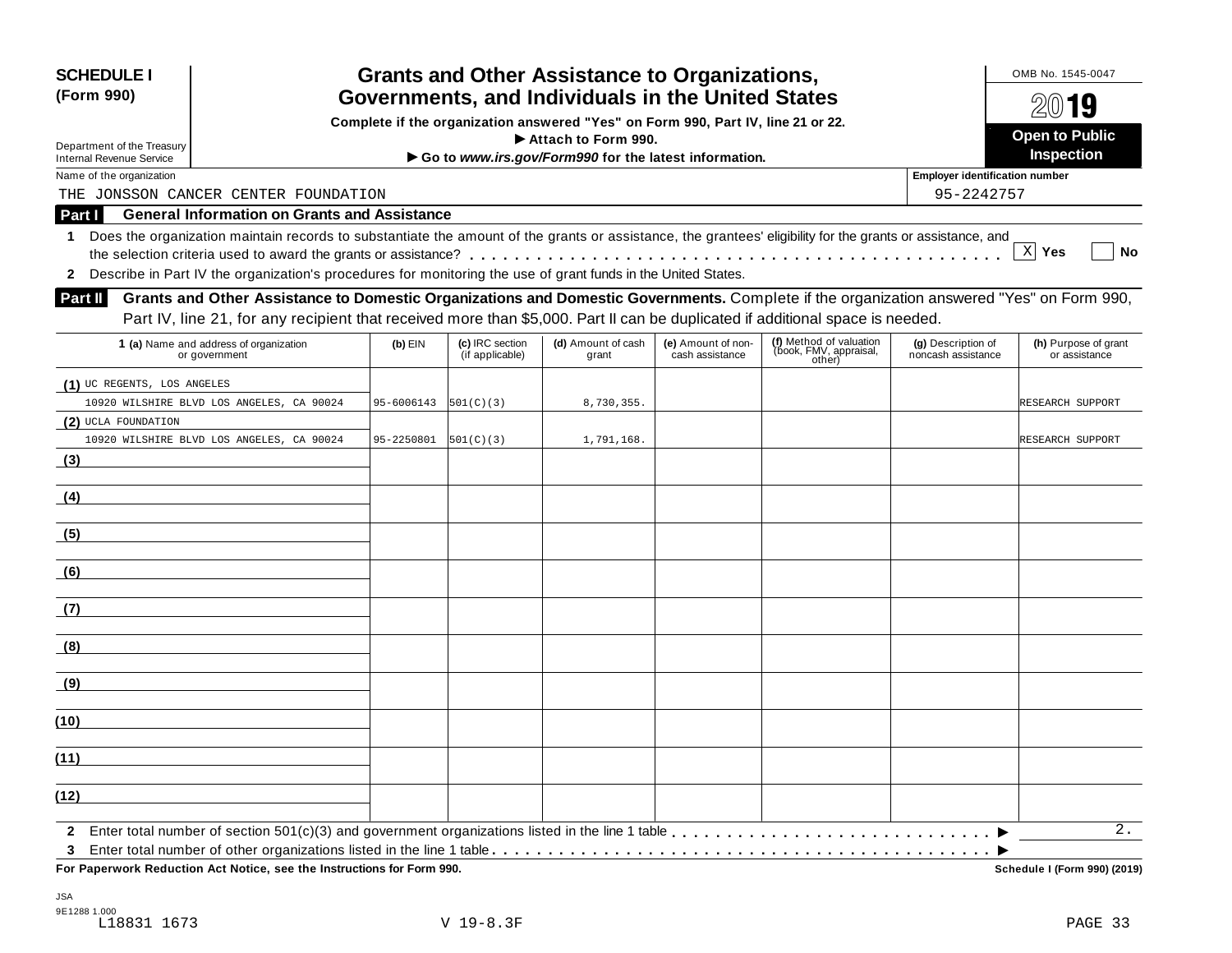### **Grants and Other Assistance to Domestic Individuals.** Complete ifthe organization answered "Yes" on Form 990, Part IV, line 22. **Part III** Grants and Other Assistance to Domestic Individuals<br>Part III can be duplicated if additional space is needed.

| (a) Type of grant or assistance                                                                                                                                | (b) Number of<br>recipients | (c) Amount of<br>cash grant | (d) Amount of<br>non-cash assistance | (e) Method of valuation (book,<br>FMV, appraisal, other) | (f) Description of non-cash assistance |
|----------------------------------------------------------------------------------------------------------------------------------------------------------------|-----------------------------|-----------------------------|--------------------------------------|----------------------------------------------------------|----------------------------------------|
|                                                                                                                                                                |                             |                             |                                      |                                                          |                                        |
| $\mathbf{c}$                                                                                                                                                   |                             |                             |                                      |                                                          |                                        |
| 3                                                                                                                                                              |                             |                             |                                      |                                                          |                                        |
| 4                                                                                                                                                              |                             |                             |                                      |                                                          |                                        |
| 5                                                                                                                                                              |                             |                             |                                      |                                                          |                                        |
| -6                                                                                                                                                             |                             |                             |                                      |                                                          |                                        |
|                                                                                                                                                                |                             |                             |                                      |                                                          |                                        |
| Supplemental Information. Provide the information required in Part I, line 2, Part III, column (b); and any other additional<br><b>Part IV</b><br>information. |                             |                             |                                      |                                                          |                                        |

PROCEDURE FOR MONITORING GRANTS

SCHEDULE I, PART I, LINE 2

GRANT FUNDS ARE MONITORED BY DEPARTMENTAL FUND MANAGERS AND RELEASED FOR

USE BY FACULTY ACCORDING TO UNIVERSITY BUSINESS AND FINANCIAL SYSTEM

GUIDELINES.

**Schedule I (Form 990) (2019)**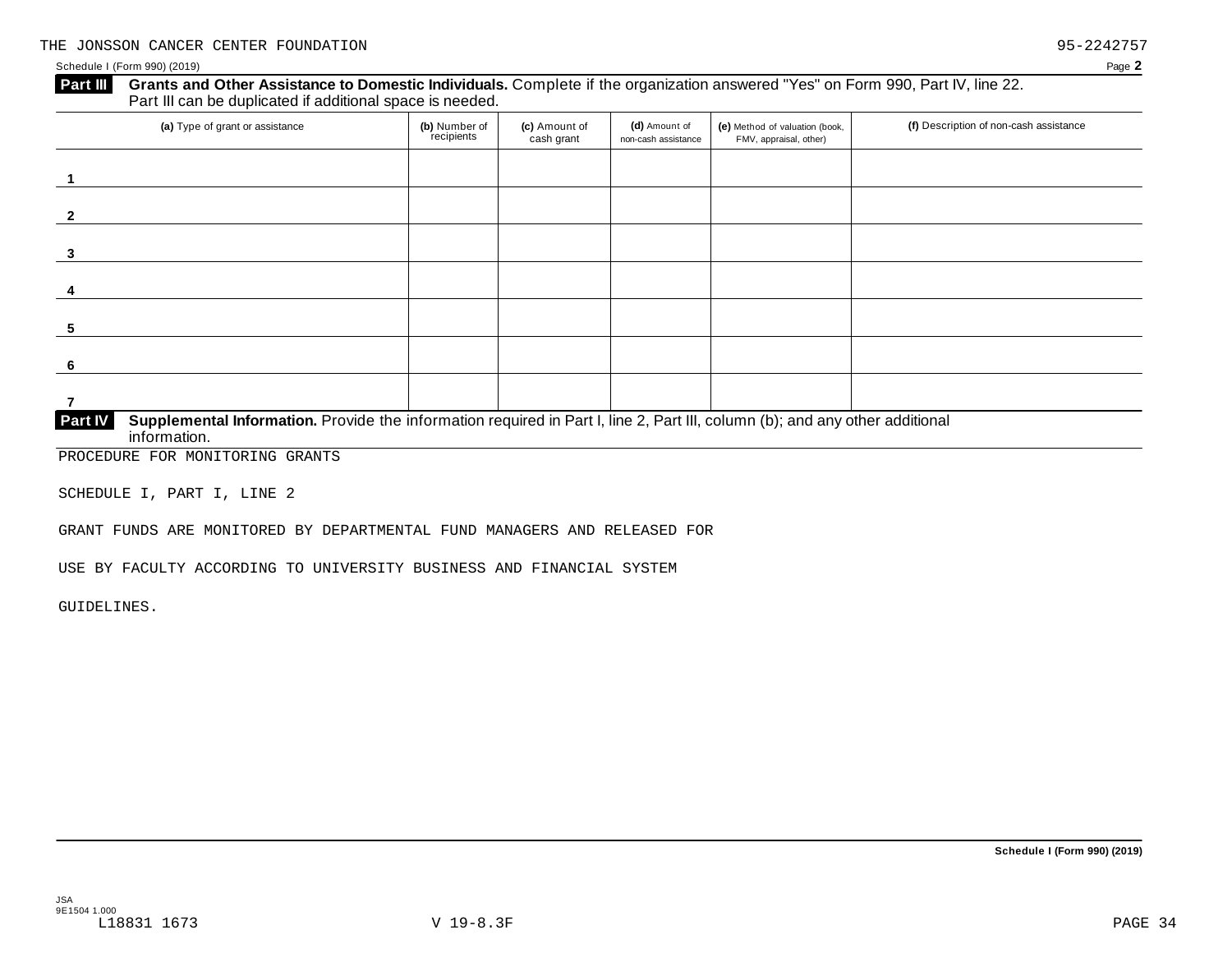|              | <b>SCHEDULE J</b>                                    |                                                  | <b>Compensation Information</b>                                                                                                                                                                                     |                                       | OMB No. 1545-0047     |            |                         |
|--------------|------------------------------------------------------|--------------------------------------------------|---------------------------------------------------------------------------------------------------------------------------------------------------------------------------------------------------------------------|---------------------------------------|-----------------------|------------|-------------------------|
|              | (Form 990)                                           |                                                  | For certain Officers, Directors, Trustees, Key Employees, and Highest                                                                                                                                               |                                       |                       | 19         |                         |
|              |                                                      |                                                  | <b>Compensated Employees</b><br>Complete if the organization answered "Yes" on Form 990, Part IV, line 23.                                                                                                          |                                       |                       |            |                         |
|              | Department of the Treasury                           |                                                  | Attach to Form 990.                                                                                                                                                                                                 |                                       | <b>Open to Public</b> |            |                         |
|              | Internal Revenue Service<br>Name of the organization |                                                  | Go to www.irs.gov/Form990 for instructions and the latest information.                                                                                                                                              | <b>Employer identification number</b> | <b>Inspection</b>     |            |                         |
|              |                                                      | THE JONSSON CANCER CENTER FOUNDATION             |                                                                                                                                                                                                                     | 95-2242757                            |                       |            |                         |
| Part I       |                                                      | <b>Questions Regarding Compensation</b>          |                                                                                                                                                                                                                     |                                       |                       |            |                         |
|              |                                                      |                                                  |                                                                                                                                                                                                                     |                                       |                       | <b>Yes</b> | No                      |
|              |                                                      |                                                  | 1a Check the appropriate box(es) if the organization provided any of the following to or for a person listed on Form                                                                                                |                                       |                       |            |                         |
|              |                                                      |                                                  | 990, Part VII, Section A, line 1a. Complete Part III to provide any relevant information regarding these items.                                                                                                     |                                       |                       |            |                         |
|              |                                                      | First-class or charter travel                    | Housing allowance or residence for personal use                                                                                                                                                                     |                                       |                       |            |                         |
|              |                                                      | Travel for companions                            | Payments for business use of personal residence                                                                                                                                                                     |                                       |                       |            |                         |
|              |                                                      | Tax indemnification and gross-up payments        | Health or social club dues or initiation fees                                                                                                                                                                       |                                       |                       |            |                         |
|              |                                                      | Discretionary spending account                   | Personal services (such as maid, chauffeur, chef)                                                                                                                                                                   |                                       |                       |            |                         |
| b            |                                                      |                                                  | If any of the boxes on line 1a are checked, did the organization follow a written policy regarding payment                                                                                                          |                                       |                       |            |                         |
|              |                                                      |                                                  | or reimbursement or provision of all of the expenses described above? If "No," complete Part III to                                                                                                                 |                                       |                       |            |                         |
|              |                                                      |                                                  |                                                                                                                                                                                                                     |                                       | 1 <sub>b</sub>        |            |                         |
| $\mathbf{2}$ |                                                      |                                                  | Did the organization require substantiation prior to reimbursing or allowing expenses incurred by all                                                                                                               |                                       |                       |            |                         |
|              |                                                      |                                                  | directors, trustees, and officers, including the CEO/Executive Director, regarding the items checked on line                                                                                                        |                                       |                       |            |                         |
|              |                                                      |                                                  |                                                                                                                                                                                                                     |                                       | 2                     |            |                         |
| 3            |                                                      |                                                  | Indicate which, if any, of the following the organization used to establish the compensation of the                                                                                                                 |                                       |                       |            |                         |
|              |                                                      |                                                  | organization's CEO/Executive Director. Check all that apply. Do not check any boxes for methods used by a<br>related organization to establish compensation of the CEO/Executive Director, but explain in Part III. |                                       |                       |            |                         |
|              |                                                      | Compensation committee                           | Written employment contract                                                                                                                                                                                         |                                       |                       |            |                         |
|              |                                                      | Independent compensation consultant              | Compensation survey or study                                                                                                                                                                                        |                                       |                       |            |                         |
|              |                                                      | Form 990 of other organizations                  | Approval by the board or compensation committee                                                                                                                                                                     |                                       |                       |            |                         |
| 4            |                                                      |                                                  | During the year, did any person listed on Form 990, Part VII, Section A, line 1a, with respect to the filing                                                                                                        |                                       |                       |            |                         |
|              |                                                      | organization or a related organization:          |                                                                                                                                                                                                                     |                                       |                       |            |                         |
| a            |                                                      |                                                  | Receive a severance payment or change-of-control payment?                                                                                                                                                           |                                       | 4a                    |            | Χ                       |
| b            |                                                      |                                                  | Participate in, or receive payment from, a supplemental nonqualified retirement plan?                                                                                                                               |                                       | 4b                    |            | $\mathbf X$             |
| c            |                                                      |                                                  | Participate in, or receive payment from, an equity-based compensation arrangement?                                                                                                                                  |                                       | 4c                    |            | $\overline{\mathbf{x}}$ |
|              |                                                      |                                                  | If "Yes" to any of lines 4a-c, list the persons and provide the applicable amounts for each item in Part III.                                                                                                       |                                       |                       |            |                         |
|              |                                                      |                                                  |                                                                                                                                                                                                                     |                                       |                       |            |                         |
| 5            |                                                      |                                                  | Only section $501(c)(3)$ , $501(c)(4)$ , and $501(c)(29)$ organizations must complete lines 5-9.<br>For persons listed on Form 990, Part VII, Section A, line 1a, did the organization pay or accrue any            |                                       |                       |            |                         |
|              |                                                      | compensation contingent on the revenues of:      |                                                                                                                                                                                                                     |                                       |                       |            |                         |
|              |                                                      |                                                  |                                                                                                                                                                                                                     |                                       | 5a                    |            | Χ                       |
| b            |                                                      |                                                  |                                                                                                                                                                                                                     |                                       | 5b                    |            | $\mathbf X$             |
|              |                                                      | If "Yes" on line 5a or 5b, describe in Part III. |                                                                                                                                                                                                                     |                                       |                       |            |                         |
| 6            |                                                      |                                                  | For persons listed on Form 990, Part VII, Section A, line 1a, did the organization pay or accrue any                                                                                                                |                                       |                       |            |                         |
|              |                                                      | compensation contingent on the net earnings of:  |                                                                                                                                                                                                                     |                                       |                       |            |                         |
| a            |                                                      |                                                  |                                                                                                                                                                                                                     |                                       | 6a                    |            | Χ                       |
| b            |                                                      |                                                  |                                                                                                                                                                                                                     |                                       | 6b                    |            | Χ                       |
|              |                                                      | If "Yes" on line 6a or 6b, describe in Part III. |                                                                                                                                                                                                                     |                                       |                       |            |                         |
| 7            |                                                      |                                                  | For persons listed on Form 990, Part VII, Section A, line 1a, did the organization provide any nonfixed                                                                                                             |                                       |                       |            |                         |
|              |                                                      |                                                  | payments not described on lines 5 and 6? If "Yes," describe in Part III.                                                                                                                                            |                                       | 7                     |            | X                       |
| 8            |                                                      |                                                  | Were any amounts reported on Form 990, Part VII, paid or accrued pursuant to a contract that was subject                                                                                                            |                                       |                       |            |                         |
|              |                                                      |                                                  | to the initial contract exception described in Regulations section 53.4958-4(a)(3)? If "Yes," describe                                                                                                              |                                       |                       |            | X                       |
|              |                                                      |                                                  | If "Yes" on line 8, did the organization also follow the rebuttable presumption procedure described in                                                                                                              |                                       | 8                     |            |                         |
| 9            |                                                      |                                                  |                                                                                                                                                                                                                     |                                       | 9                     |            |                         |
|              |                                                      |                                                  |                                                                                                                                                                                                                     |                                       |                       |            |                         |

**For Paperwork Reduction Act Notice, see the Instructions for Form 990. Schedule J (Form 990) 2019**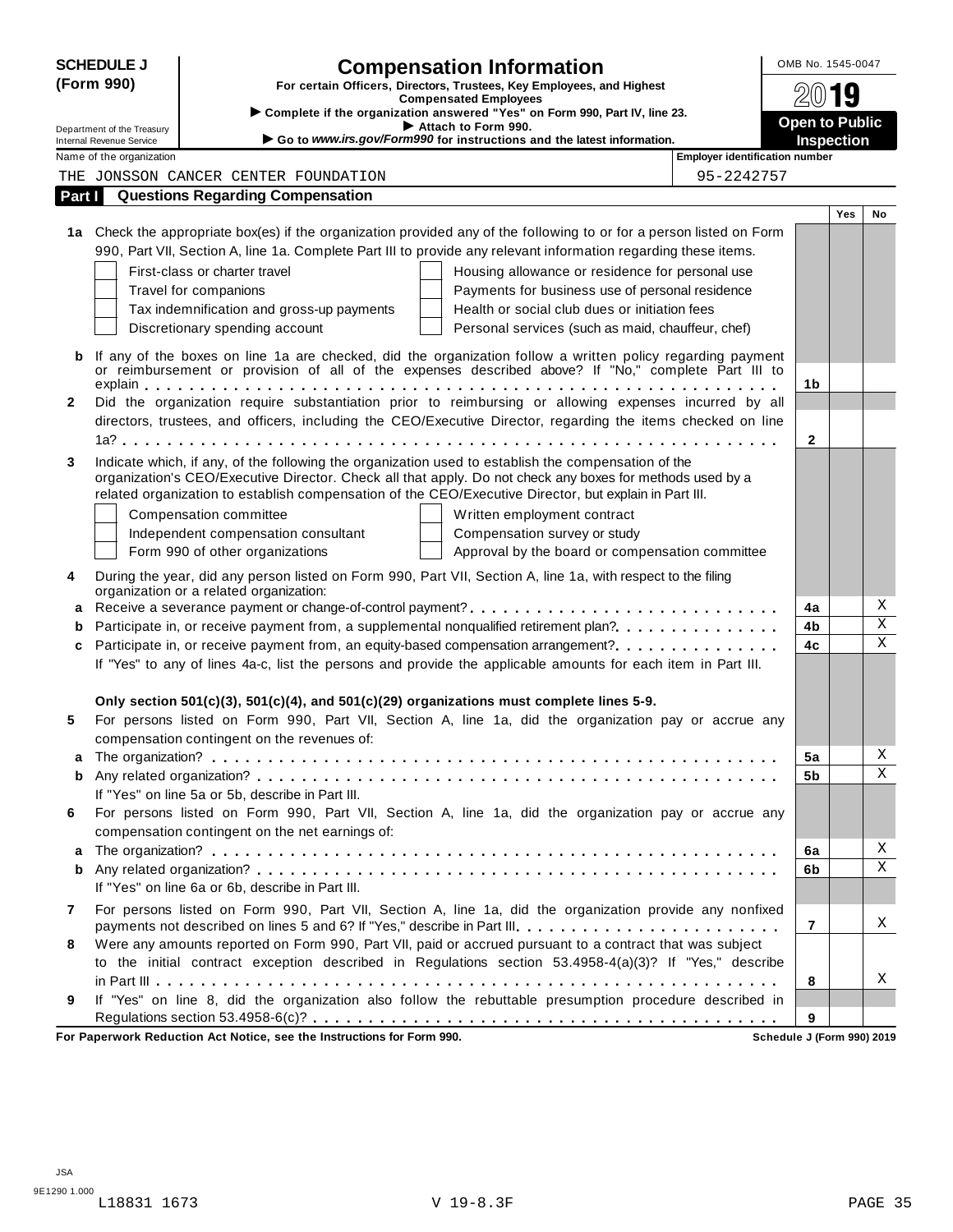### **Part II Officers, Directors, Trustees, Key Employees, and Highest Compensated Employees.** Use duplicate copies ifadditional space is needed.

For each individual whose compensation must be reported on Schedule J, report compensation from the organization on row (i) and from related organizations, described in the instructions, on row (ii). Do not list any individuals that aren't listed on Form 990, Part VII.

Note: The sum of columns (B)(i)-(iii) for each listed individual must equal the total amount of Form 990, Part VII, Section A, line 1a, applicable column (D) and (E) amounts for that individual.

| (A) Name and Title     |                              |                          | (B) Breakdown of W-2 and/or 1099-MISC compensation |                                           | (C) Retirement and             | (D) Nontaxable   | (E) Total of columns | (F) Compensation                                           |
|------------------------|------------------------------|--------------------------|----------------------------------------------------|-------------------------------------------|--------------------------------|------------------|----------------------|------------------------------------------------------------|
|                        |                              | (i) Base<br>compensation | (ii) Bonus & incentive<br>compensation             | (iii) Other<br>reportable<br>compensation | other deferred<br>compensation | benefits         | $(B)(i)-(D)$         | in column (B) reported<br>as deferred on prior<br>Form 990 |
| MARGARET STEELE        | (i)                          | $\mathsf{O}$             | $\mathsf{O}$                                       | $\overline{0}$ .                          | $\overline{0}$ .               | $\overline{0}$ . | $\mathsf{O}$ .       | $\overline{0}$ .                                           |
| 1EXECUTIVE DIRECTOR    | (i)                          | 228,592                  | 5,861.                                             | $\overline{0}$ .                          | 32,003.                        | 20, 573.         | 287,029              | $\overline{\overline{\mathfrak{o}}}$ .                     |
| MELISSA BRODY          | (i)                          | 131,732                  | 1,200.                                             | $\mathsf{0}$ .                            | 17,281                         | 7,976.           | 158, 189.            | $\overline{0}$ .                                           |
| 2DIRECTOR, STEWARDSHIP | (ii)                         | $\mathsf{O}$ .           | 0.                                                 | 0                                         | $0$ .                          | $\overline{0}$ . | $0$ .                | $\overline{0}$ .                                           |
|                        | (i)                          |                          |                                                    |                                           |                                |                  |                      |                                                            |
| 3                      | (ii)                         |                          |                                                    |                                           |                                |                  |                      |                                                            |
|                        | (i)                          |                          |                                                    |                                           |                                |                  |                      |                                                            |
| 4                      | (i)                          |                          |                                                    |                                           |                                |                  |                      |                                                            |
|                        | (i)                          |                          |                                                    |                                           |                                |                  |                      |                                                            |
| 5                      | (i)                          |                          |                                                    |                                           |                                |                  |                      |                                                            |
|                        | $\qquad \qquad \textbf{(i)}$ |                          |                                                    |                                           |                                |                  |                      |                                                            |
| 6                      | (ii)                         |                          |                                                    |                                           |                                |                  |                      |                                                            |
|                        | (i)                          |                          |                                                    |                                           |                                |                  |                      |                                                            |
| $\overline{7}$         | (i)                          |                          |                                                    |                                           |                                |                  |                      |                                                            |
|                        | (i)                          |                          |                                                    |                                           |                                |                  |                      |                                                            |
| 8                      | (i)                          |                          |                                                    |                                           |                                |                  |                      |                                                            |
|                        | (i)                          |                          |                                                    |                                           |                                |                  |                      |                                                            |
| 9                      | (ii)                         |                          |                                                    |                                           |                                |                  |                      |                                                            |
|                        | (i)                          |                          |                                                    |                                           |                                |                  |                      |                                                            |
| 10                     | (i)                          |                          |                                                    |                                           |                                |                  |                      |                                                            |
|                        | (i)                          |                          |                                                    |                                           |                                |                  |                      |                                                            |
| 11                     | (i)                          |                          |                                                    |                                           |                                |                  |                      |                                                            |
|                        | (i)                          |                          |                                                    |                                           |                                |                  |                      |                                                            |
| 12                     | (ii)                         |                          |                                                    |                                           |                                |                  |                      |                                                            |
|                        | (i)                          |                          |                                                    |                                           |                                |                  |                      |                                                            |
| 13                     | (ii)                         |                          |                                                    |                                           |                                |                  |                      |                                                            |
|                        | (i)                          |                          |                                                    |                                           |                                |                  |                      |                                                            |
| 14                     | (i)                          |                          |                                                    |                                           |                                |                  |                      |                                                            |
|                        | (i)                          |                          |                                                    |                                           |                                |                  |                      |                                                            |
| 15                     | (i)                          |                          |                                                    |                                           |                                |                  |                      |                                                            |
|                        | (i)                          |                          |                                                    |                                           |                                |                  |                      |                                                            |
| 16                     | (ii)                         |                          |                                                    |                                           |                                |                  |                      |                                                            |

**Schedule J (Form 990) 2019**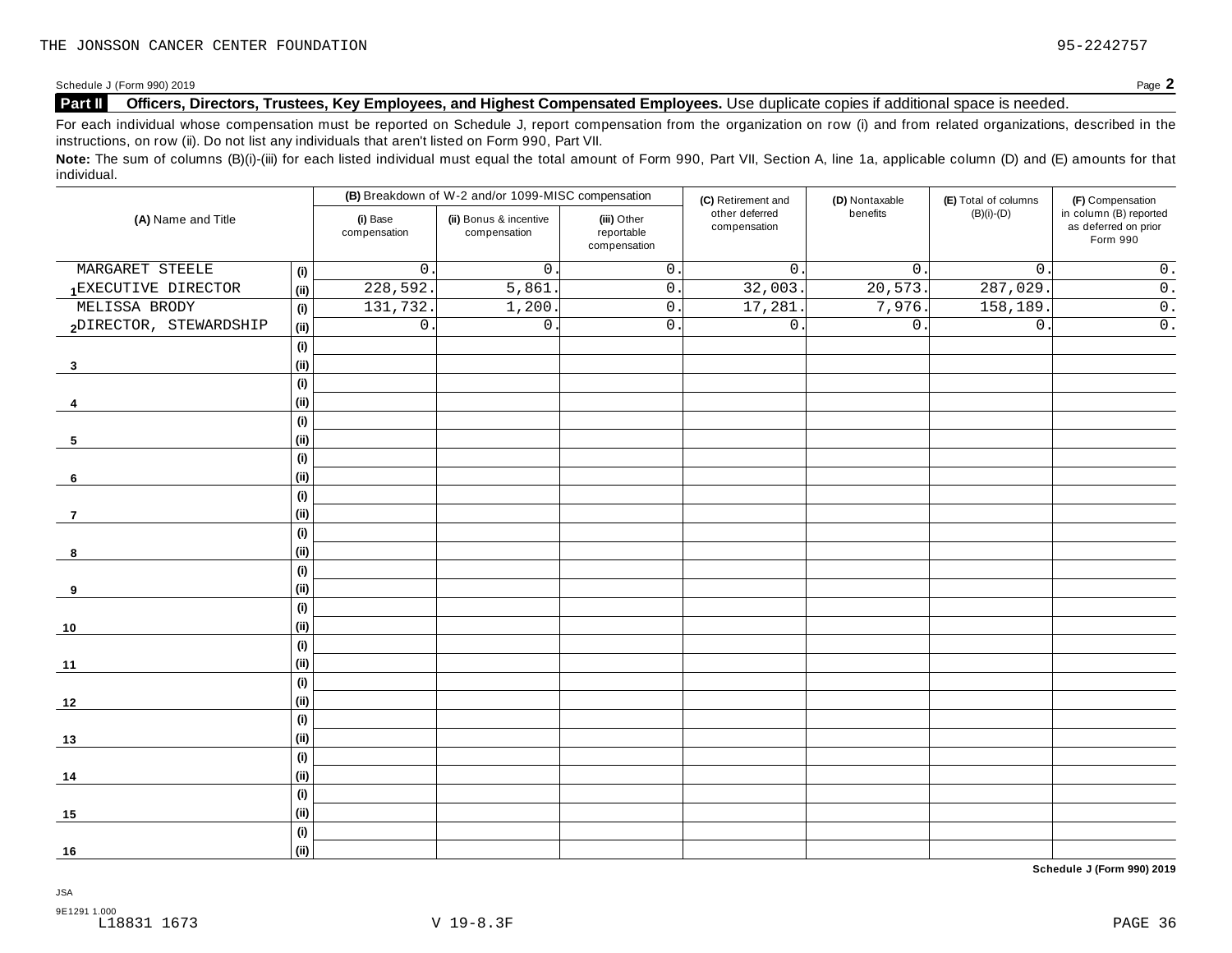### **Part III Supplemental Information**

Provide the information, explanation, or descriptions required for Part I, lines 1a, 1b, 3, 4a, 4b, 4c, 5a, 5b, 6a, 6b, 7, and 8, and for Part II. Also complete this part for any additional information.

FORM 990, SCHEDULE J, PART II

UCLA PAYS MS. BRODY FOR SERVICES RENDERED TO THE JONSSON CANCER CENTER

FOUNDATION. FOR MS. BRODY A SIGNIFICANT PORTION OF COMPENSATION IS

REIMBURSED BY THE JONSSON CANCER CENTER FOUNDATION.

THE EXECUTIVE DIRECTOR, MARGARET STEELE, IS ALSO A MEMBER OF THE UCLA

HEALTH SCIENCES DEVELOPMENT TEAM AND HER POSITION IS ALLOCATED ACROSS

VARIOUS ENTITIES. THE JONSSON CANCER CENTER FOUNDATION ITSELF DOES NOT

REIMBURSE UCLA FOR ANY SALARY AMOUNT RELATED TO MS. STEELE'S SERVICES.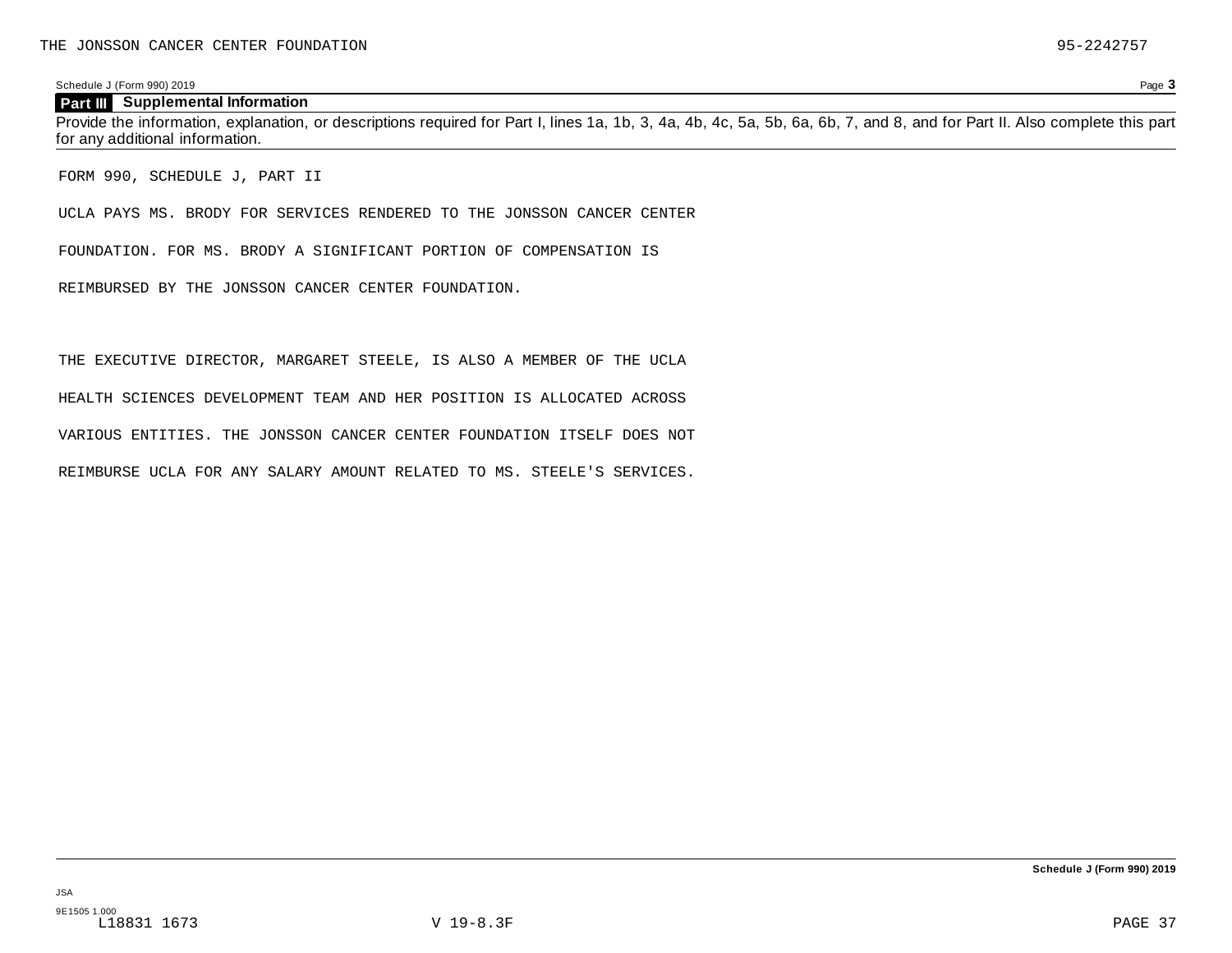# SCHEDULE M<br>
(Form 990) **Supplementary of the organizations answered** "Yes" on Form 990 Part IV lines 29 or 30

| Department of the Treasury |  |
|----------------------------|--|
| Internal Revenue Service   |  |

**Examplete** if the organizations answered "Yes" on Form 990, Part IV, lines 29 or 30. △<del>Ⅳ</del><br>▶ Attach to Form 990.  $\blacktriangleright$  Attach to Form 990. **Department of the Treasury ▶ Attach to Form 990.**<br>Internal Revenue Service ▶ Go to *www.irs.gov/Form990* for instructions and the latest information.<br>Nome of the organization aumhor

Name of the organization **intervalse of the organization intervalse of the organization <b>intervalse of the organization intervalse of the organization intervalse of the organization intervalse of the organization**

### THE JONSSON CANCER CENTER FOUNDATION  $\vert$  95-2242757

| Part I       | <b>Types of Property</b>                                                                                                                                                                                                         |                               |                                                        |                                                                                    |                                                              |     |    |
|--------------|----------------------------------------------------------------------------------------------------------------------------------------------------------------------------------------------------------------------------------|-------------------------------|--------------------------------------------------------|------------------------------------------------------------------------------------|--------------------------------------------------------------|-----|----|
|              |                                                                                                                                                                                                                                  | (a)<br>Check if<br>applicable | (b)<br>Number of contributions or<br>items contributed | (c)<br>Noncash contribution<br>amounts reported on<br>Form 990, Part VIII, line 1g | (d)<br>Method of determining<br>noncash contribution amounts |     |    |
| 1            | Art - Works of art [19]                                                                                                                                                                                                          |                               |                                                        |                                                                                    |                                                              |     |    |
| $\mathbf{2}$ | Art - Historical treasures                                                                                                                                                                                                       |                               |                                                        |                                                                                    |                                                              |     |    |
| 3            | Art - Fractional interests <b>Fractional</b>                                                                                                                                                                                     |                               |                                                        |                                                                                    |                                                              |     |    |
| 4            | Books and publications <b>Latitude</b>                                                                                                                                                                                           |                               |                                                        |                                                                                    |                                                              |     |    |
| 5            | Clothing and household                                                                                                                                                                                                           |                               |                                                        |                                                                                    |                                                              |     |    |
|              | goods $\ldots$ $\ldots$ $\ldots$ $\ldots$ $\ldots$ $\ldots$                                                                                                                                                                      |                               |                                                        |                                                                                    |                                                              |     |    |
| 6            |                                                                                                                                                                                                                                  |                               |                                                        |                                                                                    |                                                              |     |    |
| 7            | Boats and planes <u>  _ _ _ _ _</u>                                                                                                                                                                                              |                               |                                                        |                                                                                    |                                                              |     |    |
| 8            | Intellectual property [                                                                                                                                                                                                          |                               |                                                        |                                                                                    |                                                              |     |    |
| 9            | Securities - Publicly traded                                                                                                                                                                                                     | X                             | 9.                                                     | 233,500.                                                                           | MARKET VALUE                                                 |     |    |
| 10           | Securities - Closely held stock                                                                                                                                                                                                  |                               |                                                        |                                                                                    |                                                              |     |    |
| 11           | Securities - Partnership, LLC,                                                                                                                                                                                                   |                               |                                                        |                                                                                    |                                                              |     |    |
|              | or trust interests<br>example and the set of the set of the set of the set of the set of the set of the set of the set of the set of the set of the set of the set of the set of the set of the set of the set of the set of the |                               |                                                        |                                                                                    |                                                              |     |    |
| 12           | Securities - Miscellaneous                                                                                                                                                                                                       |                               |                                                        |                                                                                    |                                                              |     |    |
| 13           | Qualified conservation                                                                                                                                                                                                           |                               |                                                        |                                                                                    |                                                              |     |    |
|              | contribution - Historic                                                                                                                                                                                                          |                               |                                                        |                                                                                    |                                                              |     |    |
|              | structures [19]                                                                                                                                                                                                                  |                               |                                                        |                                                                                    |                                                              |     |    |
| 14           | Qualified conservation                                                                                                                                                                                                           |                               |                                                        |                                                                                    |                                                              |     |    |
|              |                                                                                                                                                                                                                                  |                               |                                                        |                                                                                    |                                                              |     |    |
| 15           | Real estate - Residential [1995]                                                                                                                                                                                                 |                               |                                                        |                                                                                    |                                                              |     |    |
| 16           |                                                                                                                                                                                                                                  |                               |                                                        |                                                                                    |                                                              |     |    |
| 17           | Real estate - Other <b>Calculate - Other</b>                                                                                                                                                                                     |                               |                                                        |                                                                                    |                                                              |     |    |
| 18           | Collectibles <u>  _ _ _ _ _</u>                                                                                                                                                                                                  |                               |                                                        |                                                                                    |                                                              |     |    |
| 19           | Food inventory                                                                                                                                                                                                                   |                               |                                                        |                                                                                    |                                                              |     |    |
| 20           | Drugs and medical supplies <b>Fig. 1.1 Contains and School</b>                                                                                                                                                                   |                               |                                                        |                                                                                    |                                                              |     |    |
| 21           |                                                                                                                                                                                                                                  |                               |                                                        |                                                                                    |                                                              |     |    |
| 22           |                                                                                                                                                                                                                                  |                               |                                                        |                                                                                    |                                                              |     |    |
| 23           | Scientific specimens   _ _ _ _ _ _ _                                                                                                                                                                                             |                               |                                                        |                                                                                    |                                                              |     |    |
| 24           | Archeological artifacts [1994]                                                                                                                                                                                                   |                               |                                                        |                                                                                    |                                                              |     |    |
| 25           | Other $\blacktriangleright$ ( $\_\_\_\_\_\_\_\_$ )                                                                                                                                                                               |                               |                                                        |                                                                                    |                                                              |     |    |
| 26           | Other $\blacktriangleright$ ( $\qquad \qquad$                                                                                                                                                                                    |                               |                                                        |                                                                                    |                                                              |     |    |
| 27           | Other $\blacktriangleright$ ( $\_\_\_\_\_\_\_\_$ )                                                                                                                                                                               |                               |                                                        |                                                                                    |                                                              |     |    |
|              | $\overline{\phantom{a}}$ )<br>28 Other $\blacktriangleright$ (                                                                                                                                                                   |                               |                                                        |                                                                                    |                                                              |     |    |
| 29           | Number of Forms 8283 received by the organization during the tax year for contributions for                                                                                                                                      |                               |                                                        |                                                                                    | 29                                                           |     |    |
|              | which the organization completed Form 8283, Part IV, Donee Acknowledgement                                                                                                                                                       |                               |                                                        |                                                                                    |                                                              | Yes | No |
|              | 30a During the year, did the organization receive by contribution any property reported in Part I, lines 1 through                                                                                                               |                               |                                                        |                                                                                    |                                                              |     |    |
|              | 28, that it must hold for at least three years from the date of the initial contribution, and which isn't required                                                                                                               |                               |                                                        |                                                                                    |                                                              |     |    |
|              | to be used for exempt purposes for the entire holding period?                                                                                                                                                                    |                               |                                                        |                                                                                    | 30a                                                          |     | Χ  |
|              |                                                                                                                                                                                                                                  |                               |                                                        |                                                                                    |                                                              |     |    |
|              | <b>b</b> If "Yes," describe the arrangement in Part II.<br>Does the organization have a gift acceptance policy that requires the review of any nonstandard                                                                       |                               |                                                        |                                                                                    |                                                              |     |    |
| 31           |                                                                                                                                                                                                                                  |                               |                                                        |                                                                                    | 31                                                           | Χ   |    |
|              | 32a Does the organization hire or use third parties or related organizations to solicit, process, or sell noncash                                                                                                                |                               |                                                        |                                                                                    |                                                              |     |    |
|              |                                                                                                                                                                                                                                  |                               |                                                        |                                                                                    | 32a                                                          | Χ   |    |
|              | <b>b</b> If "Yes," describe in Part II.                                                                                                                                                                                          |                               |                                                        |                                                                                    |                                                              |     |    |
|              |                                                                                                                                                                                                                                  |                               |                                                        |                                                                                    |                                                              |     |    |
| 33           | If the organization didn't report an amount in column (c) for a type of property for which column (a) is checked,<br>describe in Part II.                                                                                        |                               |                                                        |                                                                                    |                                                              |     |    |

**For Paperwork Reduction Act Notice, see the Instructions for Form 990. Schedule M (Form 990) 2019**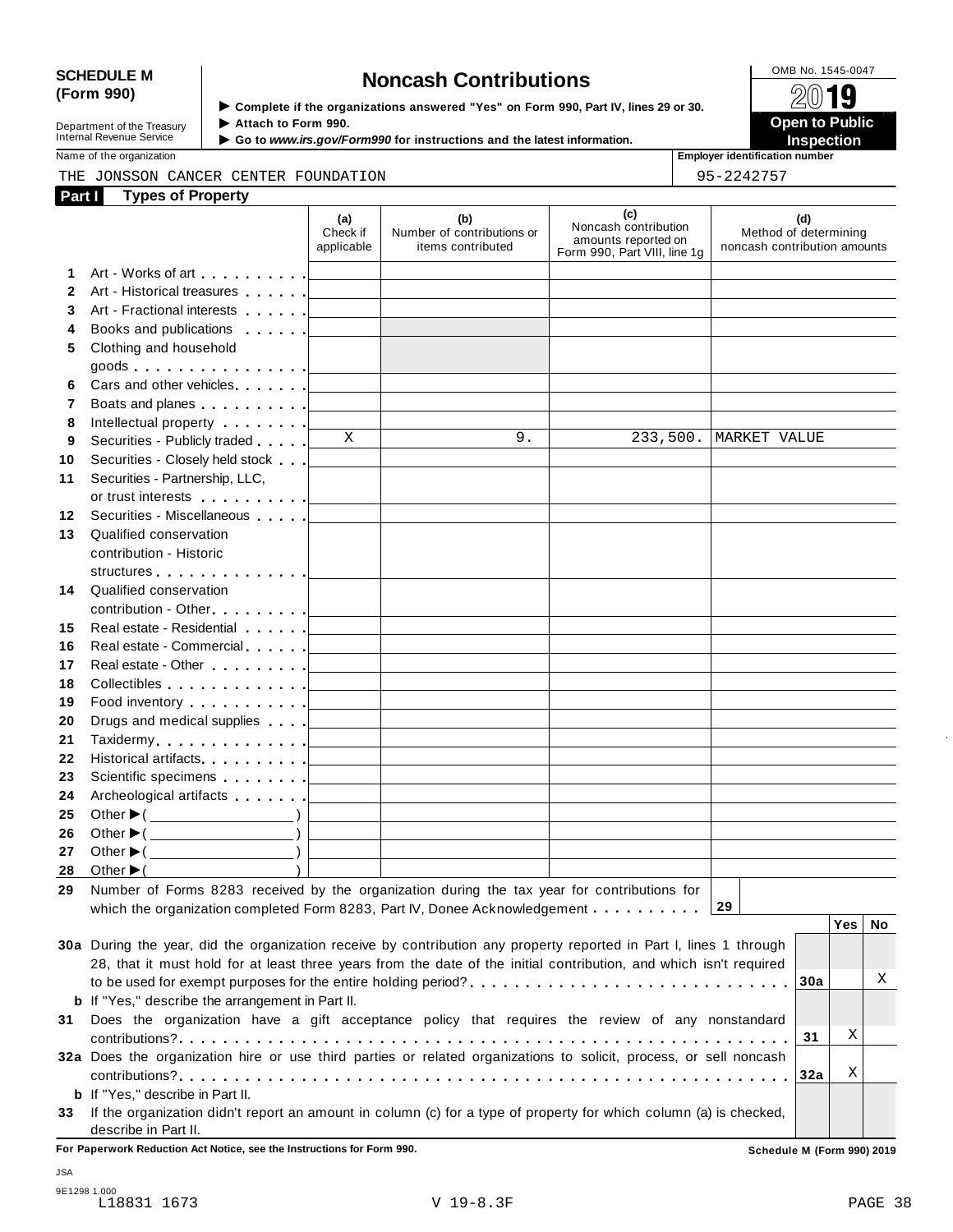**Supplemental Information.** Provide the information required by Part I, lines 30b, 32b, and 33, and whether the organization is reporting in Part I, column (b), the number of contributions, the number of items received, or a combination of both. Also complete this part for any additional information. **Part II**

THIRD PARTIES

SCHEDULE M, PART I, LINE 32B

NON-CASH GIFTS ARE LIQUIDATED IMMEDIATELY BY THE UCLA FOUNDATION WITH

CASH PROCEEDS BENEFITING THE JONSSON CANCER CENTER FOUNDATION.

SCHEDULE M, PART I, COLUMN (B)

BASED ON NUMBER OF CONTRIBUTIONS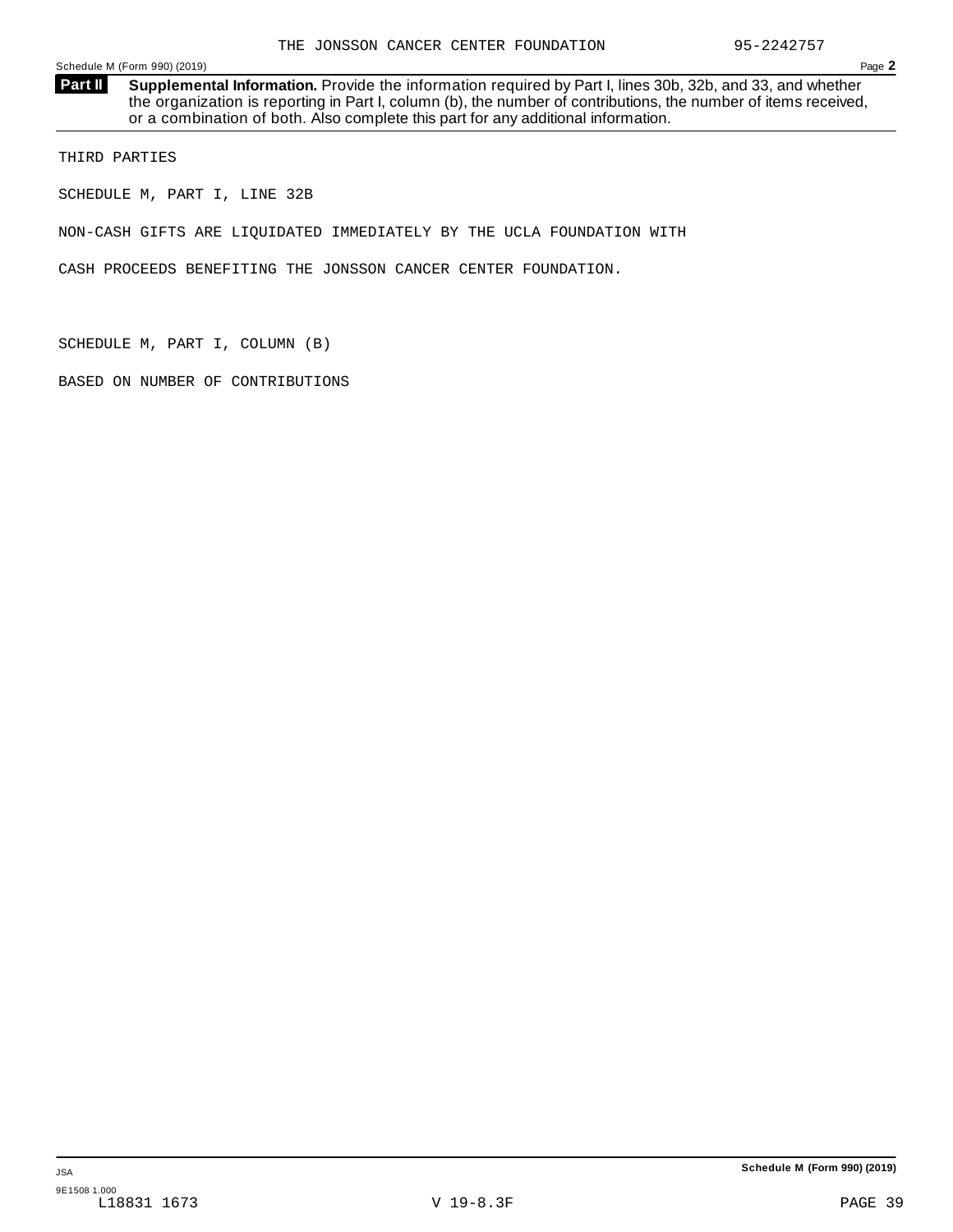### **SCHEDULE O** Supplemental Information to Form 990 or 990-EZ DMB No. 1545-0047

**(Form 990 or 990-EZ) Complete to provide information for responses to specific questions on** plete to provide information for responses to specific questions on  $\mathbb{Z}^{0}$  **19 EV I D**<br>
■ Attach to Form 990 or 990-EZ.<br>
■ Public Public Public Public Public Department of the Treasury <br>Depen to Public<br>Name of the organization<br>Name of the organization<br>Name of the organization<br>Name of the organization



Department of the Treasury<br>Internal Revenue Service

ORGANIZATION'S MISSION

FORM 990, PART I, LINE 1 AND PART III, LINE 1

THE JONSSON CANCER CENTER FOUNDATION IS THE SINGLE MOST IMPORTANT VEHICLE FOR RAISING PRIVATE FUNDS FOR CANCER RESEARCH AT UCLA AND PLAYS A KEY ROLE IN ADVANCING CANCER TREATMENTS AND CARE. THE JONSSON CANCER CENTER FOUNDATION RAISES FUNDS IN TWO BROAD AREAS: RESTRICTED/DONOR DIRECTED GRANTS AND UNRESTRICTED/PROGRAMMATIC SUPPORT. DONOR DIRECTED GRANTS ARE TYPICALLY FOR RESEARCH BEING UNDERTAKEN BY A SPECIFIC DOCTOR, DESIGNATED BY THE DONOR, OR FOR A PARTICULAR PROJECT. PROGRAMMATIC SUPPORT DONATIONS ARE, IN TURN, UNRESTRICTED BY THE DONOR. THE FOUNDATION POOLS THESE UNRESTRICTED GIFTS TO ACCUMULATE SIGNIFICANT SOURCES OF FUNDING FOR CANCER RESEARCH, SUCH AS FOR SEED GRANTS, NEXT GENERATION TECHNOLOGY, AND IMPACT GRANTS WHICH SUPPORT COLLABORATION BETWEEN RESEARCHERS.

THE FOUNDATION IS GOVERNED BY A BOARD OF DIRECTORS AND THE DIRECTOR OF THE JONSSON COMPREHENSIVE CANCER CENTER SERVES AS THE PRESIDENT OF THE FOUNDATION. UCLA PROVIDES THE FACILITIES AND THE STAFF FOR THE OPERATION AND ADMINISTRATION OF THE FOUNDATION'S ACTIVITIES. THE FOUNDATION HAS ONE INDEPENDENTLY OPERATED CHAPTER LOCATED IN THE GREATER LOS ANGELES AREA THAT ASSISTS IN THE FUNDRAISING EFFORT.

FORM 990, PART I, LINE 19

TOTAL EXPENSES EXCEEDED TOTAL REVENUE IN THE CURRENT YEAR BECAUSE GRANTS AND SIMILAR AMOUNTS PAID INCLUDED PAYMENTS FROM PLEDGES ACCRUED IN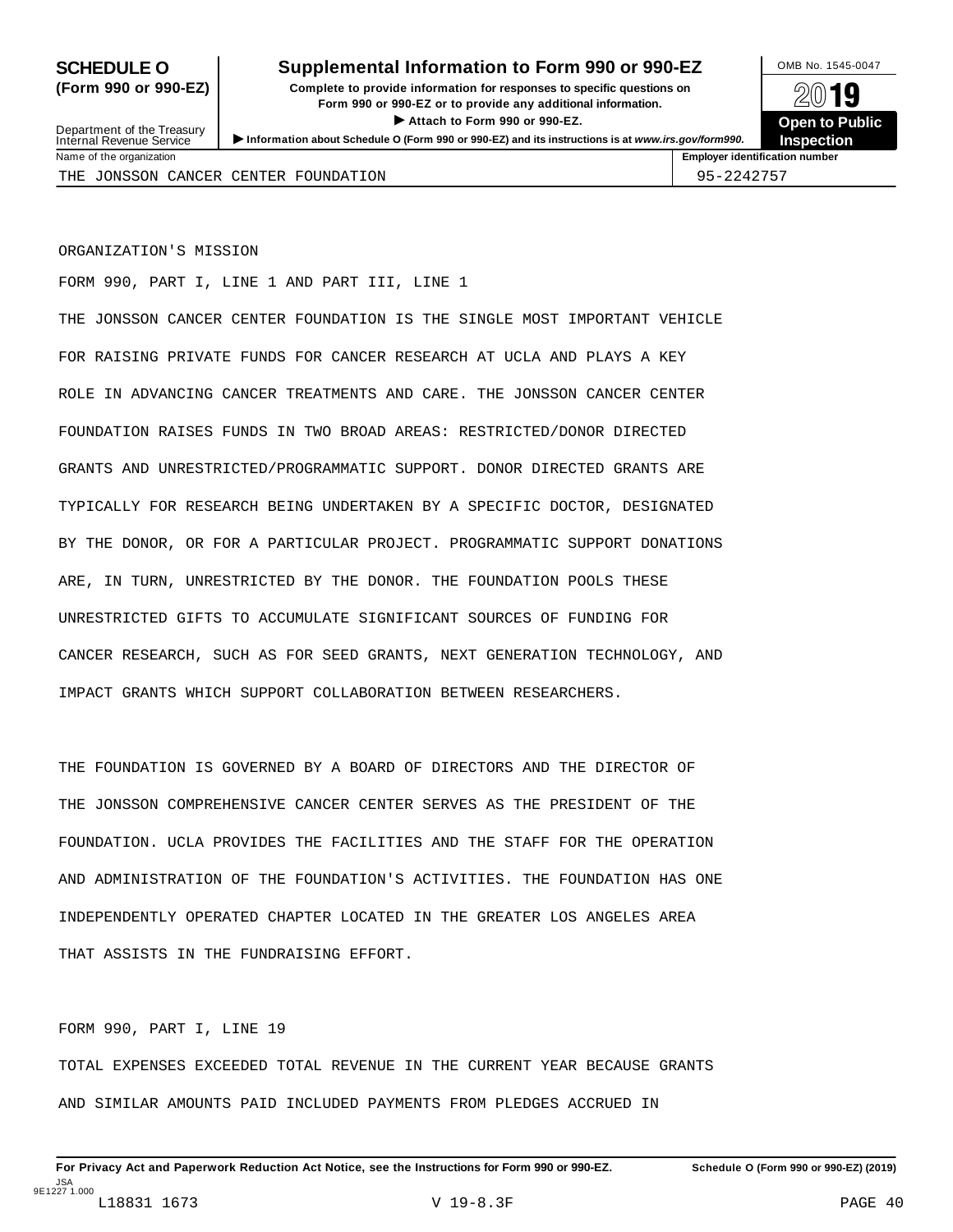THE JONSSON CANCER CENTER FOUNDATION  $\vert$  95-2242757

PREVIOUS FISCAL YEARS.

OF NOTE, IN FY20 THE FOUNDATION STAFF WERE THE LEAD IN UCLA RECEIVING AN \$18 MILLION COMMITMENT FROM THE SIMMS/MANN FAMILY FOUNDATION FOR HOLISTIC CARE FOR PATIENTS FACING CANCER. AS THE GIFT IS A TRUE ENDOWMENT, THE PLEDGE CANNOT BE REFLECTED IN THE FOUNDATION'S FINANCIALS. WITH THIS PLEDGE THE FOUNDATION STAFF RAISED MORE THAN \$27 MILLION, IN FY20 THE GREATEST REVENUE REALIZED IN A FISCAL YEAR.

OFFICER, DIRECTOR, TRUSTEE, OR KEY EMPLOYEES FAMILY RELATIONSHIPS FORM 990, PART VI, SECTION A, LINE 2 JCCF BOARD MEMBERS GEORGE RAY WILEY AND MICHAEL WILEY HAVE A FAMILY RELATIONSHIP.

PROVIDING FORM 990 TO GOVERNING BOARD FORM 990, PART VI, SECTION A, LINE 11 MANAGEMENT WORKS TOGETHER WITH PRICEWATERHOUSECOOPERS, LLP TO PREPARE A DRAFT FORM 990. IN KEEPING WITH THE RESPONSIBILITIES OUTLINED IN ITS CHARTER, THE JCCF AUDIT COMMITTEE PERFORMS A FULL REVIEW OF THE DRAFT FORM 990. PRICEWATERHOUSECOOPERS SIGNS THE RETURN AS PAID PREPARER. THE FINAL FORM 990 IS MADE AVAILABLE TO THE ENTIRE GOVERNING BODY THROUGH A SECURE INTRANET SITE PRIOR TO FILING WITH THE IRS.

CONFLICT OF INTEREST POLICY FORM 990, PART VI, SECTION B, LINE 12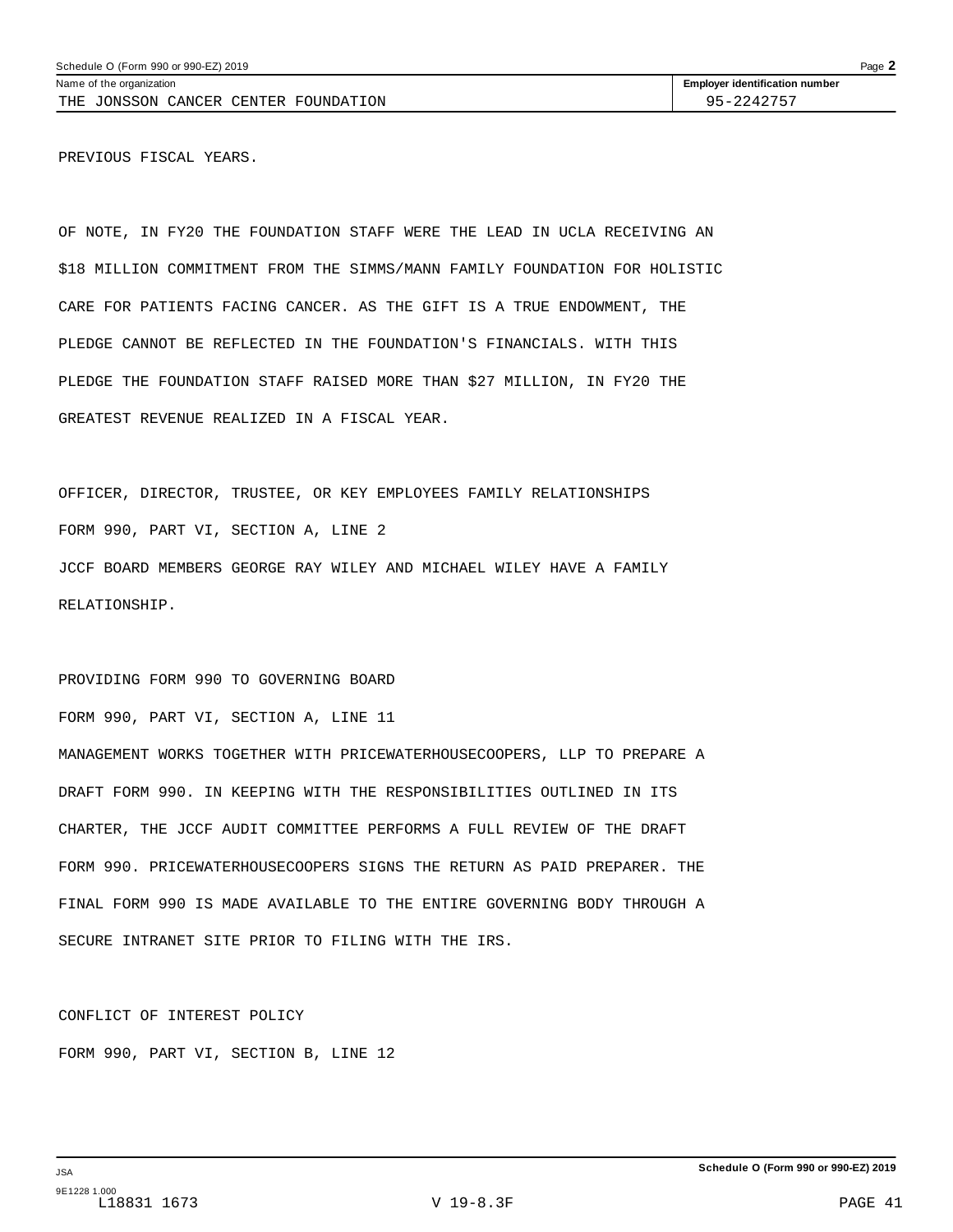| Schedule O (Form 990 or 990-EZ) 2019 | Page $\blacktriangle$                 |
|--------------------------------------|---------------------------------------|
| Name of the organization             | <b>Employer identification number</b> |
| THE JONSSON CANCER CENTER FOUNDATION | 95-2242757                            |

OFFICERS, DIRECTORS AND KEY EMPLOYEES ARE REQUIRED TO COMPLETE AN ANNUAL CONFLICT OF INTEREST CERTIFICATION FORM. ANY DISCLOSURES THAT COULD GIVE RISE TO A CONFLICT ARE REVIEWED BY THE AUDIT COMMITTEE.

THE AUDIT COMMITTEE DETERMINES WHETHER TO BRING A CONFLICT, OR POTENTIAL CONFLICT, TO THE ATTENTION OF THE EXECUTIVE COMMITTEE OR THE BOARD OF DIRECTORS. IF A CONFLICT OF INTEREST IS ALLOWED TO EXIST BY VOTE OF THE BOARD OF DIRECTORS, IT IS REQUIRED THAT THE CONFLICT BE RECONSIDERED ANNUALLY UNTIL IT IS RESOLVED.

### \*\*COMPENSATION DETERMINATION

FORM 990, PART VI, SECTION B, LINE 15

THE JCCF CONTRACTS WITH THE UNIVERSITY OF CALIFORNIA, LOS ANGELES (UCLA), TO PROVIDE ALL OF ITS PERSONNEL. JOB DESCRIPTIONS, CLASSIFICATIONS, SALARY RANGES AND BENEFITS ARE REVIEWED AND APPROVED BY UCLA'S DEPARTMENT OF HUMAN RESOURCES IN KEEPING WITH CAMPUS-WIDE POLICIES GOVERNING FAIRNESS AND EQUITY, WHICH INCLUDE MARKET VALUE, WORK EXPERIENCE AND COMPENSATION OF COMPARABLE STAFF. THE JCCF DOES NOT DIRECTLY PAY INDIVIDUAL WORKERS FOR THEIR SERVICES, RATHER IT PAYS A LUMP SUM TO UCLA FOR THE PROVISION OF SUCH WORKERS. UCLA IS RESPONSIBLE FOR PAYING JCCF STAFF AND REPORTING ALL WAGES, PAYROLL TAXES AND OTHER EMPLOYMENT RELATED AMOUNTS ON ITS PAYROLL TAX RETURNS, WHICH ARE FILED UNDER EMPLOYER IDENTIFICATION NUMBER 95-6006143. FUNDING FOR THE SALARY AND BENEFITS OF THE JCCF'S EXECUTIVE DIRECTOR IS PROVIDED BY UCLA AND NOT SUPPORTED BY JCCF FUNDRAISING REVENUES. OFFICERS OF THE JCCF MAY BE EMPLOYEES OF UCLA,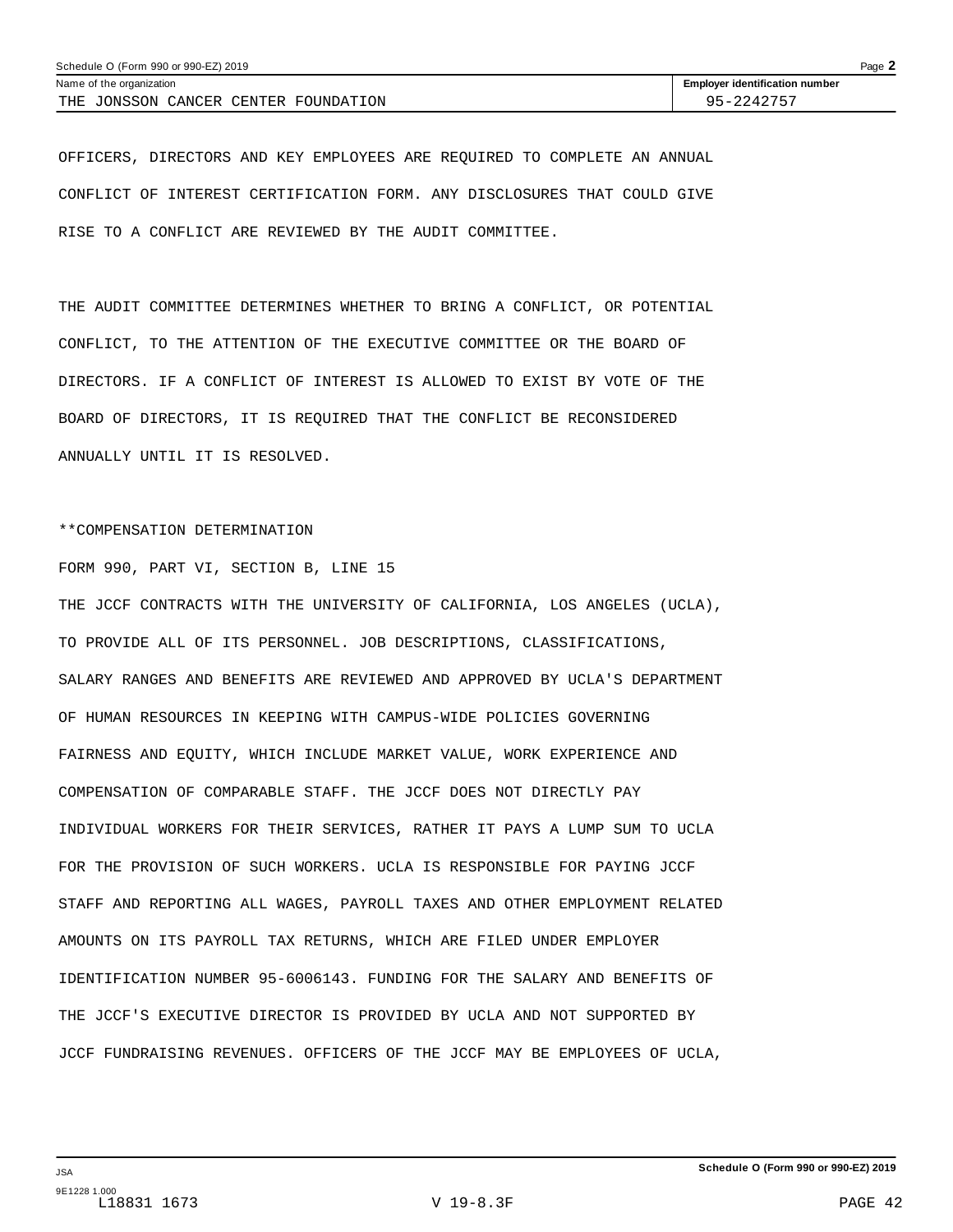| Schedule O (Form 990 or 990-EZ) 2019    | Page $\blacktriangle$                 |
|-----------------------------------------|---------------------------------------|
| Name of the organization                | <b>Employer identification number</b> |
| THE<br>JONSSON CANCER CENTER FOUNDATION | 95-2242757                            |

BUT ARE NOT COMPENSATED FOR THE SERVICES THEY PERFORM AS OFFICERS OF THE FOUNDATION.

### AVAILABILITY OF FORM 1023

FORM 990, PART VI, SECTION C, LINE 18

FORM 1023 IS AVAILABLE UPON REQUEST.

### AVAILABILITY OF GOVERNING DOCUMENTS AND POLICIES

FORM 990, PART VI, SECTION C, LINE 19

THE JCCF MAKES ITS GOVERNING DOCUMENTS AVAILABLE TO THE PUBLIC UPON REQUEST. THE JCCF'S CONFLICT OF INTEREST POLICY AND AUDITED FINANCIAL STATEMENTS ARE AVAILABLE TO THE PUBLIC ON THE JCCF'S WEBSITE. REQUEST. THE JCCF'S CONFLICT OF INTEREST POLICY AND AUDITED FINANCIAL STATEMENTS ARE AVAILABLE TO THE PUBLIC ON THE JCCF'S WEBSITE. REQUEST. THE JCCF'S CONFLICT OF INTEREST POLICY AND AUDITED FINANCIAL STATEMENTS ARE AVAILABLE TO THE PUBLIC ON THE JCCF'S WEBSITE.

|                                                      |          | ATTACHMENT 1 |         |
|------------------------------------------------------|----------|--------------|---------|
| FORM 990, PART III, LINE 4D - OTHER PROGRAM SERVICES |          |              |         |
| DESCRIPTION                                          | GRANTS   | EXPENSES     | REVENUE |
| NEXT GENERATION TECHNOLOGIES                         | 125,000. | 125,000.     | 0.      |
| CLINICAL/TRANSLATIONAL RESEARCH                      | 253,517. | 253,517.     | 0.      |
| INFORMATION/OUTREACH                                 | 50,000.  | 50,000.      | 0.      |
| STRATEGIC INVESTMENT IN INNOVATIVE FACULTY           | 100,000. | 100,000.     | $0$ .   |
| PROGRAM AREAS                                        | 35,000.  | 35,000.      | $0$ .   |
| TOTALS                                               | 563,517. | 563,517.     | 0.      |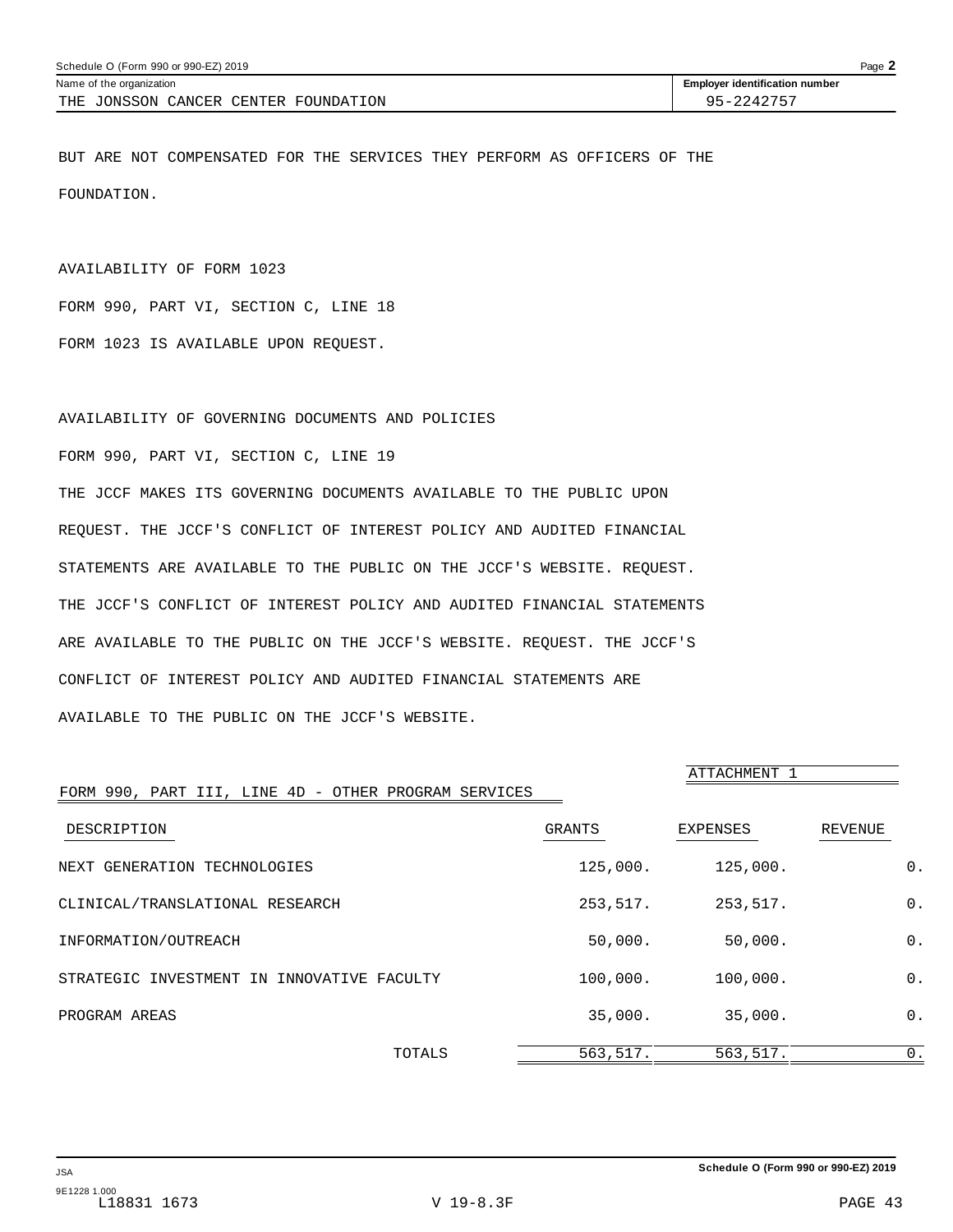## OMB No. 1545-0047 **SCHEDULE R (Form 990) Related Organizations and Unrelated Partnerships**

 $\triangleright$  Complete if the organization answered "Yes" on Form 990, Part IV, line 33, 34, 35b, 36, or 37.



Department of the Treasury<br>Internal Revenue Service

THE JONSSON CANCER CENTER FOUNDATION  $\vert$  95-2242757

### **Part I Identification of Disregarded Entities.** Complete if the organization answered "Yes" on Form 990, Part IV, line 33.

| (a)<br>Name, address, and EIN (if applicable) of disregarded entity | (b)<br>Primary activity | (c)<br>Legal domicile (state<br>or foreign country) | (d)<br>Total income | (e)<br>End-of-year assets | (f)<br>Direct controlling<br>entity |
|---------------------------------------------------------------------|-------------------------|-----------------------------------------------------|---------------------|---------------------------|-------------------------------------|
| (1)                                                                 |                         |                                                     |                     |                           |                                     |
| (2)                                                                 |                         |                                                     |                     |                           |                                     |
| (3)                                                                 |                         |                                                     |                     |                           |                                     |
| (4)                                                                 |                         |                                                     |                     |                           |                                     |
| (5)                                                                 |                         |                                                     |                     |                           |                                     |
| (6)                                                                 |                         |                                                     |                     |                           |                                     |

### **Identification of Related Tax-Exempt Organizations.** Complete if the organization answered "Yes" on Form 990, Part IV, line 34, because it had **Part II** one or more related tax-exempt organizations during the tax year.

| (a)<br>Name, address, and EIN of related organization | (b)<br>Primary activity | (c)<br>Legal domicile (state<br>or foreign country) | (d)<br>Exempt Code section | (e)<br>Public charity status<br>(if section $501(c)(3)$ ) | (f)<br>Direct controlling<br>entity | <b>(g)</b><br>Section 512(b)(13)<br>controlled<br>entity? |    |
|-------------------------------------------------------|-------------------------|-----------------------------------------------------|----------------------------|-----------------------------------------------------------|-------------------------------------|-----------------------------------------------------------|----|
|                                                       |                         |                                                     |                            |                                                           |                                     | Yes                                                       | No |
| (1)                                                   |                         |                                                     |                            |                                                           |                                     |                                                           |    |
| (2)                                                   |                         |                                                     |                            |                                                           |                                     |                                                           |    |
| (3)                                                   |                         |                                                     |                            |                                                           |                                     |                                                           |    |
| (4)                                                   |                         |                                                     |                            |                                                           |                                     |                                                           |    |
| (5)                                                   |                         |                                                     |                            |                                                           |                                     |                                                           |    |
| (6)                                                   |                         |                                                     |                            |                                                           |                                     |                                                           |    |
| (7)                                                   |                         |                                                     |                            |                                                           |                                     |                                                           |    |

**For Paperwork Reduction Act Notice, see the Instructions for Form 990. Schedule R (Form 990) 2019**

JSA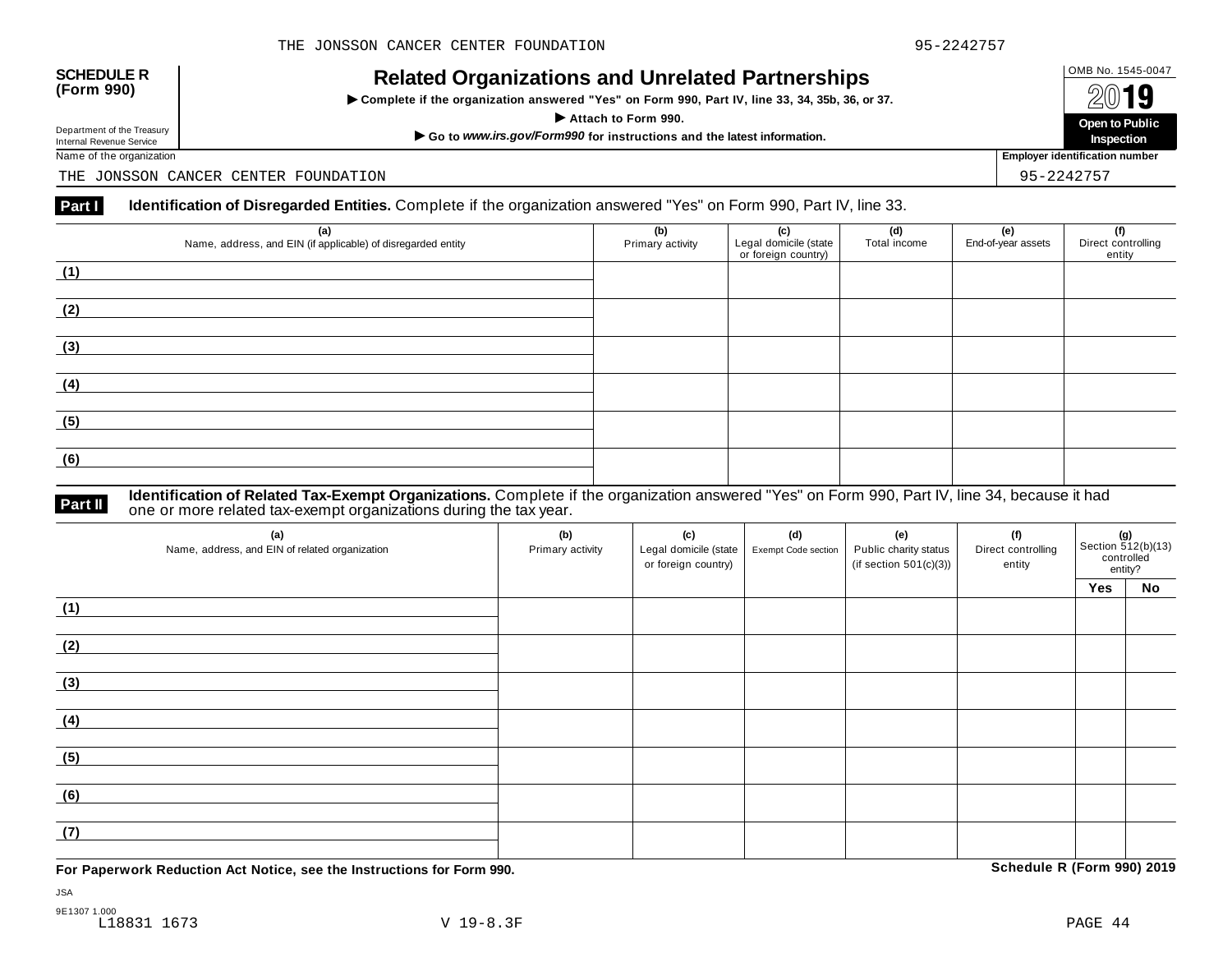**Identification of Related Organizations Taxable as a Partnership.** Complete if the organization answered "Yes" on Form 990, Part IV, line 34, **because it had one or more related organizations Taxable as a Partnership.** Complete if the organization of Related organizations treated as a partnership during the tax year.

| (a)<br>Name, address, and EIN of<br>related organization | ັ<br>(b)<br>Primary activity | (c)<br>Legal<br>domicile<br>(state or<br>foreign<br>country) | .<br>(d)<br>Direct controlling<br>entity | ັ<br>(e)<br>Predominant<br>Frecomman<br>income (related,<br>unrelated,<br>sccluded from<br>sections 512 - 514) | (f)<br>Share of total<br>income | (g)<br>Share of end-of-<br>year assets | (h)<br>Disproportionate<br>allocations? | (i)<br>Code V - UBI<br>amount in box 20<br>of Schedule K-1<br>(Form 1065) | (i)<br>General or<br>managing<br>partner? | (k)<br>Percentage<br>ownership |
|----------------------------------------------------------|------------------------------|--------------------------------------------------------------|------------------------------------------|----------------------------------------------------------------------------------------------------------------|---------------------------------|----------------------------------------|-----------------------------------------|---------------------------------------------------------------------------|-------------------------------------------|--------------------------------|
|                                                          |                              |                                                              |                                          |                                                                                                                |                                 |                                        | Yes No                                  |                                                                           | Yes No                                    |                                |
| (1)                                                      |                              |                                                              |                                          |                                                                                                                |                                 |                                        |                                         |                                                                           |                                           |                                |
| (2)                                                      |                              |                                                              |                                          |                                                                                                                |                                 |                                        |                                         |                                                                           |                                           |                                |
| (3)                                                      |                              |                                                              |                                          |                                                                                                                |                                 |                                        |                                         |                                                                           |                                           |                                |
| (4)                                                      |                              |                                                              |                                          |                                                                                                                |                                 |                                        |                                         |                                                                           |                                           |                                |
| (5)                                                      |                              |                                                              |                                          |                                                                                                                |                                 |                                        |                                         |                                                                           |                                           |                                |
| (6)                                                      |                              |                                                              |                                          |                                                                                                                |                                 |                                        |                                         |                                                                           |                                           |                                |
| (7)                                                      |                              |                                                              |                                          |                                                                                                                |                                 |                                        |                                         |                                                                           |                                           |                                |

# **Part IV** Identification of Related Organizations Taxable as a Corporation or Trust. Complete if the organization answered "Yes" on Form 990, Part IV,<br>line 34, because it had one or more related organizations treated as a

| (a)<br>Name, address, and EIN of related organization | (b)<br>Primary activity | (c)<br>Legal domicile<br>(state or foreign<br>country) | (d)<br>Direct controlling<br>entity | (e)<br>Type of entity<br>(C corp, S corp, or trust) | (f)<br>Share of total<br>income | $\begin{array}{ c c c }\n\hline\n\text{(g)} & \text{(h)} & \text{(i)} \\ \text{Share of} & \text{Percentage} & \text{Section} \\ \text{end-of-year assets} & \text{ ownership} & \text{control} \\ \hline\n\text{controled} & \text{entity?} \\ \hline\n\end{array}$ |        |
|-------------------------------------------------------|-------------------------|--------------------------------------------------------|-------------------------------------|-----------------------------------------------------|---------------------------------|----------------------------------------------------------------------------------------------------------------------------------------------------------------------------------------------------------------------------------------------------------------------|--------|
|                                                       |                         |                                                        |                                     |                                                     |                                 |                                                                                                                                                                                                                                                                      | Yes No |
| (1) CHARITABLE REMAINDER UNITRUST (2)                 |                         |                                                        |                                     |                                                     |                                 |                                                                                                                                                                                                                                                                      |        |
|                                                       | CHARITABLE TR           | CA                                                     | N/A                                 | TRUST                                               |                                 |                                                                                                                                                                                                                                                                      | X      |
| (2)                                                   |                         |                                                        |                                     |                                                     |                                 |                                                                                                                                                                                                                                                                      |        |
|                                                       |                         |                                                        |                                     |                                                     |                                 |                                                                                                                                                                                                                                                                      |        |
| (3)                                                   |                         |                                                        |                                     |                                                     |                                 |                                                                                                                                                                                                                                                                      |        |
|                                                       |                         |                                                        |                                     |                                                     |                                 |                                                                                                                                                                                                                                                                      |        |
| (4)                                                   |                         |                                                        |                                     |                                                     |                                 |                                                                                                                                                                                                                                                                      |        |
|                                                       |                         |                                                        |                                     |                                                     |                                 |                                                                                                                                                                                                                                                                      |        |
| (5)                                                   |                         |                                                        |                                     |                                                     |                                 |                                                                                                                                                                                                                                                                      |        |
|                                                       |                         |                                                        |                                     |                                                     |                                 |                                                                                                                                                                                                                                                                      |        |
| (6)                                                   |                         |                                                        |                                     |                                                     |                                 |                                                                                                                                                                                                                                                                      |        |
|                                                       |                         |                                                        |                                     |                                                     |                                 |                                                                                                                                                                                                                                                                      |        |
| (7)                                                   |                         |                                                        |                                     |                                                     |                                 |                                                                                                                                                                                                                                                                      |        |
|                                                       |                         |                                                        |                                     |                                                     |                                 |                                                                                                                                                                                                                                                                      |        |

**Schedule R (Form 990) 2019**

JSA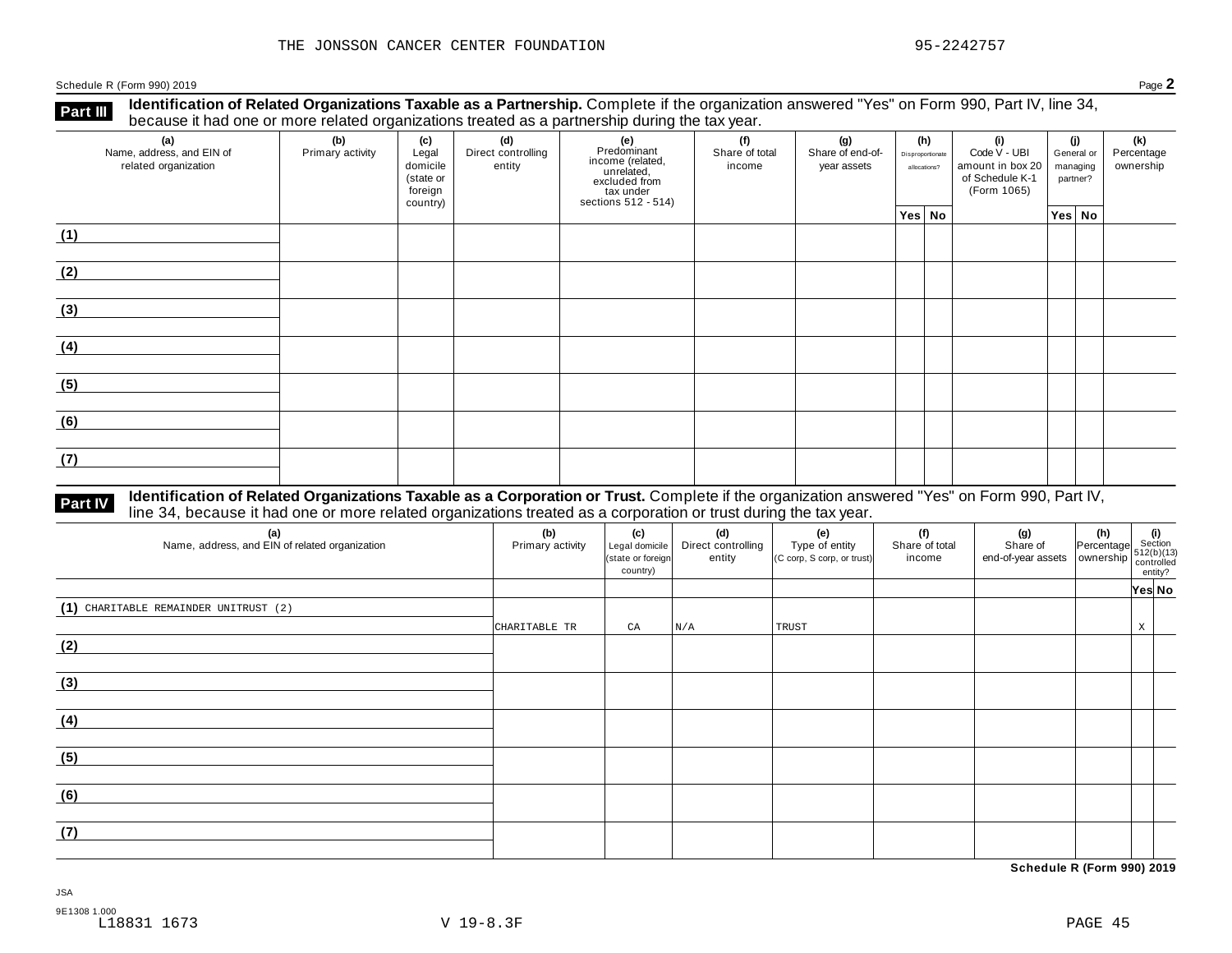| <b>Part V</b> | Transactions With Related Organizations. Complete if the organization answered "Yes" on Form 990, Part IV, line 34, 35b, or 36.                                              |                |                         |
|---------------|------------------------------------------------------------------------------------------------------------------------------------------------------------------------------|----------------|-------------------------|
|               | Note: Complete line 1 if any entity is listed in Parts II, III, or IV of this schedule.                                                                                      |                | Yes No                  |
|               | During the tax year, did the organization engage in any of the following transactions with one or more related organizations listed in Parts II-IV?                          |                |                         |
| a             |                                                                                                                                                                              | 1a             | $\mathbf x$             |
| b             |                                                                                                                                                                              | 1b             | $\overline{\mathbf{x}}$ |
| c             |                                                                                                                                                                              | 1c             | $\mathbf{X}$            |
| d             |                                                                                                                                                                              | 1 <sub>d</sub> | $\mathbf X$             |
|               |                                                                                                                                                                              | 1е             | $\mathbf X$             |
|               |                                                                                                                                                                              | 1f             | X                       |
| f             |                                                                                                                                                                              | 1 <sub>g</sub> | $\overline{\mathbf{x}}$ |
| q<br>h        |                                                                                                                                                                              | 1 <sub>h</sub> | $\overline{\mathbf{x}}$ |
|               |                                                                                                                                                                              | 1i             | $\mathbf X$             |
|               |                                                                                                                                                                              | 1j             | $\mathbf X$             |
|               |                                                                                                                                                                              |                |                         |
|               |                                                                                                                                                                              | 1 k            | X                       |
|               |                                                                                                                                                                              | 11             | $\overline{\mathbf{x}}$ |
|               |                                                                                                                                                                              | 1 <sub>m</sub> | $\mathbf X$             |
|               |                                                                                                                                                                              | 1 n            | $\overline{\mathbf{x}}$ |
| $\mathbf{o}$  |                                                                                                                                                                              | 1o             | $\mathbf X$             |
|               |                                                                                                                                                                              |                |                         |
| D             |                                                                                                                                                                              | 1 <sub>p</sub> | X                       |
| a             |                                                                                                                                                                              | 1q             | $\mathbf X$             |
|               |                                                                                                                                                                              |                | X                       |
|               |                                                                                                                                                                              | 1r<br>1s       | $\overline{\mathbf{x}}$ |
| $\mathbf{2}$  | If the answer to any of the above is "Yes," see the instructions for information on who must complete this line, including covered relationships and transaction thresholds. |                |                         |
|               | (a)<br>(b)<br>(c)<br>(d)                                                                                                                                                     |                |                         |
|               | Amount involved<br>Method of determining<br>Name of related organization<br>Transaction<br>amount involved<br>$type(a-s)$                                                    |                |                         |
|               |                                                                                                                                                                              |                |                         |
|               |                                                                                                                                                                              |                |                         |
| (1)           |                                                                                                                                                                              |                |                         |
|               |                                                                                                                                                                              |                |                         |
| (2)           |                                                                                                                                                                              |                |                         |
| (3)           |                                                                                                                                                                              |                |                         |
|               |                                                                                                                                                                              |                |                         |
| (4)           |                                                                                                                                                                              |                |                         |
| (5)           |                                                                                                                                                                              |                |                         |
|               |                                                                                                                                                                              |                |                         |
| (6)           |                                                                                                                                                                              |                |                         |
| <b>JSA</b>    | Schedule R (Form 990) 2019                                                                                                                                                   |                |                         |
| 9E1309 1.000  |                                                                                                                                                                              |                |                         |

L18831 1673 L18831 1673 V 19-8.3F PAGE 46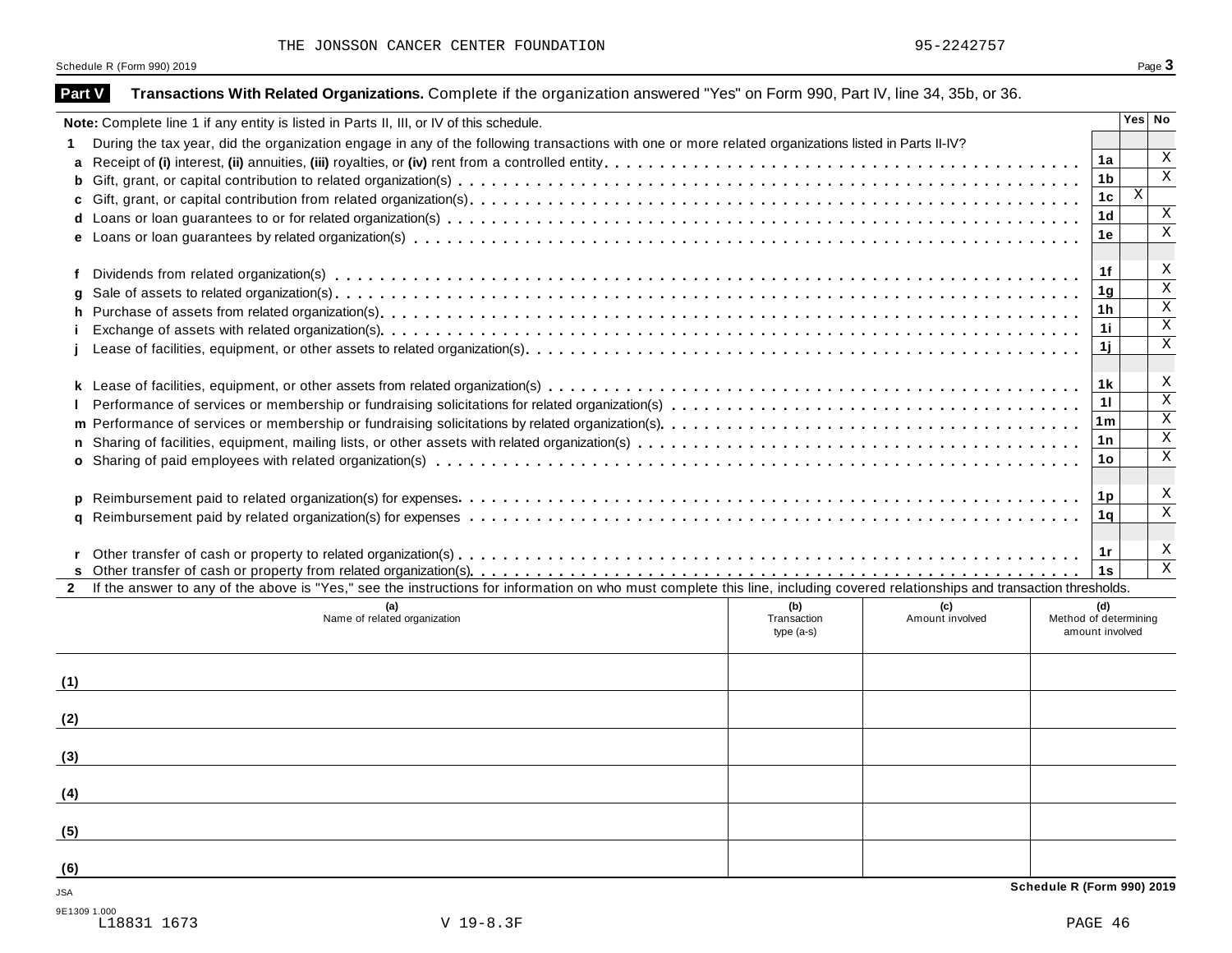### **Part VI Unrelated Organizations Taxable as a Partnership.** Complete if the organization answered "Yes" on Form 990, Part IV, line 37.

Provide the following information for each entity taxed as a partnership through which the organization conducted more than five percent of its activities (measured by total assets or gross revenue) that was not a related organization. See instructions regarding exclusion for certain investment partnerships.

|                                         |                         |                                                        |                                                                                                      |                                                                   |  | . .                                                                         |  |                                         |               |                                                                           |               |                                                                |
|-----------------------------------------|-------------------------|--------------------------------------------------------|------------------------------------------------------------------------------------------------------|-------------------------------------------------------------------|--|-----------------------------------------------------------------------------|--|-----------------------------------------|---------------|---------------------------------------------------------------------------|---------------|----------------------------------------------------------------|
| (a)<br>Name, address, and EIN of entity | (b)<br>Primary activity | (c)<br>Legal domicile<br>(state or foreign<br>country) | (d)<br>Predominant<br>income (related,<br>unrelated, excluded<br>from tax under<br>sections 512-514) | (e)<br>Are all partners<br>section<br>501(c)(3)<br>organizations? |  | (f)<br>Share of<br>(g)<br>Share of<br>end-of-year<br>total income<br>assets |  | (h)<br>Disproportionate<br>allocations? |               | (i)<br>Code V - UBI<br>amount in box 20<br>of Schedule K-1<br>(Form 1065) |               | (i)<br>General or Percentage<br>managing ownership<br>partner? |
|                                         |                         |                                                        |                                                                                                      | Yes No                                                            |  |                                                                             |  |                                         | $Yes \mid No$ |                                                                           | $Yes \mid No$ |                                                                |
| (1)                                     |                         |                                                        |                                                                                                      |                                                                   |  |                                                                             |  |                                         |               |                                                                           |               |                                                                |
|                                         |                         |                                                        |                                                                                                      |                                                                   |  |                                                                             |  |                                         |               |                                                                           |               |                                                                |
| (2)                                     |                         |                                                        |                                                                                                      |                                                                   |  |                                                                             |  |                                         |               |                                                                           |               |                                                                |
| (3)                                     |                         |                                                        |                                                                                                      |                                                                   |  |                                                                             |  |                                         |               |                                                                           |               |                                                                |
| (4)                                     |                         |                                                        |                                                                                                      |                                                                   |  |                                                                             |  |                                         |               |                                                                           |               |                                                                |
| (5)                                     |                         |                                                        |                                                                                                      |                                                                   |  |                                                                             |  |                                         |               |                                                                           |               |                                                                |
| (6)                                     |                         |                                                        |                                                                                                      |                                                                   |  |                                                                             |  |                                         |               |                                                                           |               |                                                                |
| (7)                                     |                         |                                                        |                                                                                                      |                                                                   |  |                                                                             |  |                                         |               |                                                                           |               |                                                                |
|                                         |                         |                                                        |                                                                                                      |                                                                   |  |                                                                             |  |                                         |               |                                                                           |               |                                                                |
| (8)                                     |                         |                                                        |                                                                                                      |                                                                   |  |                                                                             |  |                                         |               |                                                                           |               |                                                                |
| (9)                                     |                         |                                                        |                                                                                                      |                                                                   |  |                                                                             |  |                                         |               |                                                                           |               |                                                                |
| (10)                                    |                         |                                                        |                                                                                                      |                                                                   |  |                                                                             |  |                                         |               |                                                                           |               |                                                                |
| (11)                                    |                         |                                                        |                                                                                                      |                                                                   |  |                                                                             |  |                                         |               |                                                                           |               |                                                                |
| (12)                                    |                         |                                                        |                                                                                                      |                                                                   |  |                                                                             |  |                                         |               |                                                                           |               |                                                                |
| (13)                                    |                         |                                                        |                                                                                                      |                                                                   |  |                                                                             |  |                                         |               |                                                                           |               |                                                                |
| (14)                                    |                         |                                                        |                                                                                                      |                                                                   |  |                                                                             |  |                                         |               |                                                                           |               |                                                                |
| (15)                                    |                         |                                                        |                                                                                                      |                                                                   |  |                                                                             |  |                                         |               |                                                                           |               |                                                                |
|                                         |                         |                                                        |                                                                                                      |                                                                   |  |                                                                             |  |                                         |               |                                                                           |               |                                                                |
| (16)                                    |                         |                                                        |                                                                                                      |                                                                   |  |                                                                             |  |                                         |               |                                                                           |               |                                                                |

**Schedule R (Form 990) 2019**